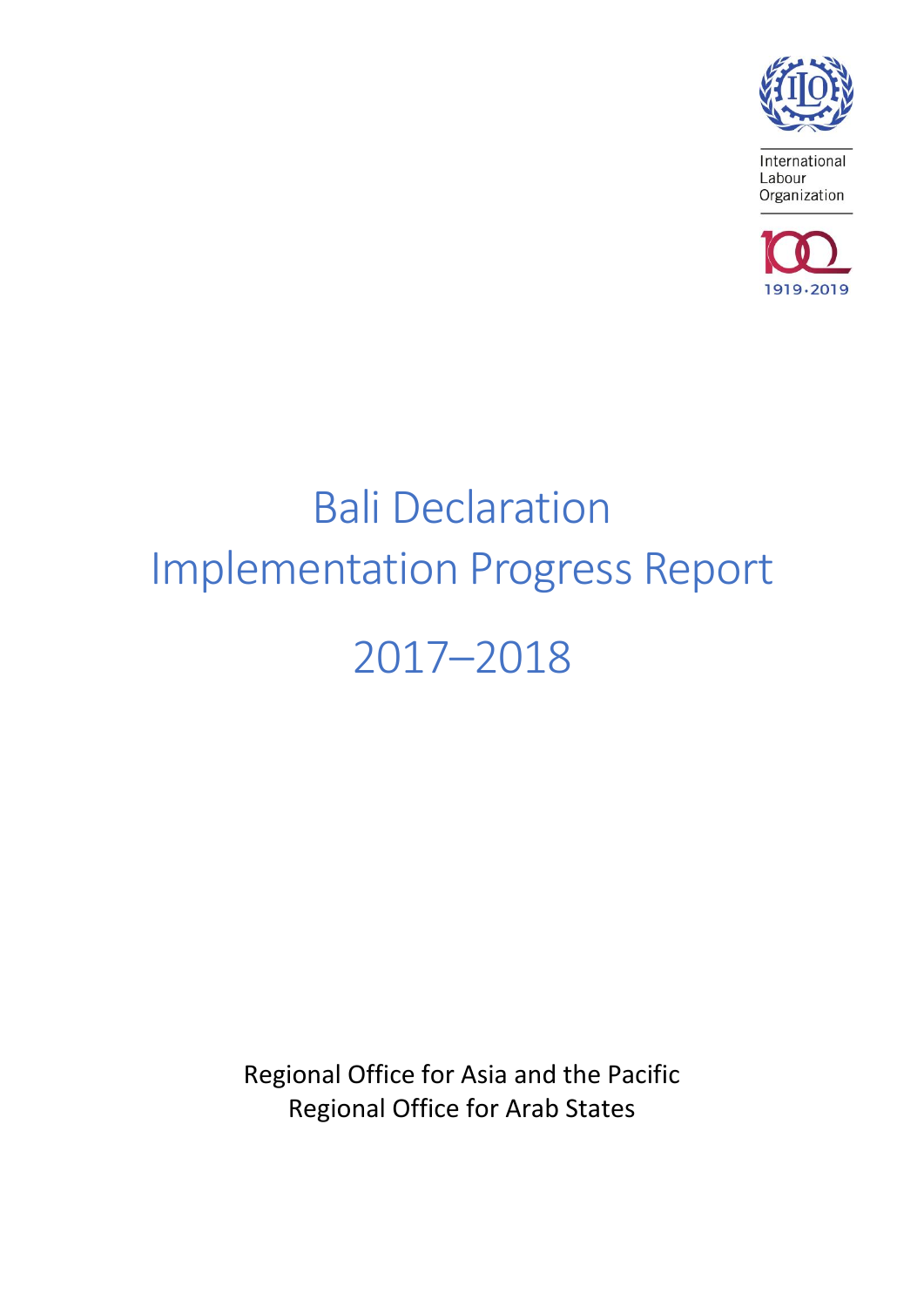# **Contents**

| 1. |       |                                                                                 |  |
|----|-------|---------------------------------------------------------------------------------|--|
| 2. |       |                                                                                 |  |
|    | 2.1   |                                                                                 |  |
|    | 2.2   |                                                                                 |  |
|    | 2.2.1 |                                                                                 |  |
|    | 2.2.2 |                                                                                 |  |
|    | 2.3   | Supporting the Bali Declaration priorities for national policy and action 9     |  |
|    | 2.3.1 | Creation of enabling conditions for environmentally sustainable, inclusive job- |  |
|    | 2.3.2 |                                                                                 |  |
|    | 2.3.3 | Equitable and transparent labour market governance and social dialogue 22       |  |
|    | 2.3.4 | Enhancing compliance with international labour standards at a time of global    |  |
|    | 2.3.5 | Effective knowledge management for the promotion of decent work28               |  |
|    | 2.4   |                                                                                 |  |
| 3. |       |                                                                                 |  |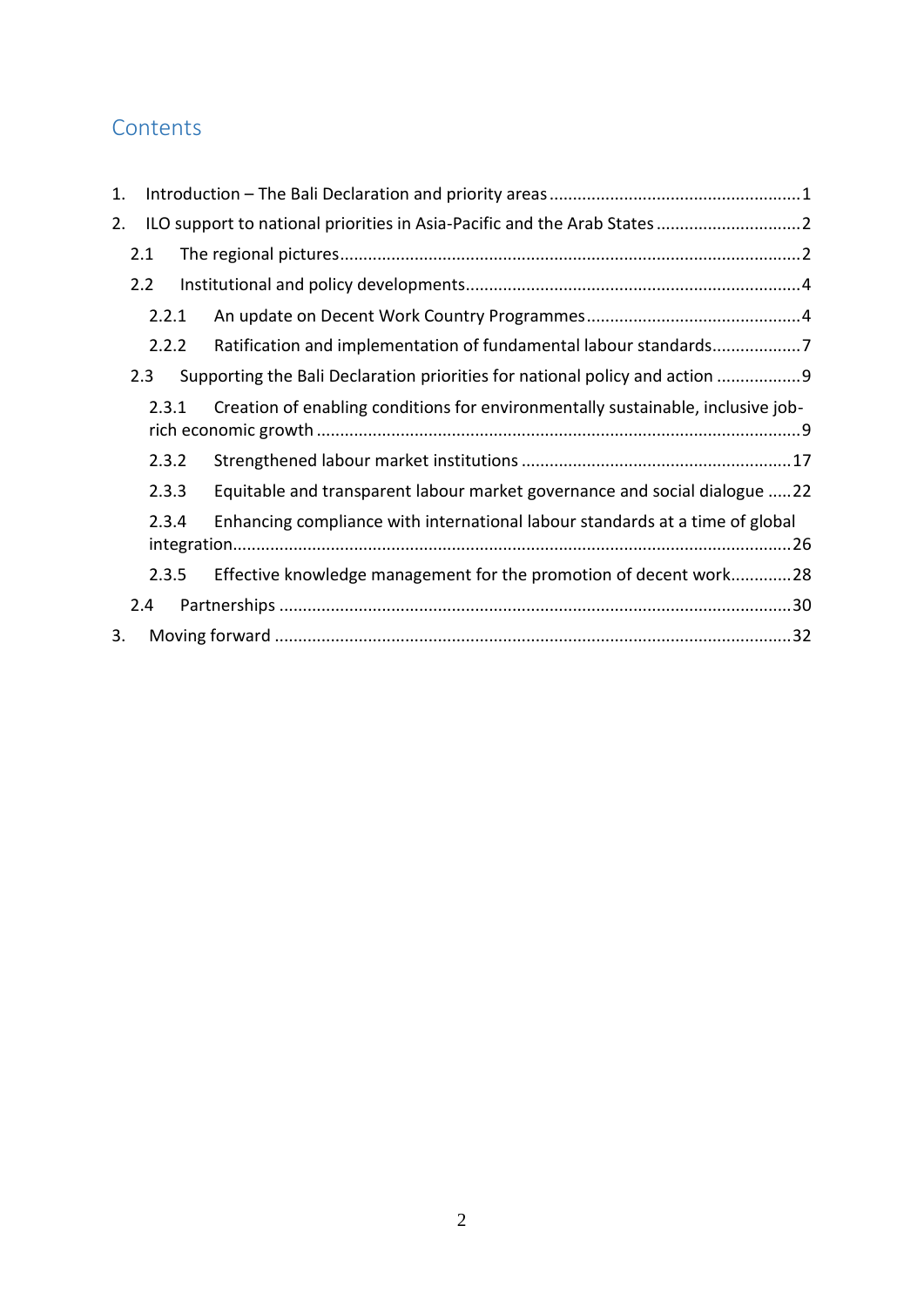# <span id="page-2-0"></span>1. Introduction – The Bali Declaration and priority areas

At the closing ceremony of the Asia and the Pacific Regional Meeting (APRM) on 9 December 2016, delegates adopted the Bali Declaration which outlines the priorities for policies and actions at national level and by the ILO.<sup>1</sup> With the overall aim to promote decent work as a driver of inclusive growth and social justice, the Declaration served as a call to action for ILO member States in the Asia-Pacific region and Arab States. While acknowledging the economic progress made in the both regions, and highlighting certain achievements in the promotion of decent work and inclusive development, the Declaration pointed to a need for governments, workers' and employers' organizations in the region to promote inclusive growth, social justice and decent work in a more comprehensive and concerted way.

The document outlined 13 priority areas for national policy and action and ten priorities for ILO action. It was agreed that the ILO would report on progress made in supporting constituents on the priority areas of the Bali Declaration every two years to the ILO Governing Body. Some information on ILO action at the country and regional levels in support of the Bali Declaration were captured on an annual basis in a series of Bali Declaration Policy Briefs (see box 1). This document consolidates the information from the Briefs and pulls from additional evidence from official reporting to serve as the requested mid-term implementation progress report on the Bali Declaration, highlighting action taken over the period January 2017 through December 2018.

The mid-term reporting has not attempted to quantify outcomes, i.e. it does not provide a full count of number of countries that achieved results on the respective outcome areas. One reason that this was not attempted has to do with the challenge of the Declaration time span. As the Bali Declaration period (2017–2020) falls across two ILO Programme and Budget reporting periods (2016–17 and 2018–19), the exercise of reporting on results has been challenging. Results achieved in 2017 are fully registered and summarized in the ILO Programme Implementation Report 2016–17 and in its associated online dashboard. The same cannot be said of outcomes achieved in 2018, however, as at the time of drafting, the 2018–19 implementation report was in process. This mid-term report thus leans more heavily on results achieved in 2017 than 2018. The final Bali Declaration implementation report, planned for release at the  $17<sup>th</sup>$  APRM in late 2020, will contain the complete picture, drawing from the registered results of the two biennium.

<span id="page-2-1"></span><u>.</u>

<sup>&</sup>lt;sup>1</sup> The Bali Declaration and supporting document are available at website: [https://www.ilo.org/global/meetings-and-events/regional-meetings/asia/aprm](https://www.ilo.org/global/meetings-and-events/regional-meetings/asia/aprm-16/reports/WCMS_537445/lang--en/index.htm)– [16/reports/WCMS\\_537445/lang--en/index.htm.](https://www.ilo.org/global/meetings-and-events/regional-meetings/asia/aprm-16/reports/WCMS_537445/lang--en/index.htm)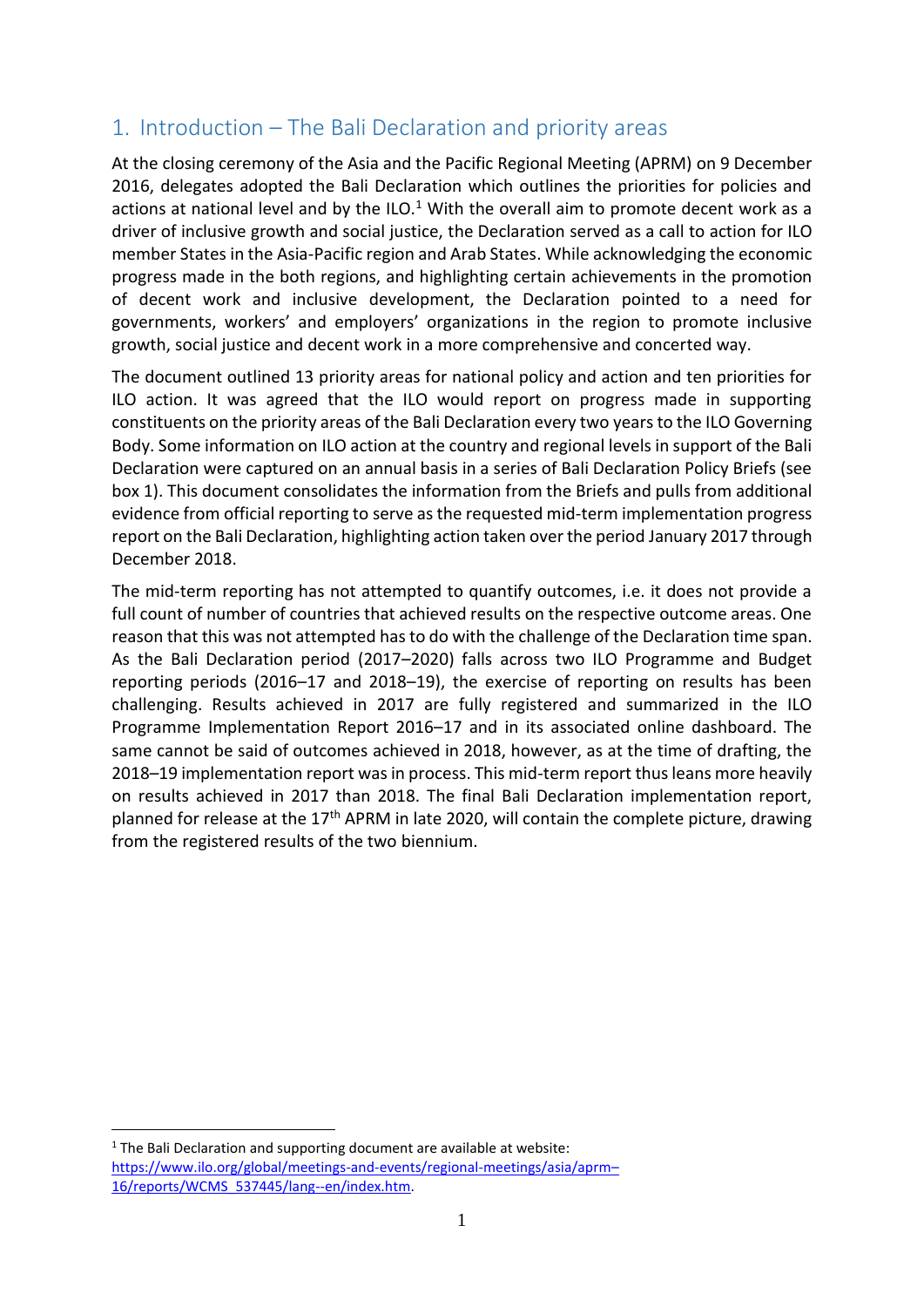#### **Box 1. Bali Declaration Policy Briefs, 2017 and 2018**

Following the adoption of the Bali Declaration in December 2016, the ILO Regional Office for Asia and the Pacific set out to prepare a series of "Bali Declaration Policy Briefs" with the purpose of highlighting the priority areas for national policy and action defined by the governments, employers' and workers' groups in the Declaration and reporting on good practices and lessons learned in the policy areas. A set of 12 Briefs on the topics listed below were published in October 2017. In December 2018, the "2018 updates" of the Briefs were published online.<sup>2</sup>

#### ILO Bali Declaration Policy Briefs

- 1. Closing the gender gap: Enhance opportunity, wages and treatment at work for women
- 2. Developing policies for decent work
- 3. Building resilience in situations of crisis arising from conflicts and disasters
- 4. Accelerating action to eliminate child labour and forced labour
- 5. Extending social protection
- 6. Protecting fair migration
- 7. Promoting sustainable enterprises
- 8. Promoting decent work in global supply chains
- 9. Fundamental principles and rights at work: Towards commitment and action
- 10. Tackling inequality and boosting wage growth
- 11. Strengthening social dialogue and tripartism
- 12. Improving labour market information and analysis

# 2. ILO support to national priorities in Asia-Pacific and the Arab **States**

# <span id="page-3-0"></span>2.1 The regional pictures

# *Asia and the Pacific*

# **Persistent labour market challenges in Asia-Pacific**

working poverty • informal employment • vulnerable employment • gender gaps • occupational injuries and deaths ● social protection coverage ● excessive working time ● child labour ● forced labour

In the two years since the adoption of the Bali Declaration at the  $16<sup>th</sup>$  Asia and the Pacific Regional Meeting in December 2016, the region has continued to grow at a rate above the global average, although the pace of growth has slowed. The GDP growth rate was 5.6 per cent in 2017, before falling to 5.4 per cent in 2018. $3$  It is expected to decline further in 2019 to 5.1 per cent, remaining there in 2020 and only then projected to increase again. At subregional levels, growth slowed down the most in Eastern Asia, largely owing to the stabilization of output in China. The growth rate of Eastern Asia increased from 5.1 to 5.5 per cent between 2016 and 2017, then fell to 5.1 per cent in 2018 with a projected drop again in 2019 to 4.8 per cent. Southern Asia, buoyed by growth in India, hit a peak in 2016 at 7.6 per cent, dropped to 6.2 per cent in 2017 and back up to 6.6 per cent in 2018. A stable growth outlook is projected for South-Eastern Asia and the Pacific with a growth rate of around 4.6 per cent for 2019 and 2020.

<sup>&</sup>lt;u>.</u> <sup>2</sup> See website: at: [https://www.ilo.org/asia/publications/issue-briefs/WCMS\\_613618/lang--en/index.htm.](https://www.ilo.org/asia/publications/issue-briefs/WCMS_613618/lang--en/index.htm)

<sup>3</sup> Growth figures (GDP and employment) based on ILO: *World Employment and Social Outlook: Trends 2019* (Geneva, 2019).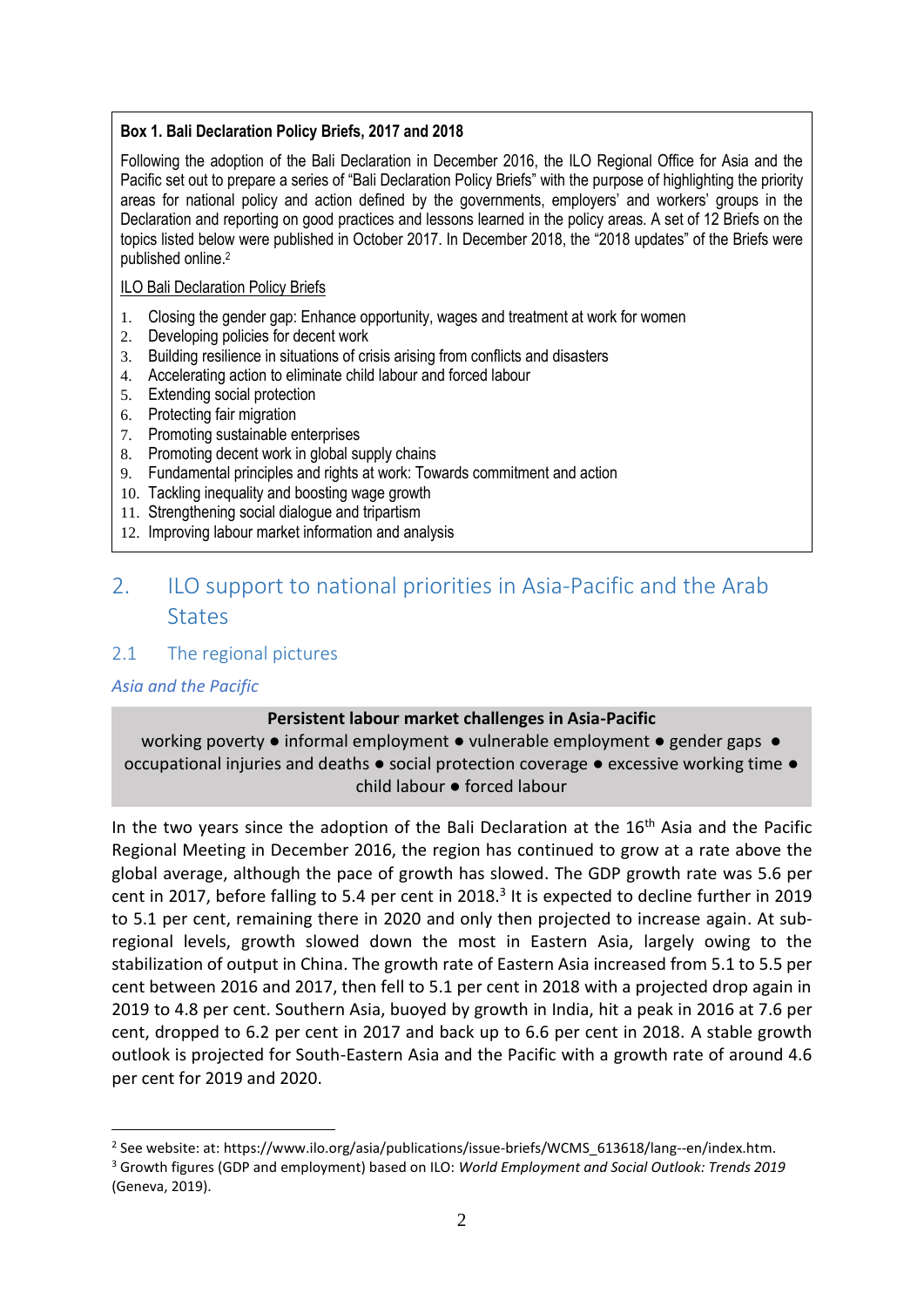While the unemployment rate in the region is projected to remain at a level notably lower than the global average (remaining at 3.6 per cent between 2017 and 2019), employment growth in the Asia-Pacific decreased by almost half a percentage point from 1.1 per cent in 2017 to 0.7 per cent in 2018. The negative employment growth can be isolated to the Eastern Asia sub-region, where demographic trends reflect low and decreasing fertility rates and aged populations.

Strong economic growth in the past two decades has contributed to lifting a large section of the population out of poverty in the Asia Pacific region. The share of the working population living on an income of less than US\$1.90 per day fell from 33.4 per cent in 2000 to 15.4 per cent in 2010 and to 5.3 per cent in 2018. <sup>4</sup> However, there remains a large share of people in the region that still lives just above the margins of extreme working poverty—oftentimes only an illness or natural disaster away from falling back into extreme poverty. In 2018, about 308 million workers in Asia and the Pacific region were living in moderate poverty (defined at living between US\$1.90 – US\$3.10 per day) while 378 million workers in the region lived in near poverty (defined as living between US\$3.10 per day – US\$5 per day).

### *Arab States*

<u>.</u>

### **Persistent labour market challenges in Arab States**

gender gaps in labour force participation ● labour market duality (migrants/non-migrants; public sector/private sector; women/men; youth/adults) ● occupational injuries and deaths ● youth unemployment ● child labour ● forced labour

In the Arab States, 2017 was a year of economic contraction, but the region re-entered positive territory in 2018 with a growth rate of 2.6 per cent. Growth is projected to strengthen further in 2019 due primarily to the economic recovery in member countries of the Gulf Cooperation Council (GCC). The economic outlook also improved slightly in non-GCC countries starting in 2018, however, long-lasting geopolitical tensions and continuing armed conflicts continue to inhibit economic activity in the sub-region.

Between 2017 and 2018, employment growth slowed (from 2.9 per cent in 2017 to 2.4 per cent in 2018) while at the same time the unemployment rate increased from 7.2 to 7.3 per cent. The unemployment rate in non-GCC countries, which stood at 10.8 per cent in 2018, is more than double the rate in GCC countries in the same year (4.0 per cent). These data suggest that the labour market situation in non-GCC countries continues to be critical, with active conflicts and security risks undermining socio-economic development.

The region is also greatly influenced by the labour market dynamics of migrant workers. With migrants making up 41 per cent of total employment,<sup>5</sup> the Arab States stand out as the region with the largest proportion of migrant workers. This share is even higher in GCC countries, where on average over half of all workers are migrants; additionally, migrants account for three-quarters or more of all private sector employees.

<sup>4</sup> ILO modelled estimates, November 2018: Employment by economic class from ILOSTAT.

<sup>5</sup> The global average is 4.7 per cent. Source: ILO: *ILO global estimates on international migrant workers: Results and methodology* (Geneva, 2018).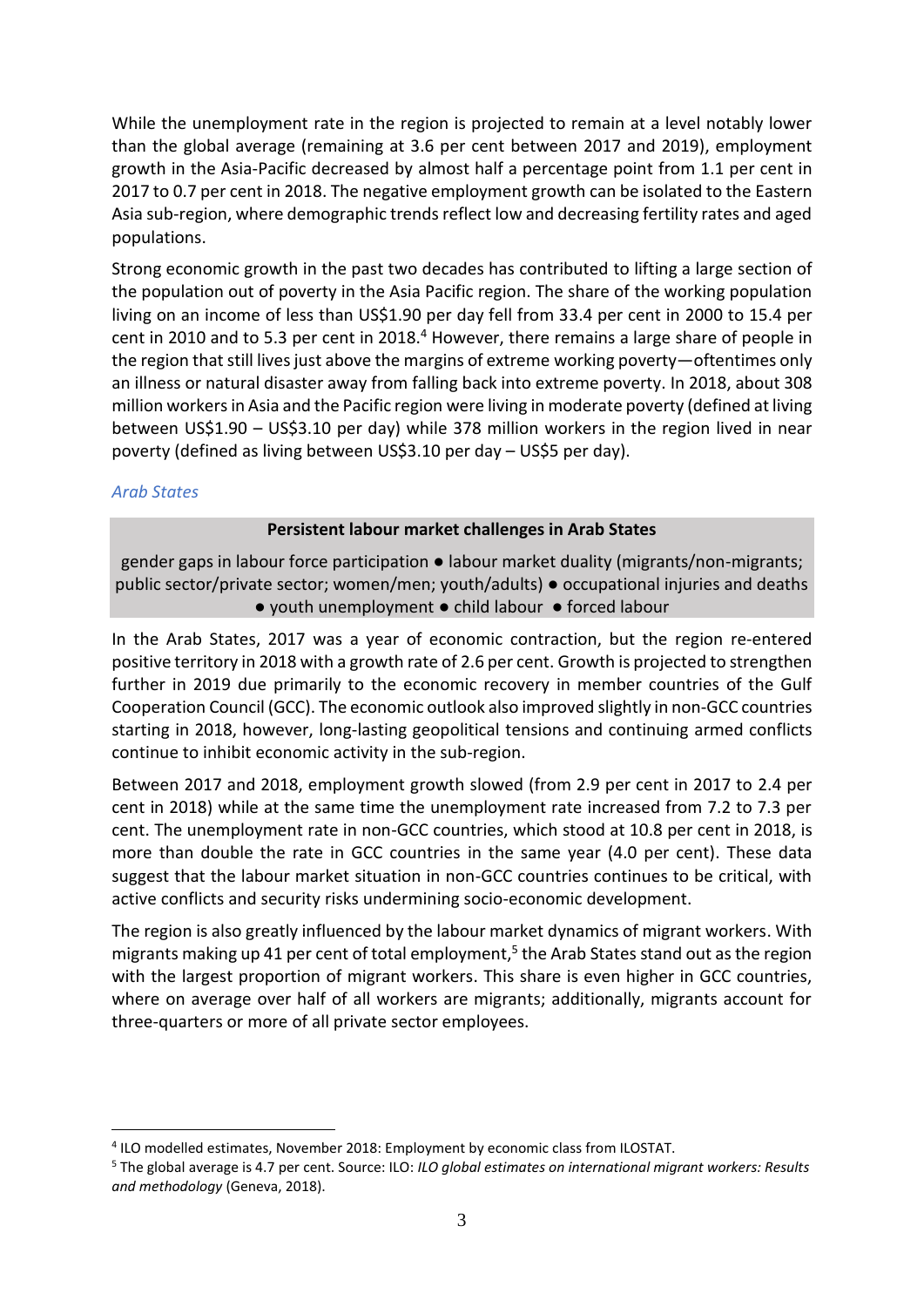# <span id="page-5-0"></span>2.2 Institutional and policy developments

### <span id="page-5-1"></span>2.2.1 An update on Decent Work Country Programmes

Decent Work Country Programmes (DWCPs) are the programme framework that links the ILO's Programme and Budget targets to those at country levels. As such, they serve as vehicles to deliver results envisaged in the Bali Declaration. The DWCPs completed after the adoption of the Bali Declaration all make reference to advancing the Bali Declaration. Since late 2016 through December 2018, in the Asia-Pacific region, 12 DWCPs were finalized and signed and an additional 15 countries are nearing the signature stage. In total, there were 14 active DWCPs in the region by the end of 2018 (table 1).

In the Arab States region, the emphasis on decent work within the 2030 Agenda and in crisis response has created an unprecedented demand for ILO services as now reflected in five active DWCPs with one more (Iraq) at the formulation stage.

All current DWCPs also link national outcomes to the 2030 Agenda for Sustainable Development. The primary focus of all DWCPs is on Sustainable Development Goal (SDG) 8 (promotion of sustained, inclusive and sustainable economic growth, full and productive employment and decent work for all), but the following other goals are linked as well, thus demonstrating the cross-cutting importance of elements of the decent work agenda to the global principals of sustainable development and the notion of "leaving no one behind": SDGs 1 (No poverty), 3 (Good health and well-being), 4 (Quality education), 5 (Gender equality), 9 (Industry, innovation and infrastructure), 10 (Reduced inequalities), 11 (Sustainable cities and communities), 13 (Climate action), 16 (Peace, justice and strong institutions), and 17 (Partnerships for the goals).

What's new? The recent ILO *Asia-Pacific Employment and Social Outlook 2018,<sup>6</sup>* argues that in order to make real progress towards sustained, inclusive and sustainable economic growth based on decent work, the targets need to extend beyond SDG 8. A framework for "SDG 8+" is thus proposed that pulls from elements embedded across a wide away of goals. *In drafting the DWCPs, ILO constituents would thus seem to intrinsically understand the interlinking of the decent work agenda in the 2030 Agenda.* 

What's new? DWCPs developed since 2016 are characterized by enhanced constituents ownership developed through tripartite consultations, including in the formulation of priorities and outcome statements and selection of indicators.*<sup>7</sup> An important characteristics of the constituents' ownership is the strengthened governance mechanism in the form of a tripartite DWCP steering committee.* Officially introduced in DWCP starting 2016 onwards, some of these tripartite DWCP steering committees or mechanisms are formally designated as a sub-group of a national tripartite body. For example, in Myanmar, a DWCP Technical Working Group (TWG) was established under the National Tripartite Dialogue Forum (NTDF). Formal functions of the NTDF include serving as high-level advisory body on DWCP formulation, implementation and monitoring. In some other cases, particularly in the Pacific Island States of Papua New Guinea and Samoa, the national tripartite forum have taken on the responsibility of the DWCP steering committees.

1

<sup>6</sup> ILO: *Asia-Pacific Employment and Social Outlook 2018: Advancing decent work for sustainable development*  (Bangkok, 2018).

<sup>&</sup>lt;sup>7</sup> Following from the 2016 Resolution on Advancing Social Justice through Decent Work, an explicit reference to DWCP governance was included in the DWCP guidebook version 4, published in 2016.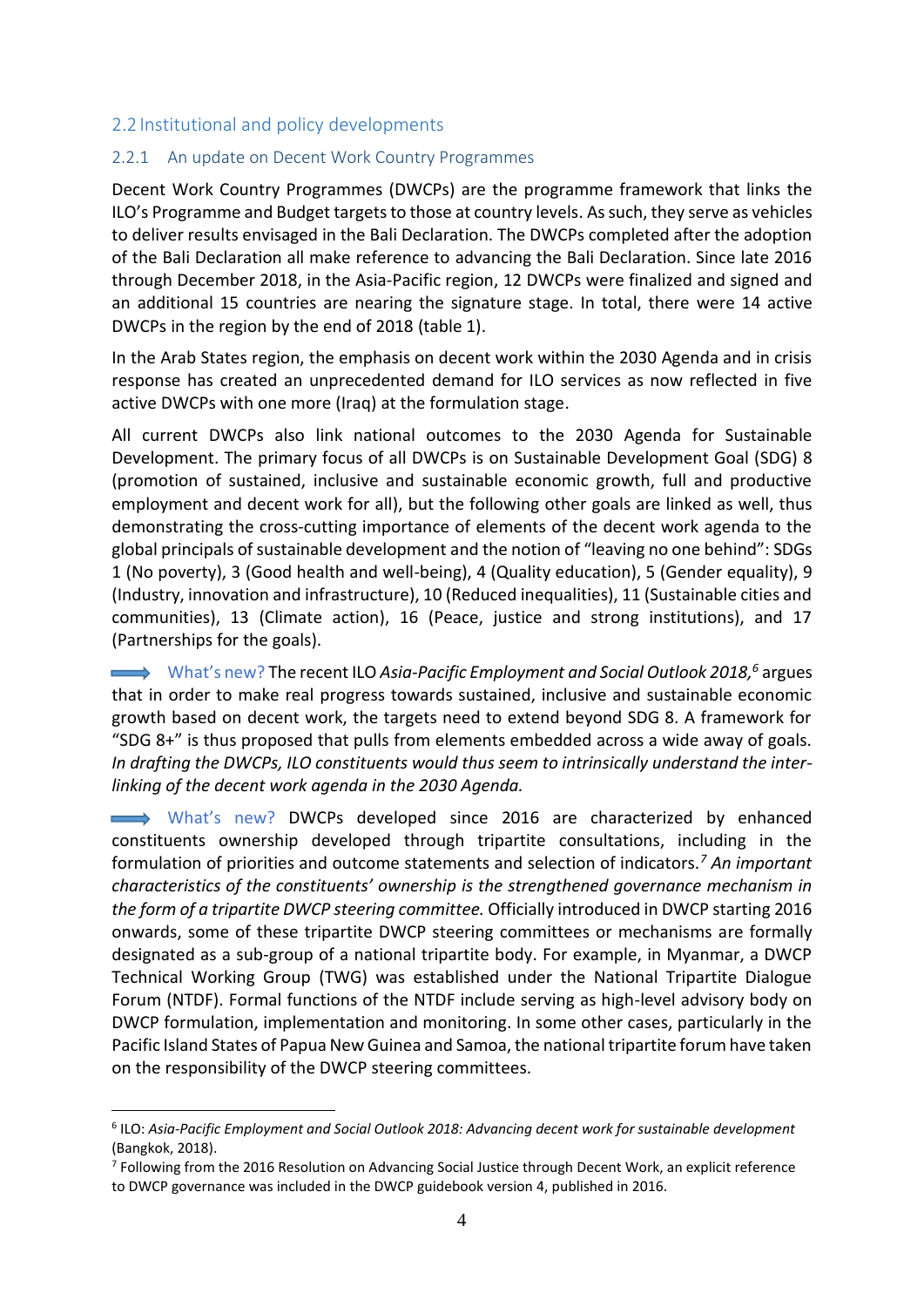A recent review of DWCP tripartite governance mechanisms in operation showed that they are established in all DWCPs but demonstrate varying degrees of tripartite participation and functioning. DWCP tripartite governance is part of a wider eco-system of formal tripartite entities and processes (national, subnational and sector-based), often with overlapping memberships, alongside and linked to informal networks and relationships. In this context DWCP tripartite governance mechanisms can both demonstrate social dialogue in practice and serve as an incubator for developing social capital (trust, knowledge and networks) which can influence broader tripartite and social dialogue structures, processes and culture. In addition, many terms of reference (ToRs) for the DWCP governance mechanism explicitly include DWCPs annual reporting to feed into the national reporting on the SDGs.

What's new? *With completed DWCPs in hand, the ILO country programmes have both influenced and been influenced by the national United Nations Development Assistance Frameworks (UNDAF), which are negotiated medium-term strategic planning documents of the UN Country Teams.* The ILO has increasingly been identified as lead agency on outcome areas of the UNDAFs that relate to SDG 8, including outcomes on employment creation, social protection, enterprise development, skills development and labour protection.<sup>8</sup>

| <b>Sub-region/Country</b>           | <b>Current</b>                                                                     | <b>Previous</b>                       | <b>Reviews</b>                                                                                                                  | <b>UNDAFs</b>                                                    |
|-------------------------------------|------------------------------------------------------------------------------------|---------------------------------------|---------------------------------------------------------------------------------------------------------------------------------|------------------------------------------------------------------|
| Asia                                |                                                                                    |                                       |                                                                                                                                 |                                                                  |
| Afghanistan                         | 2018-22                                                                            | 2010-15                               | 2015 (internal)                                                                                                                 | One UN for<br>Afghanistan, 2018-21                               |
| Bangladesh                          | 2017-20                                                                            | 2006-10; 2012-15                      | 2009, 2011, 2016<br>(internal)                                                                                                  | UNDAF, 2017-20                                                   |
| Cambodia                            | Formulation in progress                                                            | 2006-07; 2008-10;<br>2011-15; 2016-18 | 2007, 2011, 2015, 2018<br>(internal), also<br>independent as part of<br>Independent evaluation of<br>DWCP Mekong sub-<br>region | UNDAF, 2019-23                                                   |
| China                               | 2016-20                                                                            | 2006-10; 2013-15                      | 2015 (internal)                                                                                                                 | UNDAF, 2016-20                                                   |
| India                               | 2018-22                                                                            | 2007-12: 2013-17                      | 2012 (independent<br>evaluation), 2017<br>(internal)                                                                            | <b>UN Sustainable</b><br>Development<br>Framework, 2018-22       |
| Indonesia                           | Formulation in progress                                                            | 2006-10; 2011-15                      | 2009 (independent<br>evaluation)                                                                                                | UN Partnership for<br>Development<br>Framework, 2016-20          |
| Lao People's Democratic<br>Republic | 2017-21                                                                            | $2011 - 16$                           | 2011, 2016 (internal),<br>2018 as part of<br>Independent evaluation of<br>DWCP Mekong sub-<br>region                            | UN Partnership<br>Framework, 2017-21                             |
| Malaysia                            | Formulation in progress                                                            | None                                  |                                                                                                                                 | <b>UN Sustainable Goals</b><br>Development<br>Framework, 2018-20 |
| <b>Maldives</b>                     | Formulation in progress<br>(endorsed by<br>Government, but not<br>social partners) | None                                  |                                                                                                                                 | UNDAF, 2016-20                                                   |
| Mongolia<br>Myanmar                 | Formulation in progress<br>2018-21                                                 | 2006-10                               | 2008 (internal)                                                                                                                 | UNDAF, 2017-21<br>UNDAF, 2018-22                                 |

#### **Table 1. Current and previous DWCPs and status of UNDAFs**

1

<sup>&</sup>lt;sup>8</sup> While primarily occurring over the course of 2019 and thus outside the reporting period of this report, there are increasing instances where the country diagnostic of decent work deficits in the country also contributed to the common country assessment of the new UN Sustainable Development Country Framework (UNSDCF). A good example is Iraq with its UNSDCF for the period 2020–23.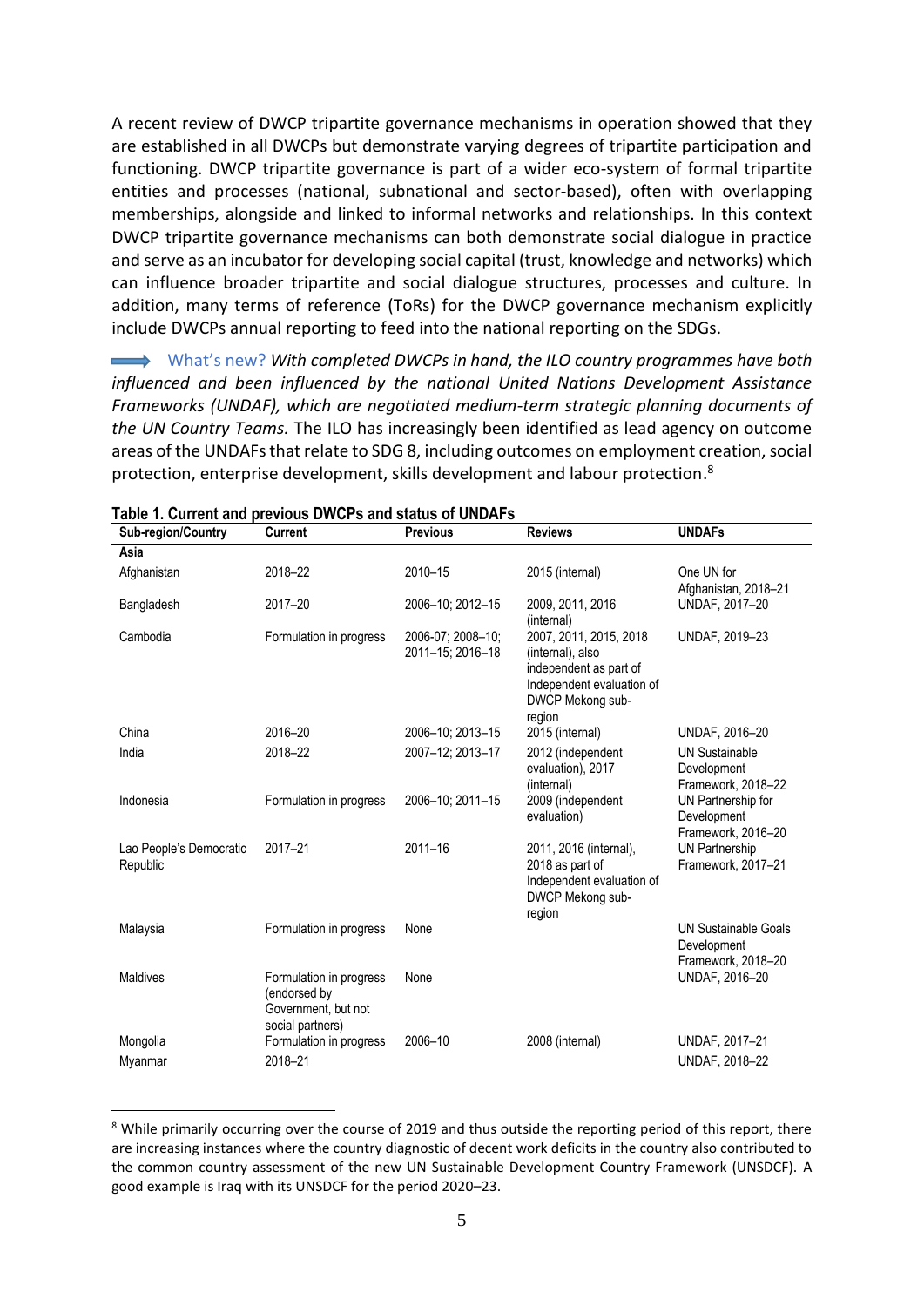| Nepal                             | 2018-22                                                             | 2008-12; 2013-17 | 2007, 2013, 2017<br>(internal)                                   | UNDAF, 2018-22                                                                |
|-----------------------------------|---------------------------------------------------------------------|------------------|------------------------------------------------------------------|-------------------------------------------------------------------------------|
| Pakistan                          | 2016-20                                                             | 2005-09; 2010-15 | 2015 (internal)                                                  | One Programme III,<br>2018-22                                                 |
| Philippines                       | Formulation in progress                                             | None             | 2006 (independent<br>evaluation of the country<br>programme      | <b>UN Partnership</b><br>Framework for<br>Sustainable<br>Development, 2019-23 |
| Singapore                         | Partnership Agreement<br>in place since 2011,<br>renewed biennially | None             |                                                                  |                                                                               |
| Sri Lanka                         | 2018-22                                                             | 2008-12; 2013-17 | 2013, 2017 (internal)                                            | <b>UN Sustainable</b><br>Development<br>Framework, 2018-22                    |
| Thailand                          | Formulation in progress                                             | None             | 2018 as part of<br>Independent evaluation of<br>DWCP Mekong sub- | <b>UN Partnership</b><br>Framework, 2017-21                                   |
| Timor-Leste                       | 2016-20                                                             | 2008-13          | region<br>2013 (internal)                                        | UNDAF, 2015-19                                                                |
| Viet Nam                          | 2017-21                                                             | 2012-16          | 2016 (internal), 2018 as                                         | One Strategic Plan,                                                           |
|                                   |                                                                     |                  | part of Independent<br>evaluation of DWCP<br>Mekong sub-region   | 2017-21                                                                       |
| <b>Pacific</b>                    |                                                                     |                  |                                                                  |                                                                               |
| Cook Islands                      | Formulation in progress                                             | None             |                                                                  | <b>UN Pacific Strategy</b>                                                    |
| Fiji                              | Formulation in progress                                             | 2010-12          | 2007 (internal)                                                  | 2018-22                                                                       |
| Kiribati                          | Formulation in progress                                             | None             | 2007 (internal)                                                  |                                                                               |
| Marshall Islands                  | Formulation in progress                                             | None             |                                                                  |                                                                               |
| Palau                             | Formulation in progress                                             | None             |                                                                  |                                                                               |
| Papua New Guinea                  | 2018-22                                                             | 2009-12; 2013-17 | 2007, 2012 (internal)                                            |                                                                               |
| Samoa                             | 2017-20                                                             | 2009-12; 2013-16 | 2007, 2015, 2019<br>(internal)                                   |                                                                               |
| Solomon Islands                   | Formulation in progress                                             | 2009-12          | 2007 (internal)                                                  |                                                                               |
| Tonga                             | Formulation in progress                                             | None             |                                                                  |                                                                               |
| Tuvalu                            | Formulation in progress                                             | 2010-12          |                                                                  |                                                                               |
| Vanuatu                           | Formulation in progress                                             | 2009-12; 2014-16 | 2007, 2016 (internal)                                            |                                                                               |
| <b>Arab States</b>                |                                                                     |                  |                                                                  |                                                                               |
| Bahrain                           |                                                                     | 2010-13          |                                                                  |                                                                               |
| Iraq                              | Formulation in progress                                             | None             |                                                                  | <b>UNDAF 2015-19</b>                                                          |
| Jordan                            | 2018-22                                                             | 2006-09; 2013-17 | 2018 (High Level<br>Evaluation)                                  | <b>UN Sustainable</b><br>Development<br>Framework 2018-22                     |
| Kuwait                            | 2018-20                                                             | None             | 2018 (internal)                                                  | <b>UN Sustainable</b><br>Development<br>Framework 2019-23                     |
| Lebanon                           | 2017-20                                                             | None             | 2016 (internal)                                                  | UNDAF 2017-20                                                                 |
| Occupied Palestinian<br>Territory | 2018-22                                                             | 2013-16          |                                                                  | <b>UNDAF 2018-22</b>                                                          |
| Oman                              | 2018-20                                                             | 2007-13; 2014-16 | 2016 (internal)                                                  |                                                                               |
| Qatar                             |                                                                     | 2008-10          |                                                                  |                                                                               |
| Saudi Arabia                      |                                                                     | None             | 2011 (internal)                                                  |                                                                               |
| Syria                             |                                                                     | 2008-10          | 2011 (internal)                                                  | <b>UN Strategic</b><br>Framework for                                          |
| Yemen                             |                                                                     | 2008-10          |                                                                  | Cooperation 2016-19<br><b>UN Strategic</b><br>Framework 2017-19               |

Notes: Only countries with current or past DWCPs are listed. Additional DWCPs have been finalized in 2019 (after the cut-off date for this reporting), including Cambodia 2019–23, Cook Islands 2019–22, Kiribati 2018–22, Malaysia 2018–25 (back-dated) and Thailand 2019–21. UNDAFs are occasionally given alternative names, hence the diversity of titles in this column. In June 2019, UNDG issued the final Internal Guidance concerning the "United Nations Sustainable Development Cooperation Framework" (UNSDCF) which is the new planning framework replacing the UNDAF.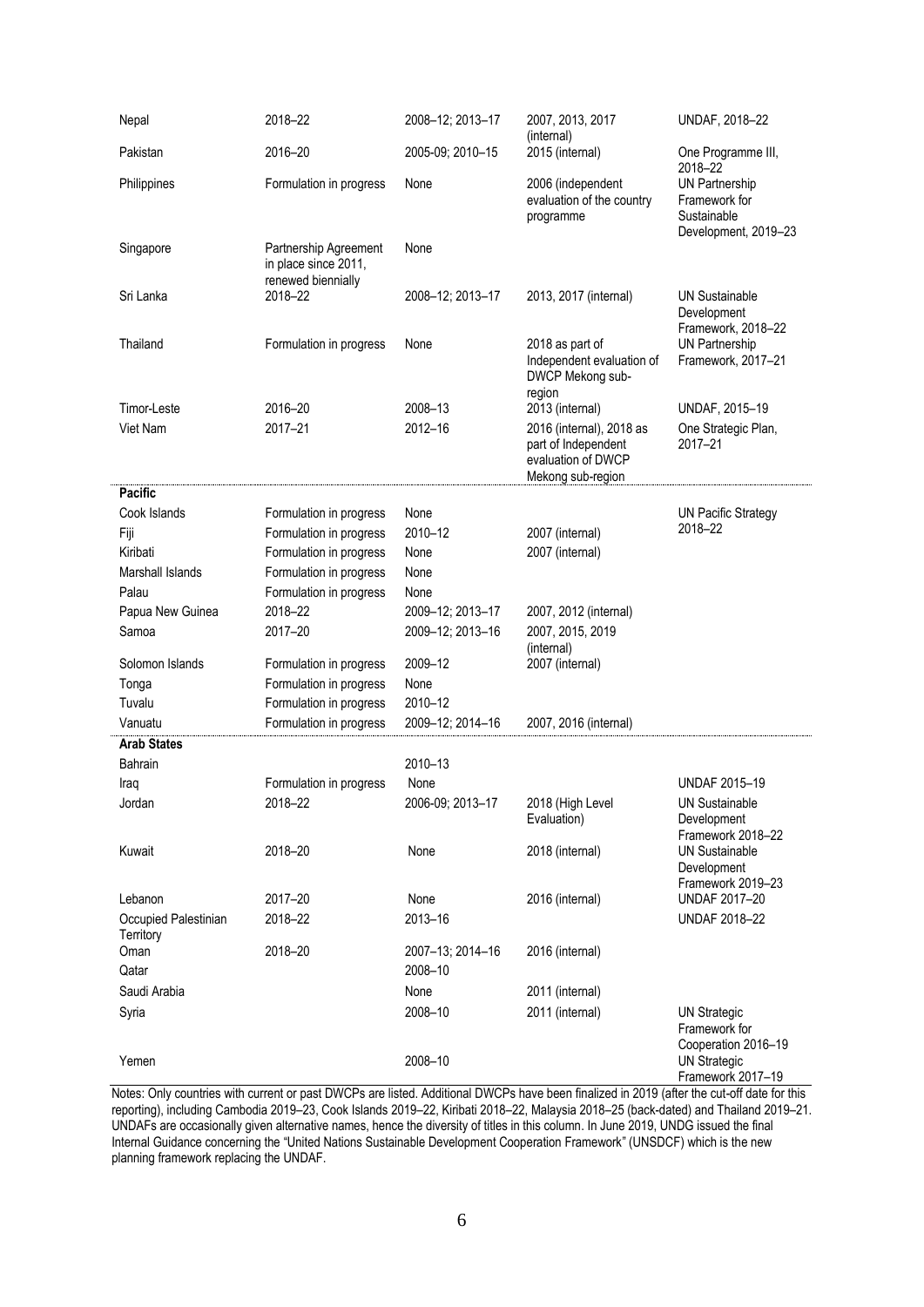#### <span id="page-8-0"></span>2.2.2 Ratification and implementation of fundamental labour standards

There has been some important progress in the Asia-Pacific region in the last couple years when it comes to ratification of international labour standards, although the region continues to lag behind others in its record of ratification rates. Currently, with an average number of 23 ratifications by country, the Asia-Pacific regional average is at about half the global average. Ratification rates range from two in Brunei Darussalam to 38 in the Philippines. Among the Arab States, the average number of ratifications per country is 26 (ranging from four in Oman to 68 in Iraq.

Among member States in the Asia-Pacific and Arab States regions the number of ratifications of ILO Conventions in 2017 and 2018 number 16 (table 2). If 2019 is also included despite falling outside the reporting period, the success of the recent "One for All" Centenary Ratification Campaign is evident in the addition of ten ratifications in the Asia-Pacific region, including on fundamental Convention C182 (Child Labour Convention) in Marshall Islands, Palau and Tuvalu and C098 (Collective Bargaining Convention) in Viet Nam.<sup>9</sup>

|  | Table 2. Ratifications of ILO Conventions by Asia-Pacific and Arab States, 2017–19 |  |
|--|------------------------------------------------------------------------------------|--|
|--|------------------------------------------------------------------------------------|--|

| Instrument                                                                                   | Country                 | Date         |
|----------------------------------------------------------------------------------------------|-------------------------|--------------|
| C087 - Freedom of Association and Protection of the Right to Organise Convention,<br>1948    | Iraq                    | 01 Jun 2018  |
| C088 - Employment Service Convention, 1948                                                   | Viet Nam                | 23 Jan 2019* |
| C098 - Right to Organise and Collective Bargaining Convention, 1949                          | Viet Nam                | 05 Jul 2019* |
| C111 - Discrimination (Employment and Occupation) Convention, 1958                           | Thailand                | 13 Jun 2017  |
| C138 - Minimum Age Convention, 1973                                                          | India                   | 13 Jun 2017  |
| C144 - Tripartite Consultation (International Labour Standards) Convention, 1976             | Samoa                   | 05 Dec 2018  |
|                                                                                              | Cook Islands            | 15 Aug 2018  |
| C151 - Labour Relations (Public Service) Convention, 1978                                    | Philippines             | 10 Oct 2017  |
| C155 - Occupational Safety and Health Convention, 1981                                       | Singapore               | 11 Jun 2019* |
| C159 - Vocational Rehabilitation and Employment (Disabled Persons) Convention,<br>1983       | Viet Nam                | 25 Mar 2019* |
| C182 - Worst Forms of Child Labour Convention, 1999                                          | Tuvalu                  | 11 Jun 2019* |
|                                                                                              | Marshall Islands        | 13 Mar 2019* |
|                                                                                              | Palau                   | 04 Mar 2019* |
|                                                                                              | Cook Islands            | 15 Aug 2018  |
|                                                                                              | India                   | 13 Jun 2017  |
| C185 - Seafarers' Identity Documents Convention (Revised), 2003                              | Myanmar                 | 16 Jan 2018  |
|                                                                                              | Sri Lanka               | 02 Dec 2016  |
| C188 - Work in Fishing Convention, 2007                                                      | Thailand                | 30 Jan 2019* |
| C187- Promotional Framework for Occupational Safety and Health Convention,<br>2006 (No. 187) | Philippines             | 17 Jun 2019* |
| P029 - Protocol of 2014 to the Forced Labour Convention, 1930                                | Sri Lanka               | 10 Apr 2019* |
|                                                                                              | Thailand                | 04 Jun 2018  |
| MLC, 2006 - Maritime Labour Convention, 2006 (MLC)                                           | Hong Kong, SAR<br>China | 06 Aug 2018  |
|                                                                                              | Indonesia               | 12 Jun 2017  |
|                                                                                              | Lebanon                 | 08 Mar 2018  |
|                                                                                              | Sri Lanka               | 12 Jan 2017  |

Note: \* Ratification took place in 2019 which is outside the reporting period of this report. Source: ILO Normlex, Latest ratifications and declarations.

1

<sup>9</sup> Paragraph 16 of the Bali Declaration tasks the ILO to undertake "a campaign to promote the ratification and implementation of fundamental labour standards" in addition to the efforts committed to in the DWCPs. This was taken up as part of the ILO Centenary celebration, whereby an invitation was made to all 187 ILO member States to ratify at least one international labour Convention in the course of 2019.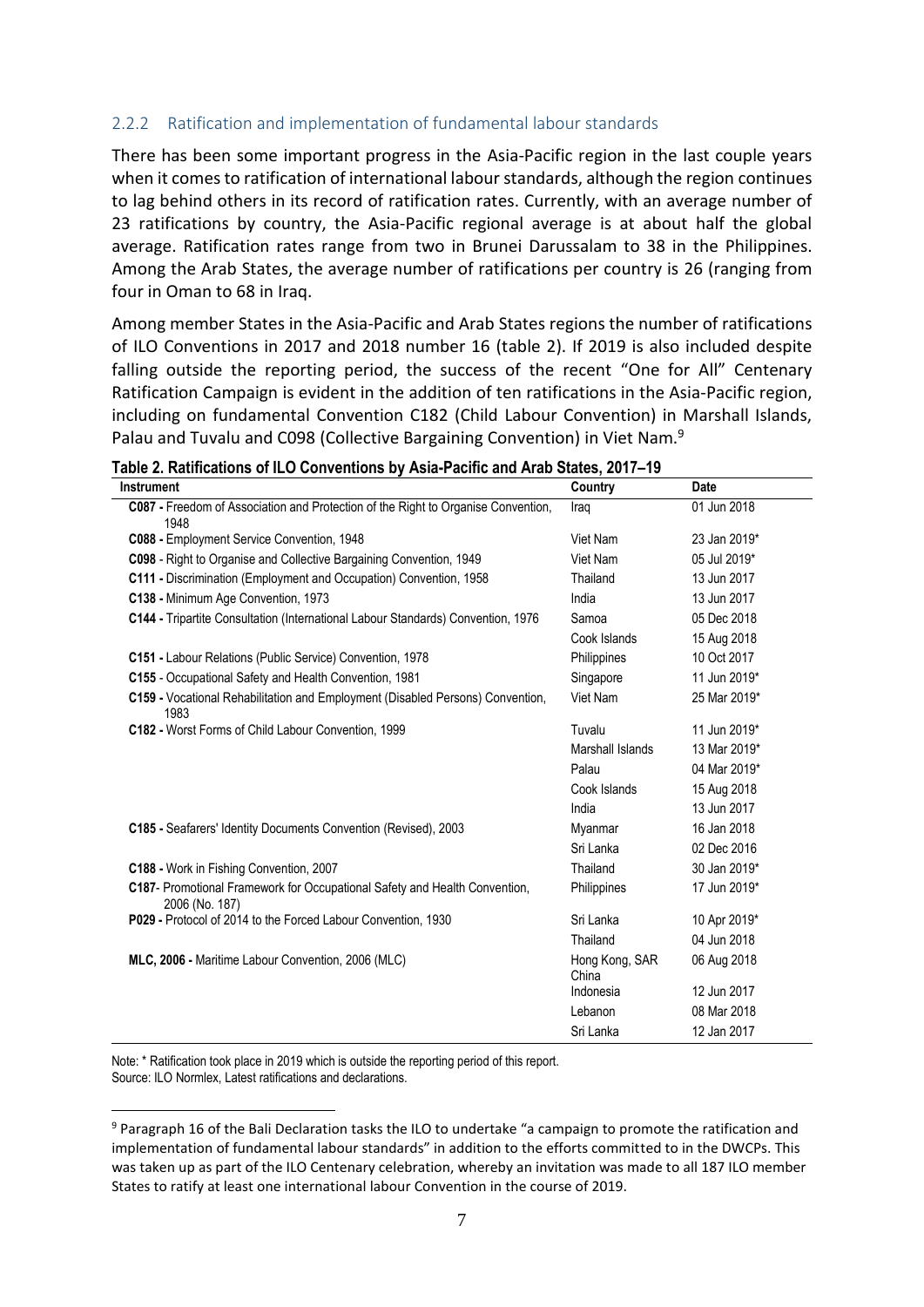The lag in respect of overall ratifications holds true in respect of fundamental Conventions, including Freedom of Association and Protection of the Right to Organise Convention No. 87 and the Abolition of Forced Labour Convention No. 105, which are yet to be ratified by 12 and 18 member States, respectively. In fact, all ILO member States that are yet to ratify Convention No. 105 are from the Asia Pacific region. Also the only two countries to ever denounce an ILO fundamental Convention already ratified are in the region – Malaysia and Singapore re. C105. The ratification by Thailand of C111, India of C138, Iraq of C87, India, Marshall Islands, Palau and Tuvalu and Tonga (the latter three in 2019) of C182, and Viet Nam of C98 (also in 2019) were the latest ratifications of fundamental Conventions by member States in the region. Notably, with its ratification of C87, Iraq has now also completed its ratification of all eight fundamental Conventions.

While the ratification rate in Asia-Pacific may be improving, application of standards does not always follow in a seamless fashion. The supervisory bodies have identified in several member States in the Asia-Pacific region and in a number of countries of the Arab region serious and persistent problems of application of fundamental standards, in particular on freedom of association and, mainly in the context of labour migration, forced labour. Over the past three years, the Conference Committee on the Application of Standards (CAS) found that issues in the application of Conventions by five ASEAN countries and one country in the Arab region were serious enough to warrant a direct contacts mission.

Whilst the Asia-Pacific region is diverse, international trade continues to be an important driver of economic and social policies overall. With an increasing number of Free Trade Agreements (FTAs) with social clauses, a clear increase can be seen in the demand for ILO development cooperation partnerships in the areas of promoting compliance with ILS in the export-led sectors and the supply chains, and building stable labour markets conducive to attracting investments (see section 2.4). ILO projects relating to promoting workplace compliance through labour inspection, and International Labour Standards amounted to 31 per cent of the total budget for the 2017–18. Alongside projects on promoting compliance, there is increasing call to address the protection of migrant workers' rights, which occupies 11 per cent of the DC budget.

Regarding implementation of fundamental labour standards in the Arab region, a number of new programmes and projects were initiated over the past few years. The agreement of an ILO project jointly implemented with the Government of Qatar to improve the situation of migrant workers in the country led to the closing in 2017 of the complaint concerning nonobservance by Qatar of the Forced Labour Convention, 1930 (No. 29) and the Labour Inspection Convention, 1947 (No. 81). A number of legal and practical measures towards realization of the fundamental rights of migrant workers in Qatar have been adopted in the meantime. Furthermore, an ILO project concluded in 2018 with Saudi Arabia supports national efforts to develop an equality policy for the labour market, enhance social dialogue and eliminate child labour.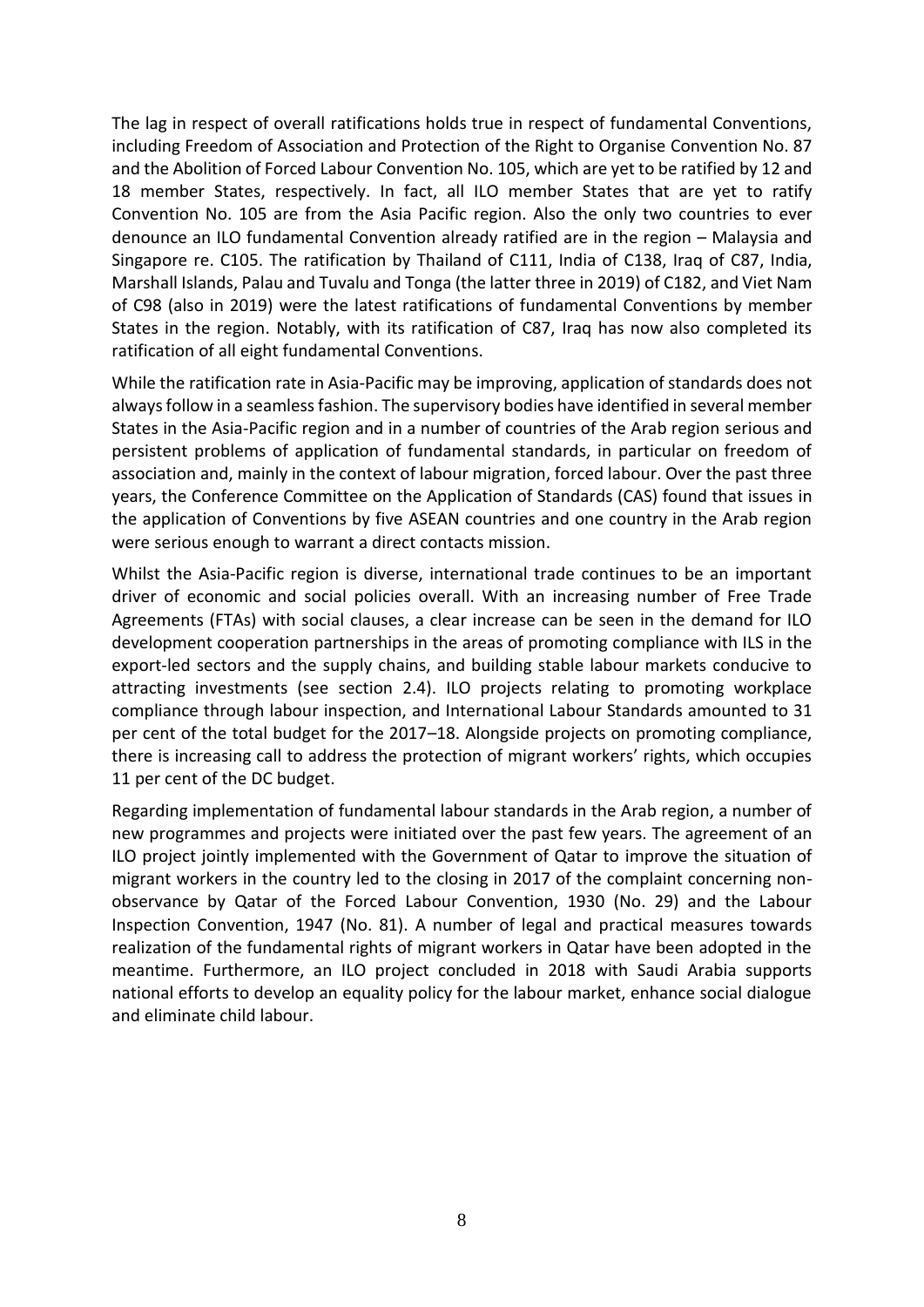# <span id="page-10-0"></span>2.3 Supporting the Bali Declaration priorities for national policy and action

The aim of this section is to highlight some of the main achievements of the ILO tripartite constituents that were supported by the Office, organized according to the specific priority area listed under the Bali Declaration.<sup>10</sup>

# <span id="page-10-1"></span>2.3.1 Creation of enabling conditions for environmentally sustainable, inclusive job-rich economic growth

Developing policies for more decent jobs (Bali Declaration paragraph 2) is linked to the ILO outcome to promote more and better jobs and enhance youth employment prospects with a view to inclusive growth and development. As a broad set of multidisciplinary policies and institutions are often needed to get more people into decent jobs that contribute to stronger and more inclusive economic, this outcome is consistently the most frequently targeted in ILO country programming while also embedding the widest array of action areasfor obtaining results. Some actions taken in this area and key results by Bali Declaration paragraph are detailed here: 11

### *a. Developing policies for more decent jobs (paragraph 2)*

A number of countries in the regions, including **Cambodia**, **China**, **India**, **Sri Lanka** and **Timor-Leste**, embarked on efforts for job-friendly macroeconomic frameworks, including creation of inter-ministerial bodies for promoting employment. As an example, in April 2017, the State Council of **China** adopted the "Opinion of the State Council on Advancing Employment and Entrepreneurship at present and in the Upcoming Period", which stresses the need to continue prioritizing employment as a means for economic and social development and requests to put job creation in the centre of China's macroeconomic policy. The policy will guide national employment programmes until 2020. The ILO made technical inputs in the process of policy drafting. Another example is **Timor-Leste**, where the Council of Ministers of the  $6<sup>th</sup>$  Constitutional Government approved the National Employment Strategy 2017-30.

A special case of ILO technical support on employment-friendly macroeconomic policymaking came in **Vanuatu** where in late 2016 to early 2017, ILO input to the tripartite consultation influenced the decision to back away from plans to implement a simultaneous income and value-added tax increase that could have significantly impacted the livelihoods of the population. The package of tax reforms were rescinded for further review.

In circumstances where aggregate demand is lacking, countries occasionally rely on the implementation of public works for job creation while also improving the delivery of active labour market policies (ALMP) either national wide or targeted to particular vulnerable regions and/or population groups. ILO support in promotion of employment-intensive investment is covered below (section 2.3.1-d), but in regards to assisting the development and implementation of ALMPs, the following interventions are highlighted:

1

 $10$  This exercise is not intended to give an all-inclusive account of activities taken in ILO member States over the period, but rather to highlight a selection of outcomes of interest from the ILO results-based management system.

<sup>&</sup>lt;sup>11</sup> The examples provided are a selection of ILO supported action on areas linked to the Bali Declaration that have taken place in the 2017–18 period. This is not intended as a comprehensive accounting of all policy interventions and outcomes that occurred in the region over the period.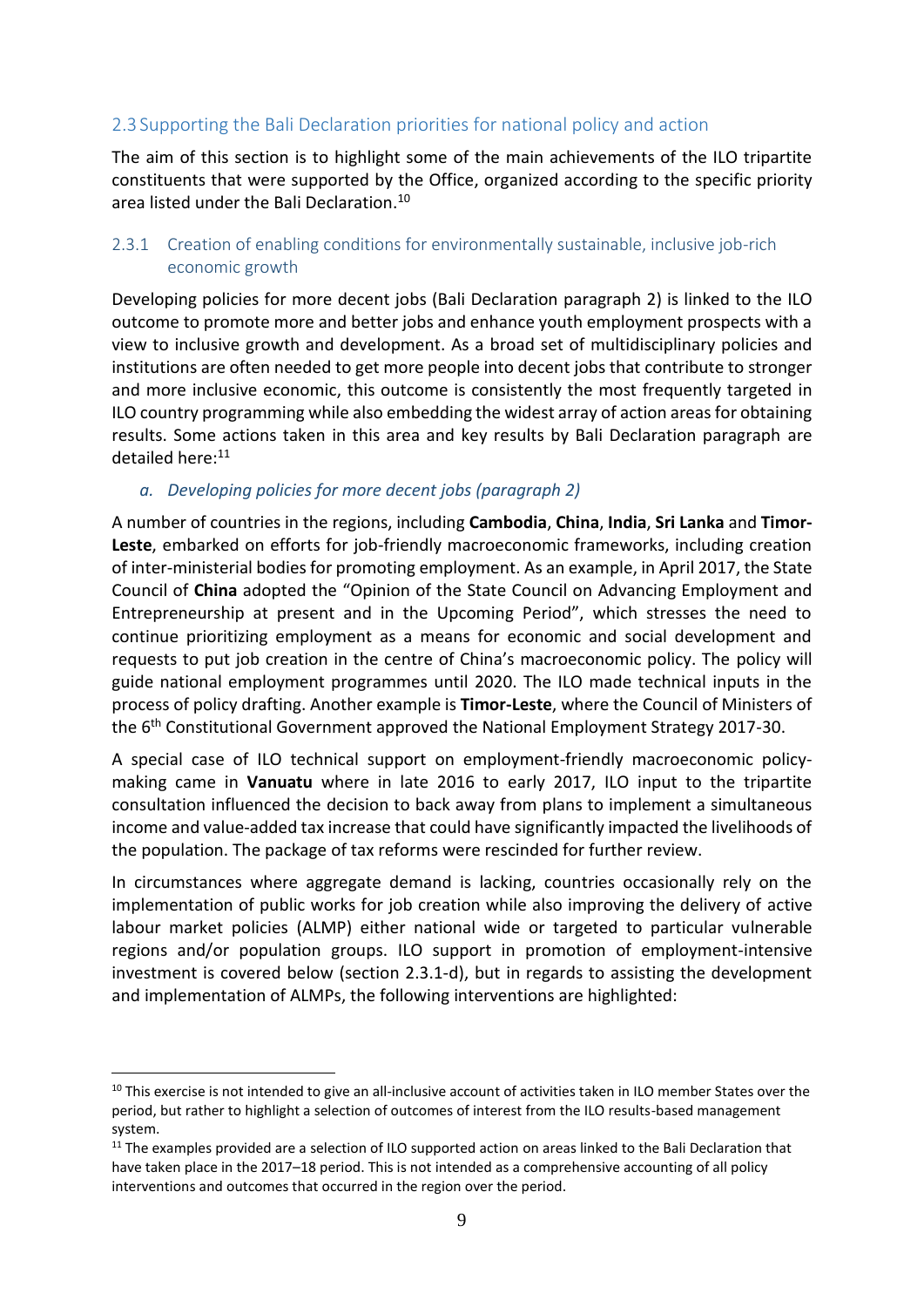- In 2016 and 2017, the Department of Labour of **Sri Lanka** and other relevant national stakeholders developed several measures to facilitate school-to-work transitions with ILO support, including training of teachers to provide students with school career guidance and information on availability of vocational training, courses to re-skill unemployed youth – with more than 1,300 youth finding work after training – and development of a scheme for recognition of prior learning.
- In 2018, the ILO and the Ministry of Human Resources and Social Security (MOHRSS) in **China** jointly examined international experiences in public employment services. The ILO published a joint working paper with MOHRSS entitled "Good practices in using partnerships for the delivery of employment services in China," which gave rise to the organization of an international seminar on public employment services. Through this seminar, the ILO shared the requested information with the MOHRSS and other stakeholders for their preparation of the drafting of the "Guidance on further promoting comprehensive basic public employment service", which was issued by the State Council in April 2018.
- In **Yemen**, the Ministry of Technical and Vocational Education and Training (TVET) upgraded informal apprenticeship schemes and business development services. The Chamber of Commerce and employers' associations also implemented a pilot programme for upgrading informal apprenticeships in four governorates, with advice offered by the ILO on entrepreneurship skill needed to fuel the targeted value chain development.

Numerous countries reported work towards increasing protections of vulnerable workers through stronger labour institutions, including wage laws, and development of integrated policy frameworks particularly on youth employment. <sup>12</sup> Examples follow:

- **Pakistan** targeted support to workers in the garments sector, including measures to ensure enforcement of minimum wages for formal and informal segments of the garment supply chain.
- Similarly, **Mongolia** piloted new wage practices in the mining and construction sectors, with a focus on eliminating gender biases. Also in Mongolia, a national Decent Work for Youth Network has been active in raising the awareness of the public, young workers, employers and governments on the enforcement of labour rights of young men and women at workplace and the need to improve young workers' employability and their conditions of work.
- In China, a national network of the ILO Global Business and Disability Network was established in June 2018. The country also took efforts to create an enabling environment and promote fair employment for persons living with HIV. A study on HIV-related employment legislation and policies with analysis of policy gaps and good practices was discussed at a tripartite workshop with the objective of discussing measures to be taken forward.
- Also in **Indonesia**, through the UN Partnership on the Rights of People with Disabilities Fund, the ILO focused on priority issues faced by people with disabilities, including in

<u>.</u>

 $12$  In the Asia-Pacific region, more than ten countries reported action on the objective to support youth employment. While the primary focus of interventions related primarily to training of targeted youth populations, including on entrepreneurship development (details in section 2.3.1-b), **India, Nepal** and **Sri Lanka** expanded these efforts to the broader public through public employment centres. Likewise, in the **Occupied Palestinian Territory**, the Ministry of Labour developed a national action plan on employment.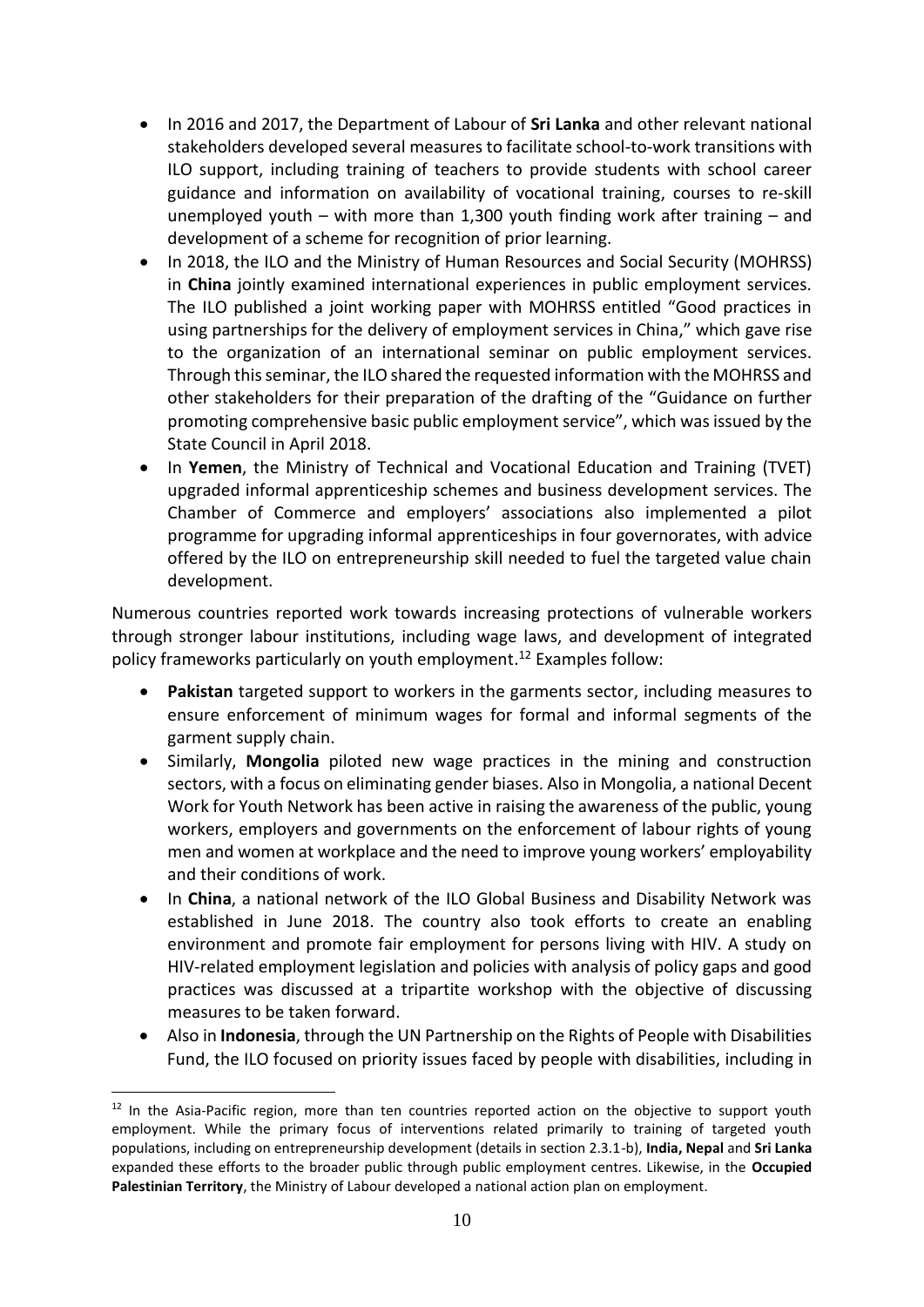support of a newly-established Indonesia Business and Disabilities Network. The ILO also supported efforts to improve the availability of data on people with disabilities, in terms of type of disabilities and geographical area, several factors of employment (gap in compensation, gender, type of work, etc.), for better policy and programme formulations at both national and local level.

- In **Bangladesh**, tea plantation owners and workers agreed to improve working conditions as well as promoting the interests of indigenous and tribal workers.
- **Pakistan** also focused on the protection of transgender persons through legislation. Finally, particularly in the Arab States, but also in **India** and **Nepal** (targeted to the garment sector and to women, respectively), efforts were made to promote decent work among migrant workers (see section 2.3.4-b for more details).
- *b. Skills development*

In the 2016–17 biennium, results were reported on national action on skills development systems in **Cambodia, India, Pakistan, the Philippines, Samoa, Sri Lanka** and **Samoa**. Typically, skills development is embedded in programmes linked to youth employment, and in countries where absorption of jobs in the formal sector is limited, countries tend to focus on entrepreneurship training in the hopes that youth can create their own enterprises.

Another trend was to prioritize skills development to meet demand in particular industries, including for "green sectors" – for a more targeted matching of labour supply and demand. "Demand-driven" human resource development planning was undertaken in **India, Lebanon, the Marshall Islands, Myanmar** and **Timor-Leste**. A selection of detailed outcomes follows:

- In **Myanmar**, the Ministry of Hotels and Tourism developed the Tourism Human Resource Development Strategic Action Plan, which includes a component of skills development for tour guides and the objective of strengthening tourism training schools. The National Skills Standards Authority sub-committee on Hotels and Tourism endorsed new competency standards for tourist guides at levels 1, 2 and 3, and engaged with the private sector and workers' organizations for the delivery of training.
- The **Philippines**is one country that took action on skills development as an action area of the 2016 Philippine Green Jobs Act and its implementation plan. The latter was informed by ILO studies on skills for green jobs and green jobs mapping, which further resulted in the formulation of the first phase of the National Green Jobs Human Resource Development Plan, Development of the Green Jobs Act Assessment and Certification system and guidelines for the granting of the Green Jobs Act incentives, in partnership with the Climate Change Commission (CCC).
- In **Lebanon**, a National Strategic Framework for Technical and Vocational Education and Training (TVET) 2018–2022 was developed by the Government with the support of ILO and UNICEF. ILO input included four sectorial nation-wide labour market assessments that identified growth occupations, training trainers, government officials and NGOs on mixed methodologies for labour market assessments.
- The ILO country offices in the ten **ASEAN** countries plus **Bangladesh** and the Turin International Training Center collaborated to promote research capacities in assessing skills demand in the growing care economy. Professionalizing care skills can contribute to improving job quality in the region especially in the care economy where women's work are undervalued.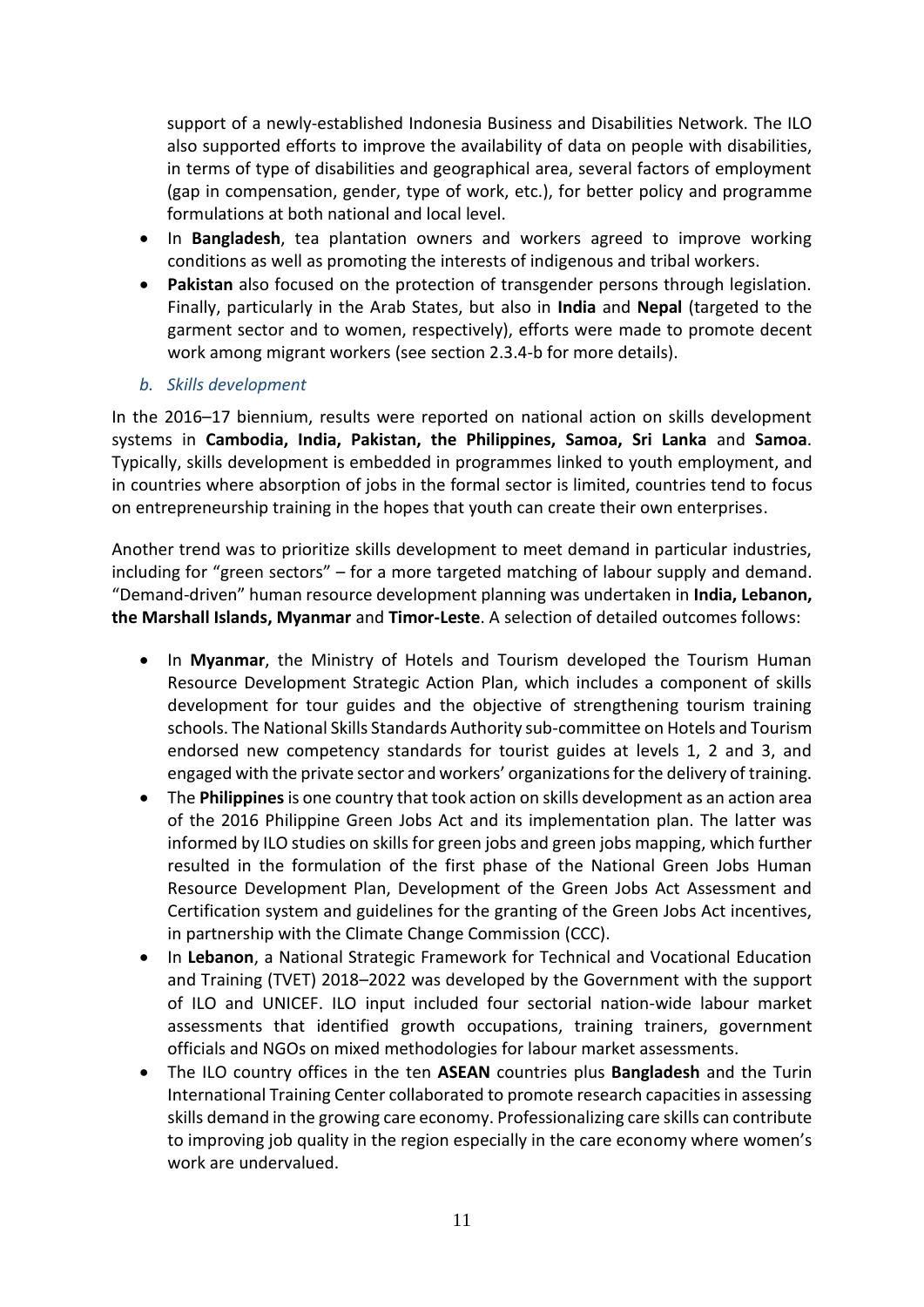New research In November 2018, the ILO-Korea Technical and Vocational Education and Training (TVET) Forum on Skills and the Future of Work, brought together governments, worker and employer representatives and skills experts from 12 countries in Asia-Pacific to discuss how skills strategies can help address the challenges and disruptions facing labour markets in the region. The event also posed an opportunity to launch the ILO publication, *Skills and the Future of Work: Strategies for Inclusive Growth in Asia and the Pacific.<sup>13</sup>*

*c. Responding to the impact of technological innovation on employers and workers (paragraph 3)*

The Bali Declaration acknowledges that policies will need to take into account and respond to current megatrends in the world of work, including demographic shifts and technological advances. How well countries withstand any turmoil in future labour markets will largely depend on the strength of the countries' labour market institutions and the degree of investment in ALMPs, including activities linked to retraining (like activities reported in section 2.3.1-a).

New research Numerous studies investigating the impact that technological changes will have on jobs and enterprises were conducted in the period under review. Among these are Country briefs undertaken as part of the "ASEAN in transformation" series led by the ILO Bureau for Employers' Activities (ACT/EMP) and based on consultations with national employers' organizations. In 2017, studies were published for **Cambodia, Indonesia, Myanmar,** the **Philippines, Singapore, Thailand** and **Viet Nam**, along with a focus on the impact of automation on the apparel sector value chain.<sup>14</sup> In **India**, the ILO also undertook two research studies in collaboration with the social partners on the impact of emerging technologies. The two reports focusing on India were published in 2018, with one launched with a national tripartite dialogue.<sup>15</sup> A similar study using the "technology foresight" approach was subsequently conducted in **Sri Lanka** in 2018, although not launched until 2019.<sup>16</sup> An additional study was on the topic of technological changes, but this time specific to the potential use of technology to ease the transition to formality.<sup>17</sup> This study is intended to inform future research on technology as a social good in the region and beyond.

Beyond research, some countries are adapting their skills development programmes in reaction to national planning for future industrial development. In **Cambodia**, for example, the application of the Skills for trade and economic diversification (STED) programme resulted in detailed skills-needs assessments in two sectors selected as growth sectors in a process of tripartite consultations. Following the identification of skills gaps, the Directorate General on Technical Vocational Education and Training developed new competency based standards,

<u>.</u>

<sup>&</sup>lt;sup>13</sup> ILO: *Skills and the Future of Work: Strategies for Inclusive Growth in Asia and the Pacific (Bangkok, 2018).* <sup>14</sup> Country briefs are available at[: https://www.ilo.org/actemp/publications/WCMS\\_579558/lang--](https://www.ilo.org/actemp/publications/WCMS_579558/lang--en/index.htm)

[en/index.htm.](https://www.ilo.org/actemp/publications/WCMS_579558/lang--en/index.htm) The ASEAN in transformation series also contain impact assessments of automation on specific sectors and the general synthesis. While these reports were published in 2016, they served as the basis of numerous national dialogues also in 2017.

<sup>15</sup> Tandem Research: *Emerging technologies and the future of work in India*, ILO Asia-Pacific Working Paper Series (New Delhi, ILO, 2018); D. Nathan and N. Ahmed: *Technological change and employment: Creative destruction,* ILO Asia-Pacific Working Paper Series (New Delhi, ILO, 2018).

<sup>&</sup>lt;sup>16</sup> ILO: *Future of Work in Sri Lanka: Shaping technology transitions for a brighter future (Colombo, 2019); see:* [https://www.ilo.org/colombo/whatwedo/events/WCMS\\_677014/lang--en/index.htm.](https://www.ilo.org/colombo/whatwedo/events/WCMS_677014/lang--en/index.htm)

<sup>17</sup> T. Bhattarai: *Emerging trends in the use of technology as a driver of the transition to formality: Experiences from Asia and the Pacific,* ILO Asia-Pacific Working Paper Series (Bangkok, ILO, 2018).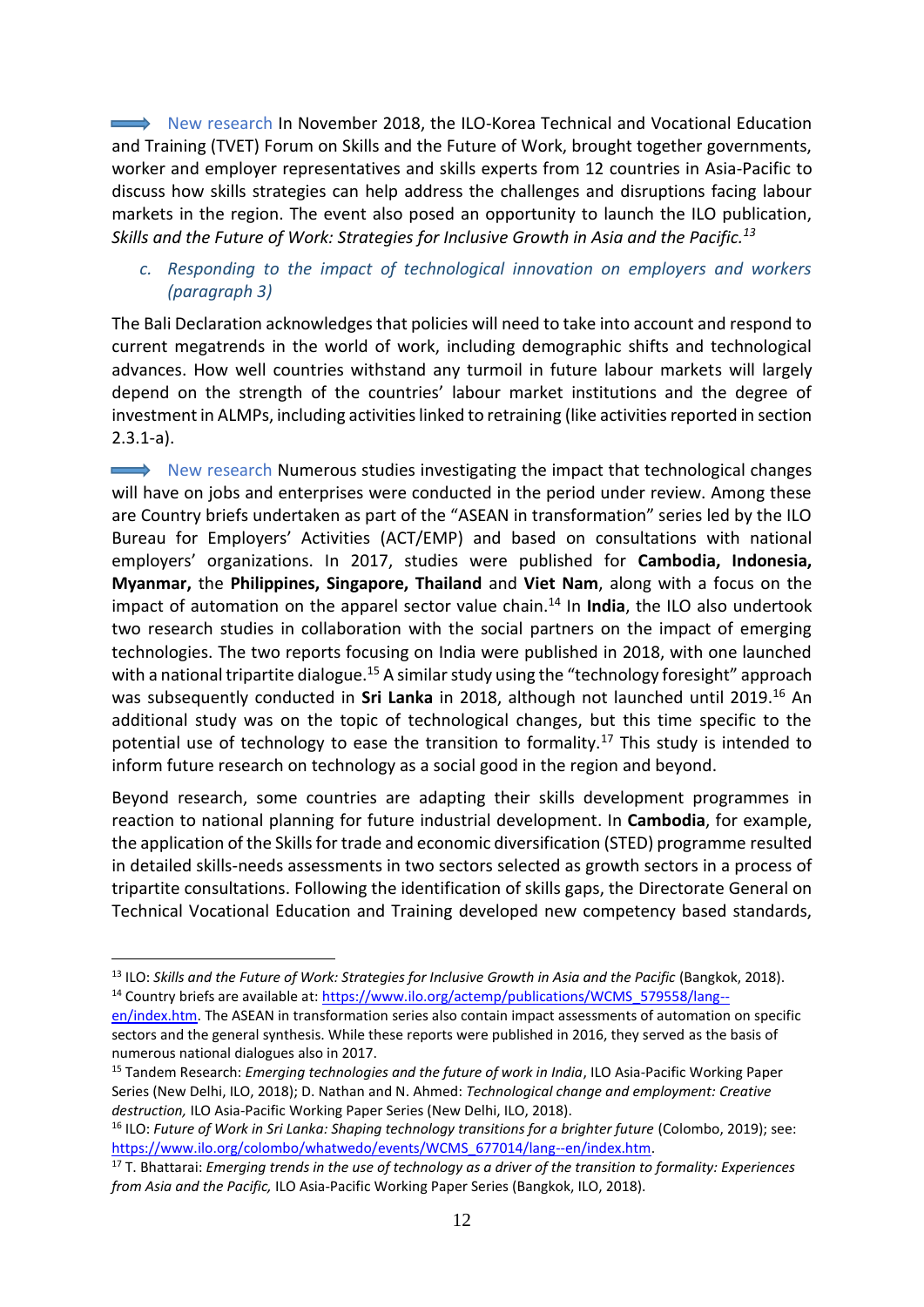curriculum and assessment packages for four occupations, which were subsequently endorsed by an Industry Advisory Group on manufacturing.

In both the Asia-Pacific and Arab States regions**,** regional and interregional events linked to the Future of Work Initiative were organized after the APRM in 2016 (14 in Asia-Pacific countries and nine in Arab States). The national dialogues culminated in joint deliberations between ILO constituents and other stakeholders on the achievements made in advancing the Decent Work Agenda, including in light of technological innovation, and the ILO's role in bringing about a future of inclusive growth with decent work. One such deliberation at the Tripartite Arab Meeting on the Future of Work, held in Beirut in April 2017, focused on regional transformations in the world of work, including in fragile States. A synthesis assessment of the national Future of Work dialogues held in these regions and others was produced as input for consideration by the ILO Global Commission on the Future of Work appointed in 2018.<sup>18</sup>

# *d. Building resilience in situations of crisis arising from conflicts (paragraph 6)*

Conflicts and disasters inflict tremendous costs to the society, causing damage to productivity and working conditions, and dismantling and obstructing progress towards the achievement of development goals. Building resilience in crisis situations requires that interventions lead to lasting gains and help guard against their re-emergence. The ILO continues to provide technical support to constituents to develop employment-centred response and recovery after disaster or conflict, which helps to provide an income to people caught in a disaster. In the period under review, support was offered in conflict-afflicted Mon and Shan communities in **Myanmar** with more than 10,000 labour-days of short-term employment generated through the community re-building construction activities, benefiting 2,742 people.

In **Timor-Leste**, through the Enhancing Rural Access Agro-Forestry Project (June 2017-May 2021), the focus is on increasing opportunities and improving food security in rural areas through agro-forestry development. Also in Timor-Leste, the Roads for Development Program (R4D), now in its second phase (April 2017-March 2021), has been contributing to the socioeconomic development of the post-conflict country since 2012. To date, 138 km of core rural road have been rehabilitated by R4D and short-term employment opportunities for local labour has resulted in approximately 611,000 labour days of work.

In response to the Syrian refugee crisis in **Lebanon** and **Jordan**, the ILO has created jobs for vulnerable workers, applying Local Resource-Based Technology and decent work strategies in labour-based construction of locally prioritized productive infrastructure, maintenance and environmental works (see also box 2). The employment-intensive investment approach has eased the strain on local infrastructure and services, strengthened the resilience of host communities and reduced tensions within the labour force. The ILO has also provided capacity-building to the governments of Lebanon and Jordan in order to establish an institutional mechanism to expand such labour-based and decent work approaches in the future. What's more, in Jordan, the ILO has successfully advocated for changes in the regulatory environment to facilitate access of Syrians refugees to decent work, helped to facilitate the issuance of work permits through involvement of cooperatives and the General Federation of Jordanian Trade Unions and set up and managed a number of employment service centres for Jordanians and Syrians to facilitate job placement, mostly for young

1

<sup>18</sup> ILO: *Synthesis report of the national dialogues on the future of work* (Geneva, 2017).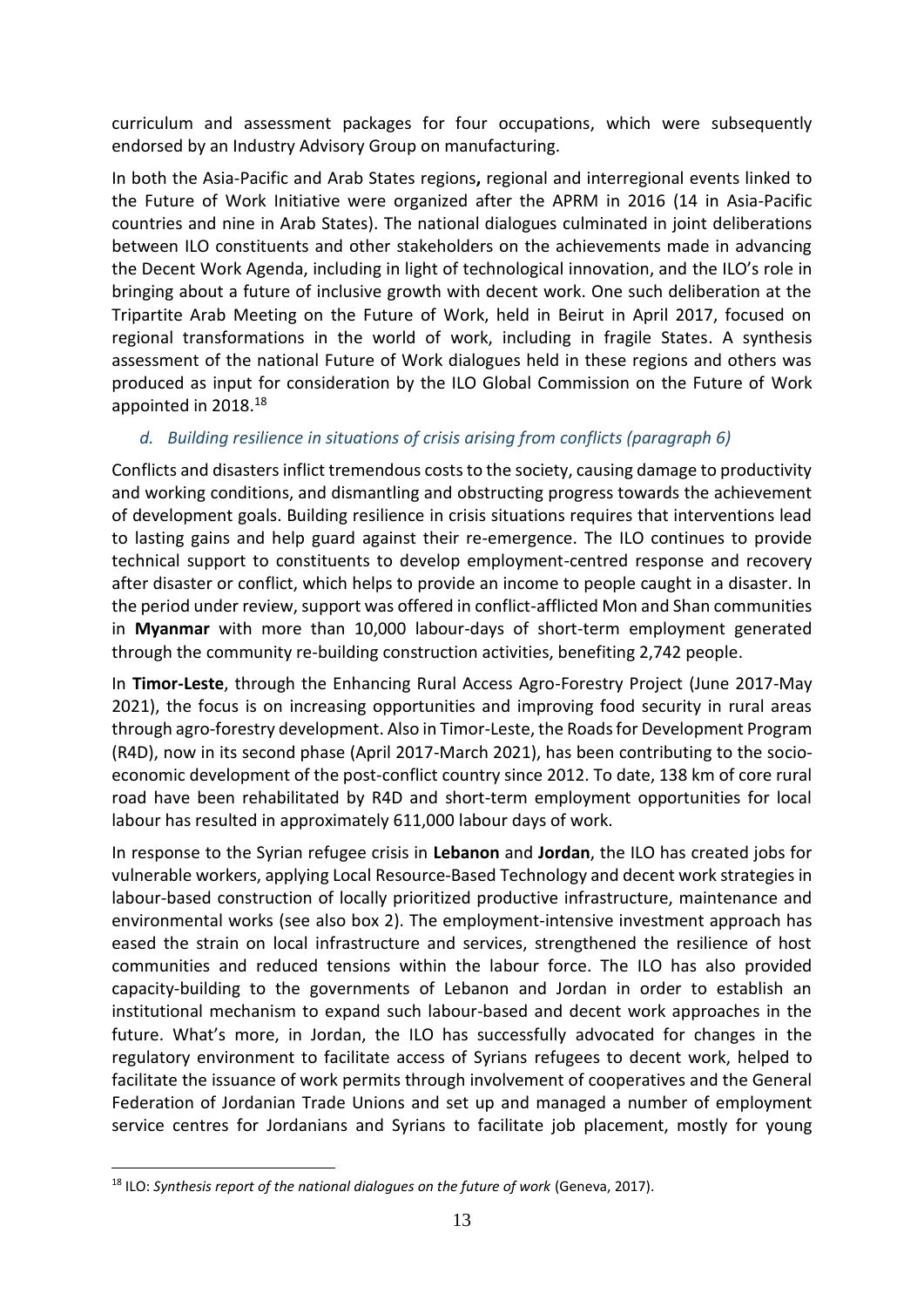people. In 2018, the ILO implemented a green works, agriculture and forestry sector programme which created employment for instance through the construction of cisterns and reforestation.

To ensure that decent work is mainstreamed in UN Strategic Frameworks of fragile states, the ILO participated in the formulation of both the Common Country Assessment (CCA) and the UNDAF 2018–22 for the Occupied Palestinian Territory, the United Nations Strategic Framework (UNSF) and the Lebanon Crisis Response Plan (LCRP) 2017–2020 for Lebanon, and the UN Strategic framework (UNSF) for Bahrain 2018–22.

### **Box 2. The ILO response to the Syrian Refugee Crisis**

After the adoption of the Bali Declaration in 2016, and in line with international commitments made at global conferences held on this matter in 2016 and 2017, the ILO has played an increasingly prominent role in the Syria crisis response. The ILO's response in Jordan and Lebanon focused on measures to create more and better job opportunities for both Syrian refugees and host communities, aligned with the ILO's 2016 *Guiding principles on the access of refugees and other forcibly displaced persons to the labour market*. The most important achievements include the formalization of the work of refugees, the creation of job placement mechanisms, the promotion of measures preventing unacceptable working conditions in the informal economy in urban settings and child labour in agriculture, and the creation of jobs paired with improved economically critical infrastructure. The main components of ILO's response to the crisis situation in the Arab States region have been entrepreneurship development, the implementation of employment-intensive infrastructure programmes and the extension of social protection.



# *e. Closing the gender gaps in opportunities and treatment at work (paragraph 7)*

One of the ILO's primary goals is to promote opportunities for women and men to obtain decent work. Gender equality plays a pivotal role in reaching this goal and is a cross-cutting policy driver for all ILO work. Work during the period of assessment involved two main streams of work; first a targeted approach to improve working conditions in female dominated sectors and occupations and second mainstream specific gender outreach or measures in law, policies, programme and institutional practices.

Notable female-dominated sectors and occupations included domestic work, home-based work and garment work. Important gains were seen in **India, Nepal** and the **Philippines** in improving working conditions of domestic workers. For example in the **Philippines** in November 2017, the Domestic Work Technical Working Group developed and adopted a new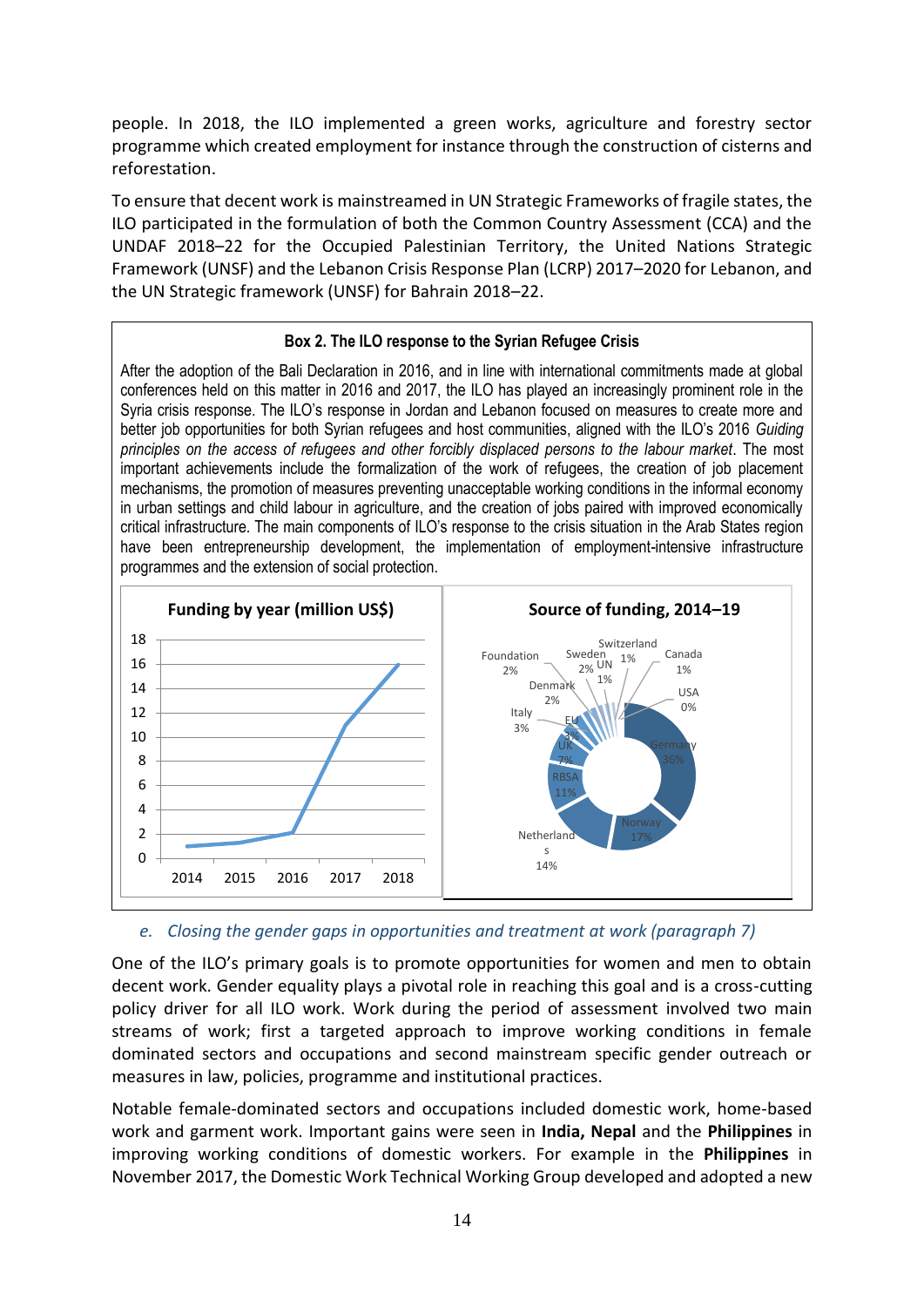Philippine Action Plan on Decent Work for Domestic Workers. In **India**, workers' organizations in three states launched an online mobile-based technology platform to facilitate domestic workers to register their grievances.

Significant progress was also made in promoting women's labour market participation in National Employment Policies, which demonstrates an important shift in the positioning of women's employment from "requiring protection" to "economic participation". Facilitating labour market participation of women, coupled with removing barriers were part of the ILO programmes in support of design and implementation of employment policies in **Samoa** and **Timor-Leste**.

Important developments were also seen in labour law revisions or adoption processes, where non-discrimination was explicitly incorporated with particular attention to the prevention and elimination sexual harassment and violence at work. An example here is **Pakistan**'s National Labour Protection Framework. Gender issues were also prominent in the social security legislations with emphasis on non-discrimination in benefits and/or retirement age (**Nepal**  and **Viet Nam**). In **Timor-Leste**, the parliament approved the General Social Security Law with the first time inclusion of maternity protection. In **Mongolia,** an amendment to the Law on Pensions and Benefits was adopted that equalizes the replacement rate of maternity benefits by increasing the rate under the voluntary scheme from 70 to 100 per cent and the retirement age of men and women at 65. This amendment was one of the main recommendations of the Assessment-Based National Dialogue on social protection facilitated by the ILO. The government of **Nepal** also strengthened its legislative framework for maternity protection by passing the contribution-based Social Protection Bill. The law provides for eight types of social security schemes, including maternity protection.

In 2018, the MOHRSS of **China** and the All-China Federation of Trade Unions (ACFTU) carried out a series of survey on gender discrimination in employment and at the workplace, for the purpose of developing effective responsive to mitigate gender gaps. The surveys found that reproductive role and family responsibility are the prominent barriers for women's equal access to employment and career development. The outcomes of the surveys include a new Guidance on "Addressing Gender Discrimination in Recruitment" promulgated by the MOHRSS together with other government agencies

In **Jordan**, the ILO formed a Rights Coalition to lobby for amendments in six articles in the Labour Law that include childcare provision for working parents (Article 72), paternity leave (Article 66), flexi working hours (Article 2), pay equity (Article 2, 53, 54), removing barriers to entry for spouses and children of Jordanian women married to non-Jordanians (Article 12). The amendments to the Labour Law were accepted by Parliament.

The large-scale entry of women particularly in garment factories has urged the labour inspectorates to evolve to fully incorporate gender equality. In **Bangladesh**, gender-specific issues have been incorporated into the inspection checklist, including to detect violence against women in the workplace. The labour inspectorates of the three provinces in **Pakistan** have integrated gender equality and non-discrimination as operational principles, leading to the inclusion of gender-specific provisions in their inspection checklists. In **Lao People's Democratic Republic**, the Ministry of Labour and Social Welfare revised and issued a Ministerial Agreement on Labour Inspection, and in the process conducted capacity buildings workshops on the gender dimension of labour inspection, national labour law and core labour standards for tripartite constituents and factory managers.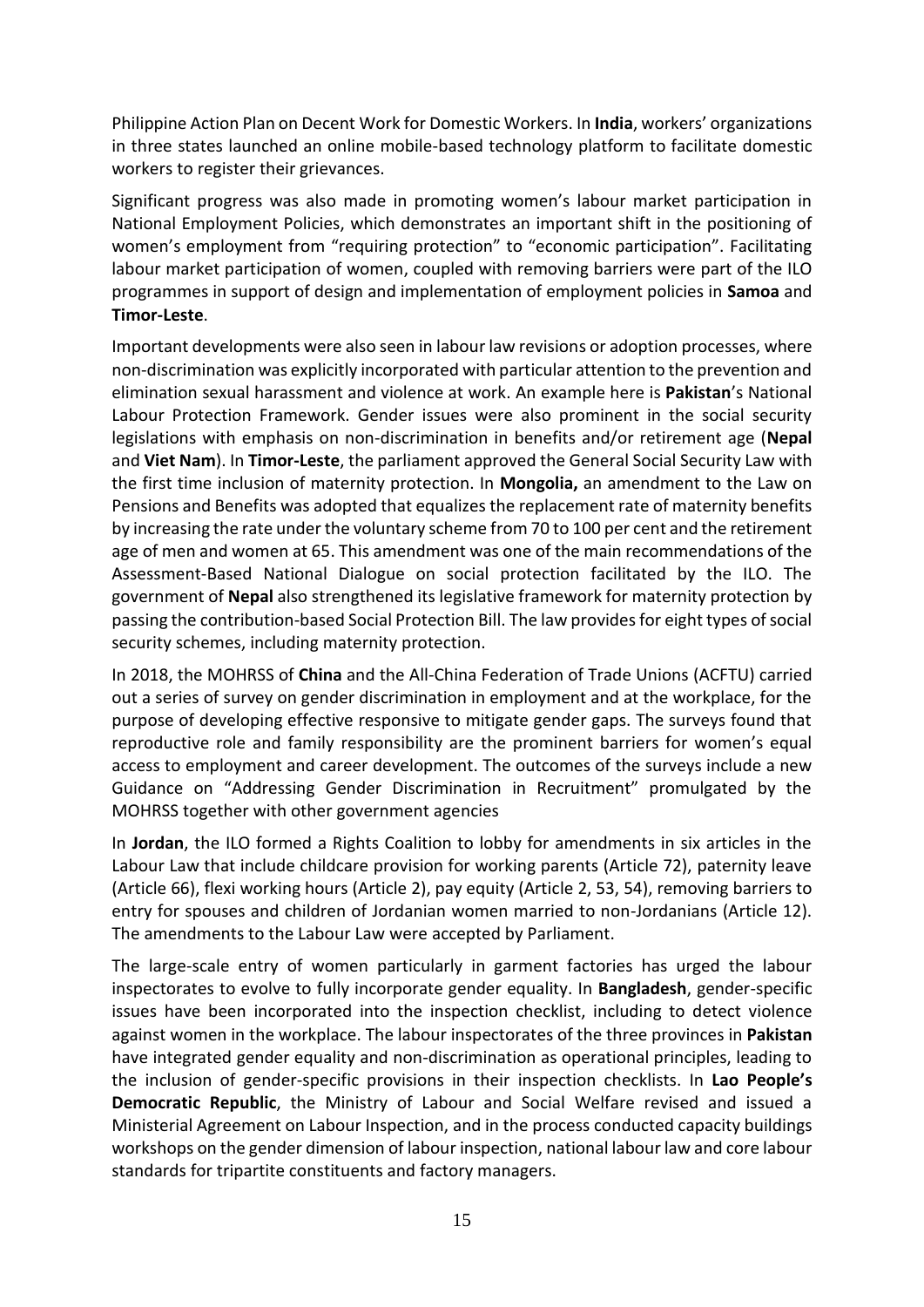Among some specific achievements were:

- The ILO, with support of the Australian Government, hosted the regional conference on "Women and the Future of Work in Asia", 31 January – 1 February 2018. During the event, the Equal Pay International Coalition (EPIC) was launched for the Asia and the Pacific region. EPIC is an initiative led by the ILO, UN Women and OECD which intends to engage with stakeholders to take concrete steps to accelerate the closing of the gender pay gap and the achievement of pay equity
- The Better Work project in **Bangladesh** conducted a series of training to prevent sexual harassment between January 2017 and March 2018. Nearly 400 factory managers and brand representatives were trained.
- In **Saudi Arabia**, the ILO is supporting the government through a project aimed at boosting women's employment towards a more inclusive labour market.

# *f. An enabling environment for sustainable enterprises and entrepreneurship*

Countries that reported results in 2017 on effective interventions to directly assist sustainable enterprises and/or potential entrepreneurs include **China, India, Indonesia, Lao People's Democratic Republic, Myanmar, the Philippines, Solomon Islands** and **Timor-Leste**. One means of support to SMEs in **China, India, Indonesia** and **Viet Nam** has been the implementation of the Sustainable, Competitive and Responsible Enterprise (SCORE) programme, which entails trainings of trainers on business services that can be adapted in local enterprises to encourage productivity gains. In **China**, where the Chongqing Enterprise Confederation incorporated SCORE into their annual training program for seven local factories in 2016 and 2017, post-assessment results noted significant improvements in internal communication, improved relations between management and workers and increased working efficiency. The Ministry of Emergency Management referenced SCORE experience in its development of OSH standards and national guidelines on competitiveness. In **Myanmar**, the ILO's Start and Improve Your Business (SIYB) programme was rolled out in support of a large network of trainers from varied organisations, including 49 Business Development Service Providers; 314 Private Sector Companies; 76 NGOs; four microfinance institutions and 94 freelancers. In regard to entrepreneurship, the ILO has continued to promote the Know About Business (KAB) training package in schools and vocational training centres in over ten countries in the region.

Additionally, the ILO supported **Nepal** and **Timor-Leste** to assess the business environment with the application of the Enabling Environment for Sustainable Enterprises methodology. In October 2017, the Community-Based Enterprise Development (C-BED) package was the tool used by **Cambodia's** Ministry of Education Youth and Sports in collaboration with the ILO to train 2,304 participants with entrepreneurship skills, an undertaking that was certified with the Guinness World Record as the world's Largest Practical Business Seminar.

In **Lebanon**, the ILO has contributed to improving working conditions and productivity through the application of the Work Improvement in Small Enterprises (WISE) Training Programme. Seven enterprises operating in the agro-food and printing and packaging sectors improved working conditions (workplace conditions and human resources practices) and productivity through intensive training and on-site coaching. Participating enterprises successfully increased the efficiency of their preventative maintenance plan which led to decreased machine downtime and errors. Moreover, enterprises increased compliance with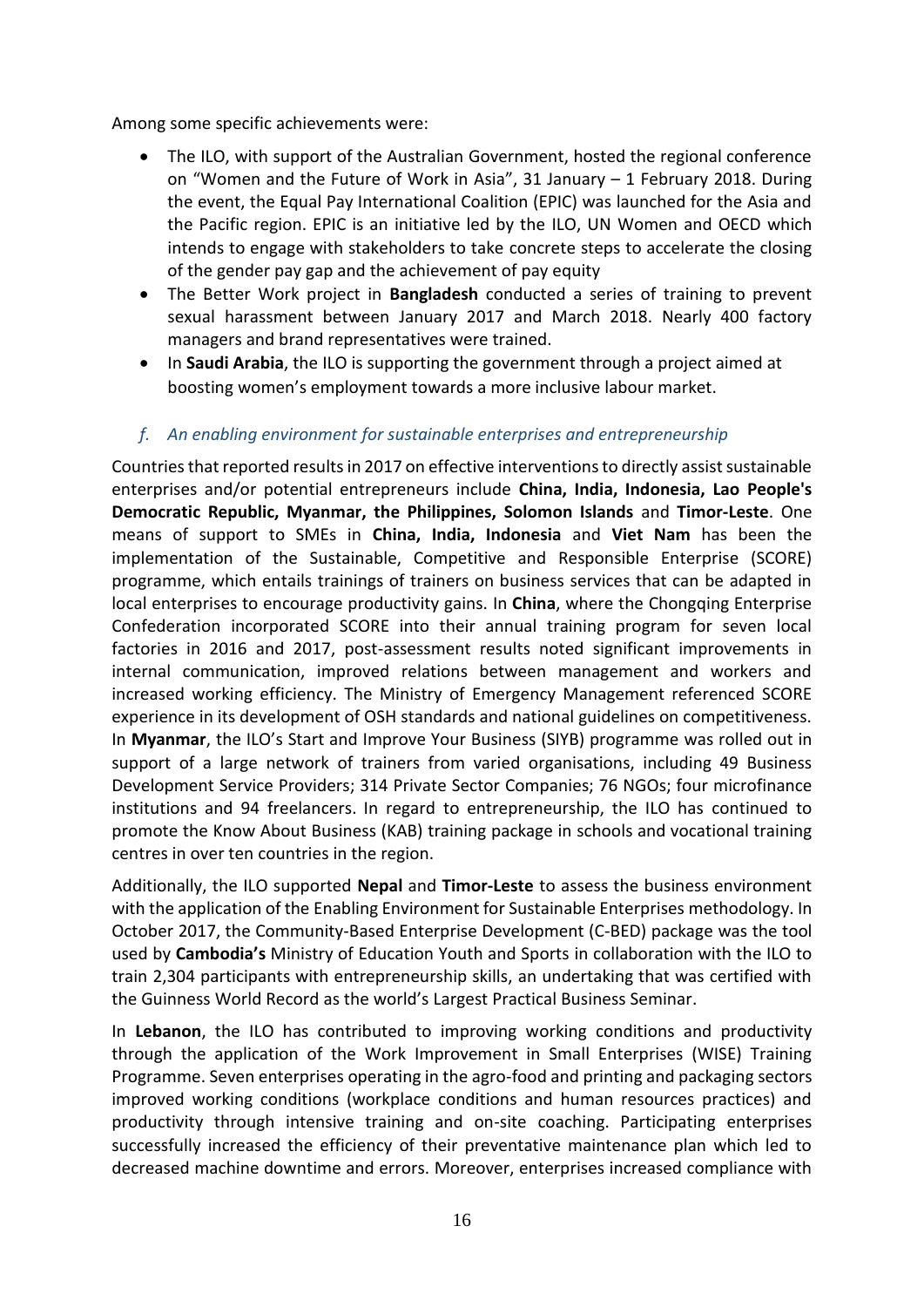safety measures which led to a decrease in work-related accidents and in employee turnover rate, as well as to the creation of decent jobs for nationals.

In the **Occupied Palestinian Territory**, the ILO has provided extensive technical support to the development of the National Cooperative Sector Strategy, including capacity building for the General Directorate of Cooperatives in the Ministry of Labour to assess the performance and governance of 230 agricultural cooperatives and 124 cooperatives in the service, consumer and handicraft sectors. The ILO also promoted entrepreneurship by conducting KAB Training of Facilitators workshops for Palestinian teachers from the West Bank and Gaza. The ILO has also supported the Ministry of Labour in developing a strategic plan for the Palestinian Fund for Employment and Social Protection to enable it to effectively assume its new role.

# <span id="page-18-0"></span>2.3.2 Strengthened labour market institutions

1

# *a. Tackling inequality and boosting wage growth (paragraph 5)*

Over the past decade, wage growth in the Asia-Pacific region has outperformed most of the world yet rising inequality shows the benefits of growth are not equitably shared. If countries want to promote shared prosperity with rising incomes for all, and to build inclusive societies, then there is a need to address distributional issues, aiming to ensure that a fair share of the gains of growth reaches all workers. Linking wages to productivity ensures that while enterprises can increase their operating surplus in line with productivity growth, workers benefit from economic growth in the form of increased purchasing power of wages. This in turn can boost domestic demand, and support stronger, more balanced, sustainable and more inclusive growth.

The two main wage policy tools supported by the ILO are minimum wage setting and collective bargaining. Progress on both these fronts in the period 2017–18 include:

- In **Cambodia**, the government enacted a new Minimum Wage Law, expanding its coverage beyond the garment sector. The new law went into effect from 2019. The statutory minimum wages applicable to the garment sector more than doubled from US\$80 per month in 2013 to US\$182 per month for 2019, and actual wages have increased significantly in real terms. The Labour Standards in Global Supply Chains (LSGSC) project contributed to this outcome. According to the independent evaluation, "Cambodia is a LSGSC success story of effective support for minimum wage-setting mechanisms reform with notable outcomes in terms of improving the wage negotiation process as well as in terms of raising actual wages while maintaining the garment industry's competitiveness". 19
- In 2018, both **Nepal** and **Pakistan** raised their minimum wage rates relatively higher than other South Asian countries. The increase made at national and provincial levels respectively meant a positive rise in terms of international dollars (PPP). Both countries are working to strengthen their technical capacity with use of evidencebased information on their minimum wage fixation analysis.
- The ILO's *India Wage Report*, published in 2018, has provided substantial backing to enhance the discussion of minimum wage policy in **India**; the 2017 wage code bill still awaits approval from Parliament.

<sup>&</sup>lt;sup>19</sup> ILO: ILO evaluation: Labour Standards in Global Supply Chains – Programme of Action for Asia and the *Garment Sector* (Bangkok, 2019).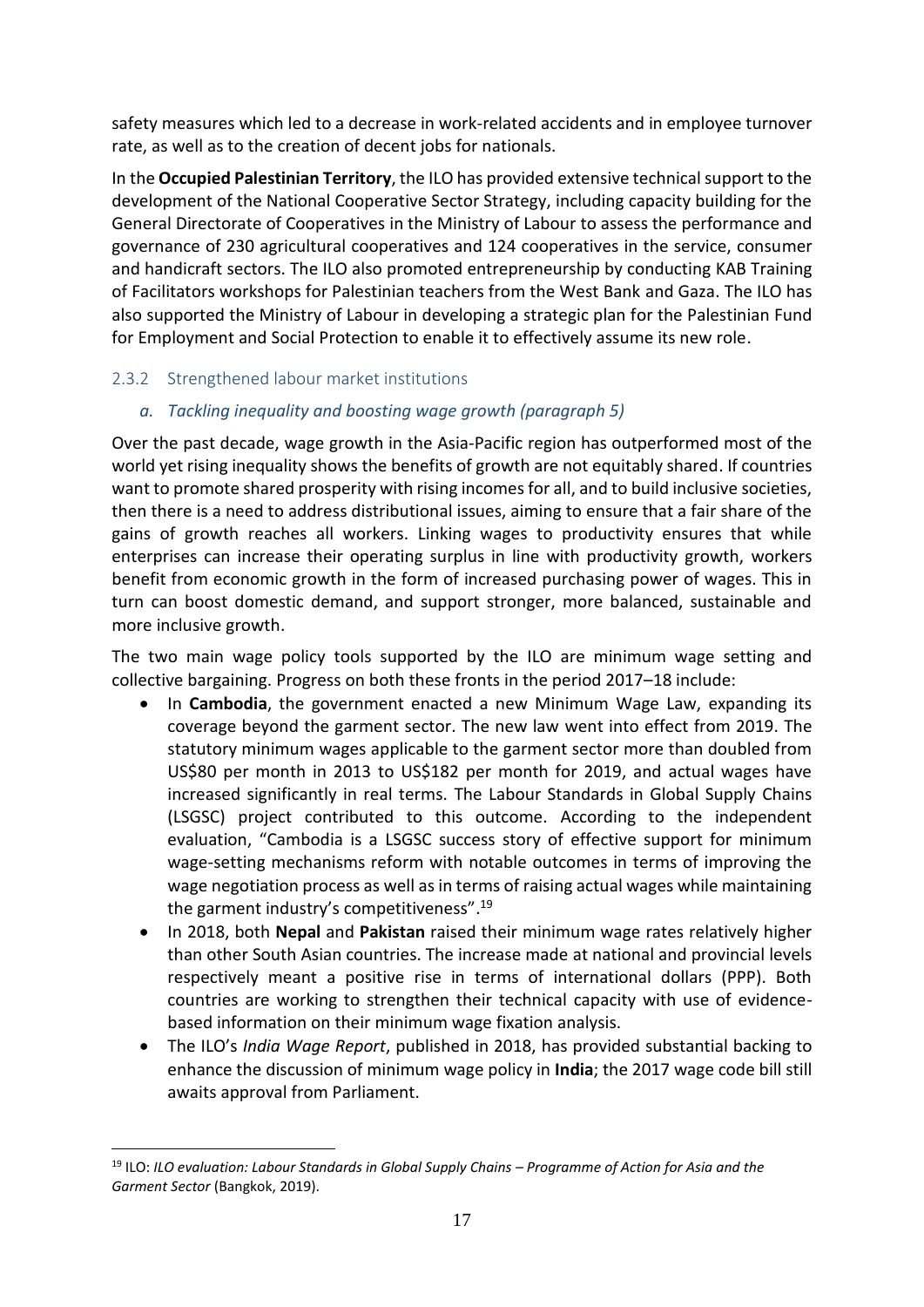- In May 2018, the **Myanmar** government announced a new daily minimum wage of K4,800 for workers, following from the successful introduction of the landmark first national minimum wage in 2015.
- In 2017, the Institute of Labour Studies of the MOHRSS, the All-China Federation of Trade Unions, China Enterprise Federation and the All-China Federation of Industry and Commerce carried out a comparative analysis of collective negotiation practices in **China** and developed training manuals for government, workers and employers, with a view to improving the effectiveness of collective negotiation and the inclusiveness of collective agreements. The inclusion and participation of women workers and gender equality in collective negotiation has been an explicit component of all activities and is reflected in the strategy adopted by the MOHRSS and in the training packages.
- In **Jordan**, the ILO supported the drafting and promotion of a Collective Bargaining Agreement and related Unified Contract for the private education sector, which were signed in March 2017 by the General Federation of Jordanian Trade Unions and the Association of Owners of Private Schools, under the supervision of the Ministry of Labour and the National Committee for Pay Equity. The two-year Agreement, effective as of September 2017, aims to improve wages and working conditions of private schools teachers, mainly women.
- *b. Extending social protection (paragraph 11)*

Overcoming the prevailing social protection deficits in the region requires a clear and ambitious vision. This vision must focus on the development of comprehensive social protection systems which are inclusive of social protection floors for all and based on a rightsbased approach. Comprehensiveness includes the extension of personal coverage while widening the range of benefits.

Progress in areas of social protection have been made in a multitude of countries in the Asia-Pacific region, among which is the notable introduction of a contribution-based social security scheme in **Nepal** in November 2018 that includes medical, health and maternity benefits, accident and disability benefits, benefits for dependent family members, and old-age benefits. Another example is ILO's support to the MOHRSS in **China** in formulating new models of health insurance payment methods to improve the affordability and accessibility of the health services. In 2017, China adopted a plan on the reform or health insurance payment methods. The ILO also supported the MOHRSS in developing new measures on pension indexation. In 2018, China adopted a policy on establishing a regular adjustment mechanism for the pension scheme of urban and rural residents.

Numerous activities have also taken place in 2018 as part of ILO support to the ASEAN Declaration on Strengthening Social Protection (2013), including a workshop on social security portability agreements and on the extension of social protection to workers in the informal economy.

Even though most of the countries in the Arab States region have introduced social security programmes over the last decade, the scope of legal social security coverage remains low (below 50 per cent, on average). On top of that, the refugee crisis and political instability in many non-GCC countries, together with fiscal consolidation efforts in GCC countries, have a negative impact on the region's already weak social protection institutions, resulting in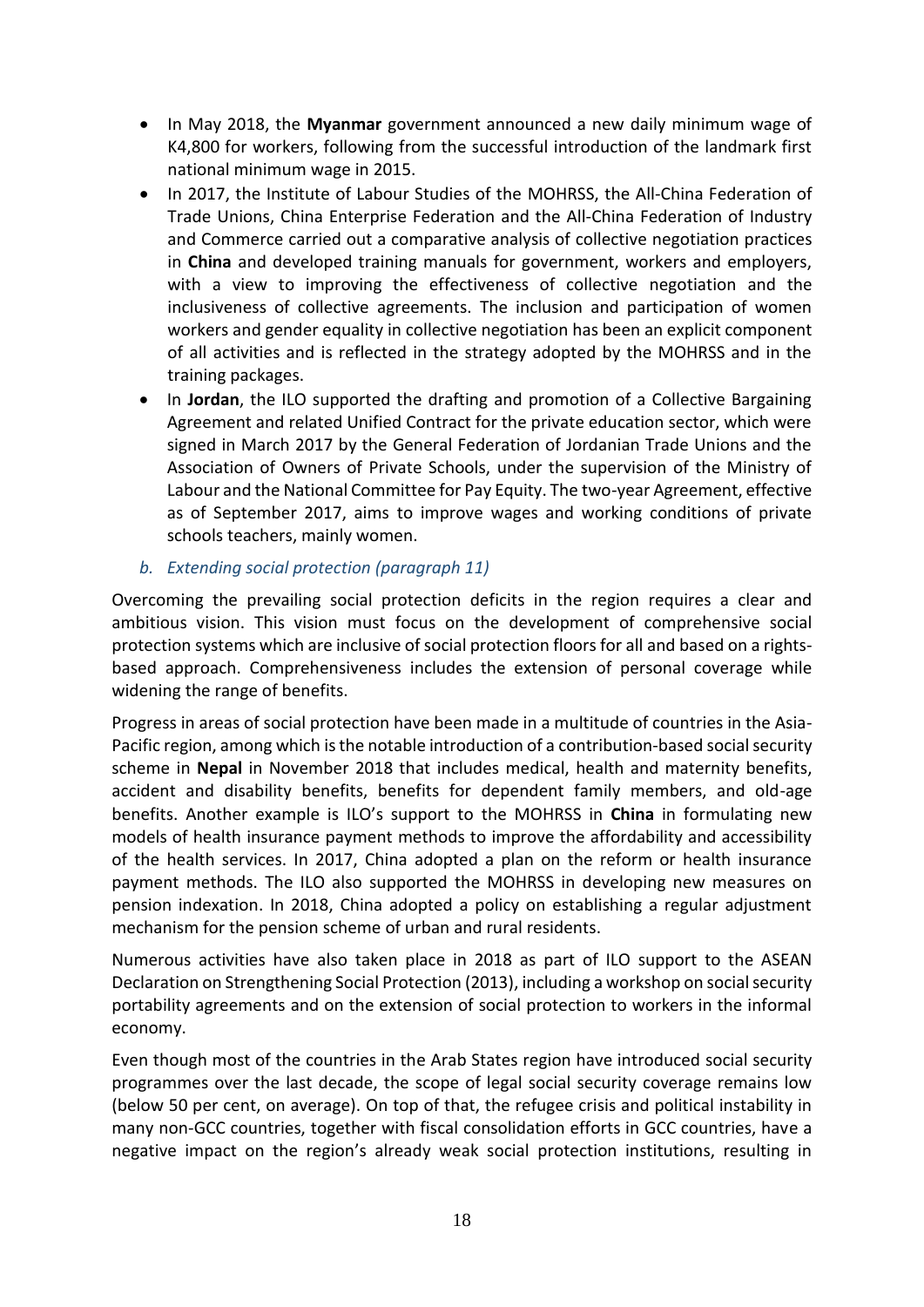greater vulnerability and poverty. Actions to improve the scope and effectiveness of social protection in the region include the following:

- In the **Occupied Palestinian Territory**, following the adoption of a social security law for private sector workers, an important milestone in public institution-building was reached in 2018 with the establishment of the Palestinian Social Security Corporation (PSSC). The PSSC, which was established with ILO support, aims to offer comprehensive coverage to private sector workers and thus to fill a significant protection gap. The aim is to cover some 300,000 workers in the first ten years. However, the functioning of the institution will need continued international support on its way to financial sustainability as well as enhanced social dialogue to create trust among the tripartite stakeholders and the population at large, so as to arrive at a lasting agreement regarding the mechanics and processes of the institution.
- In Lebanon, with the support of the ILO, the government and the social partners agreed in December 2017 on the reform of the end-of-service indemnity for private sector workers and on the establishment of a pension scheme covering old-age, disability and death benefits by carrying out an actuarial valuation and a legal assessment of the draft project social security law. Subsequently, the ILO received in 2018 an official request from each of the Minister of Labour, the Director General of the National Social Security Fund, and the President of the General Confederation of Lebanese Workers of its social partners to support them in this reform with a dual focus at: a) developing a comprehensive actuarial valuation of alternative reform options, and b) undertake a legal assessment of the proposed social security law of 2018.
- In **Jordan**, the ILO produced several studies in May 2017, which provided tripartite constituents and policymakers with guidance and tools to implement a national social protection floor. The ILO also organized a series of roundtable meetings to present and discuss the findings and assumptions of the SPF studies in order to agree on the reform scenarios and the next steps towards the implementation of a national SPF. The ILO also strengthened the capacities of its tripartite constituents on the implementation of Social Protection Floors Recommendation, 2012 (No. 202), as well as the capacities of the members of the SPF advisory board. As the Jordanian social security system is regarded as a best practice model in the Arab region, the ILO facilitated the exchange of knowledge between tripartite stakeholders from other Arab countries through study tour visits as part of south-south and triangular cooperation programmes during 2017. This resulted in fostering partnerships in the form of Memoranda of Understanding between the Palestinian Authority and the Governments of Jordan regarding the exchange of knowledge in the field of social security policy making and administration.
- In **Oman**, the ILO has supported the government and the social partners in designing and implementing an unemployment insurance scheme. In **Iraq**, the ILO produced an actuarial valuation and a technical report on the new draft social security law, which were endorsed by the government in November 2017 and December 2017, respectively.
- *c. Promoting the transition of workers from the informal to the formal economy (paragraph 2f)*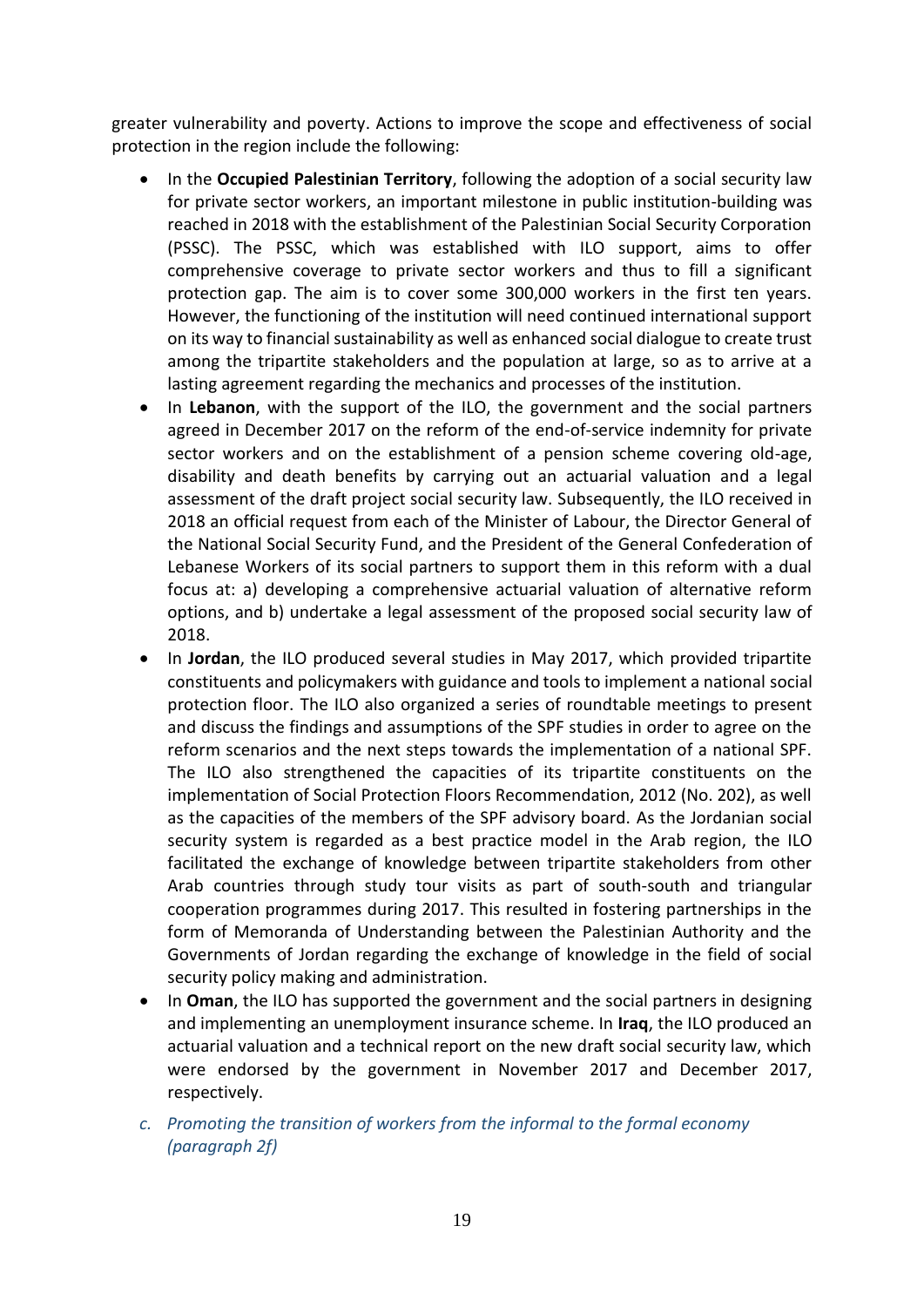The ILO Transition from the Informal to the Formal Economy Recommendation, 2015 (No. 204), adopted by the International Labour Conference in 2015, encourages countries to design coherent and integrated strategies to facilitate such transition and to make, where appropriate, formalization of employment a central goal of national employment policy frameworks. Countries in the Asia-Pacific region, such as **Cambodia, India, Nepal, the Philippines** and **Viet Nam**, and also **Jordan** in the Arab region, have all initiated programmes and policies that link to the aim of promoting formalization of the informal economy. Details follow:

- **Cambodia** adopted a national action plan for formalization of workers which included: simplification of the registration process, raising awareness on the benefits of registration, education on laws and regulations, providing information on the benefits to productivity by formalizing the informal sector, and providing incentives for business to formalize. In addition, Cambodia adopted a plan to expand social protection in the construction sector, which employs a large number of informal workers.
- **The Philippines** adopted a national action plan for the formalization of domestic work through improved monitoring and implementation of the Domestic Workers Law and the Domestic Workers Convention.
- In **Nepal**, national efforts were focused on practices to formalize workers and small businesses in the housing construction and tourism sectors.
- **India** made particular efforts to register informal workers in some districts and also launched an online mobile-based technology platform for domestic workers to register grievances.
- In **Viet Nam**, the Ministry of Labour, Invalids and Social Affairs developed and adopted a Plan of Action for the formalization of informal employment in 2018, which is in line with the Recommendation 204. As part of the commitment, the government issued a Master Plan on Social Insurance Reform that includes an outcome on "researching and designing short-term social insurance packages with contributions, levels of benefits and modes of payment suitable to informal workers".
- In **Jordan**, the ILO has enhanced Jordanian and refugee beneficiaries' access to the formal labour market and decent work in the Amman, Irbid, Zarqa, Karak and Mafraq governorates by: (a) enhancing employability in the formal labour market through skills development, work safety trainings and expansion of the Recognition of Prior Learning model to new occupations; (b) supporting female workers to enter and remain in the formal work force through targeted packages of support and business development services; and (c) facilitating the issuance of work permits, including through a web-based e-counselling platform.

# *d. Accelerating action to eliminate child labour and forced labour (paragraph 4)*

The Asia-Pacific region has made significant strides in eliminating child labour and getting outof-school children back to learning, and some – albeit more modest – progress in the reduction of forced labour. Nevertheless, to eradicate child labour and forced labour, the ILO continues to support countries in the development and implementation of national policies and programmes. Specific actions related to strengthening the institutional responses to child labour and forced labour include (note, ratifications were mentioned in section 2.2.2):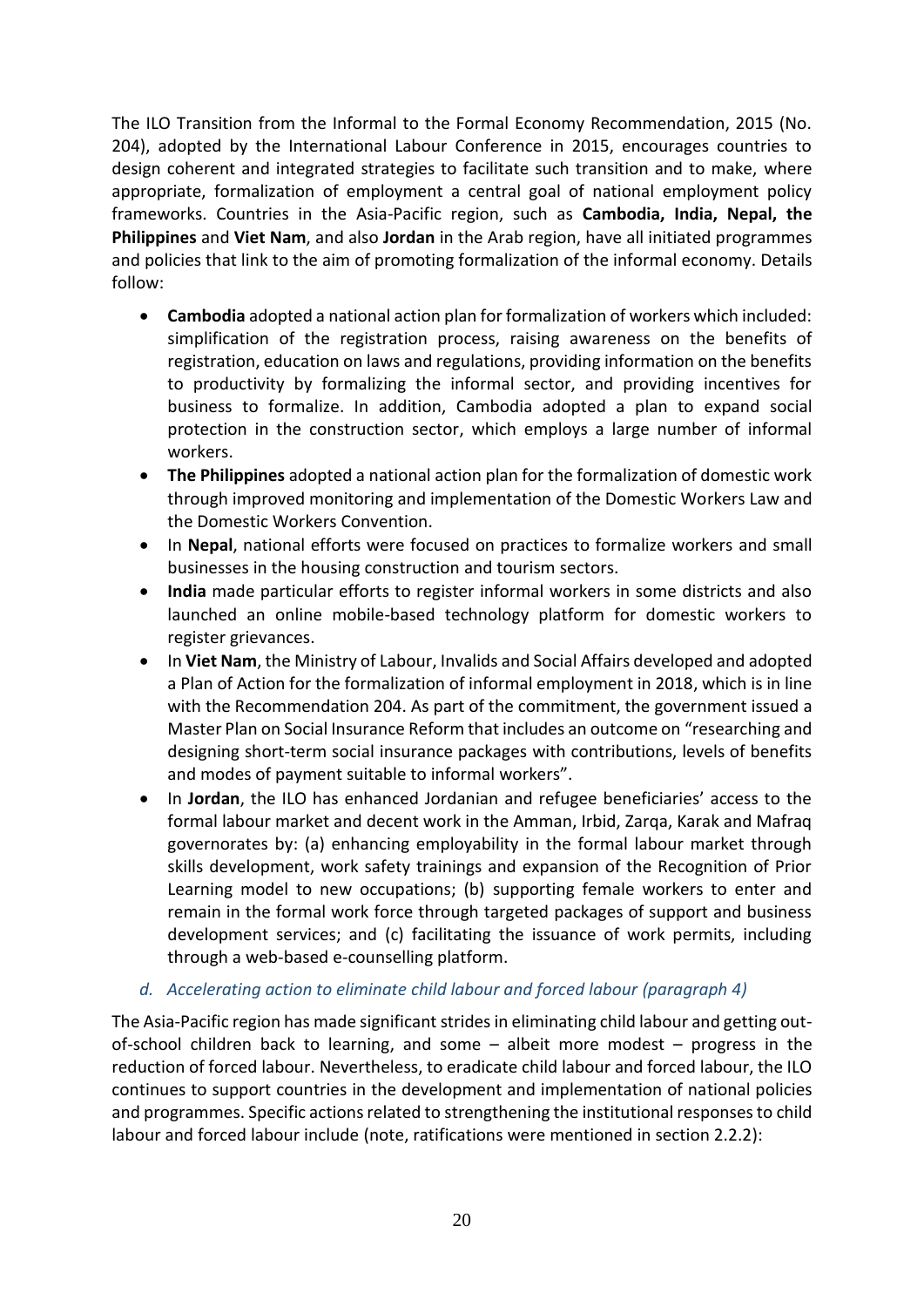- National Action Plans on the elimination of child labour were developed through cooperation and multi-stakeholder consultations in **Nepal, Myanmar** and **Thailand**.
- Four municipalities carried out a "green flag" campaign to end child labour in **Nepal**.
- The Khyber Pakhtunkhwa Government in **Pakistan** set up a permanent Child Labour Unit. The Punjab and Balochistan Governments in Pakistan started self-funded child labour projects in three provinces.
- Private public partnerships were strengthened in **Sri Lanka** and social protections were also increased to prevent child labour.
- A module on child labour was included in the **Philippine's** Conditional Cash Transfer Programme and interventions were made to increase the capacity of the labour laws compliance system to identify cases of child labour.
- Child labour surveys were conducted in both **Bangladesh** and **Pakistan** and the survey implementation processes began on such surveys in **Thailand** and **Viet Nam** in 2018.
- A guide to help businesses identify forced labour in the apparel supply chain was launched in **Viet Nam**.
- Capacity-building exercises were held with key institutions to eliminate child labour, including among Syrian refugees, in **Jordan, Lebanon** and **Syria**, including with development of child labour and occupational safety and health (OSH) training manuals. For action taken in Qatar, see box 3.

### **Box 3. Action to eliminate forced labour: Qatar**

In October/November 2017, the ILO Governing Body decided to support the agreed technical cooperation programme between Qatar and the ILO and its implementation modalities. This programme reflects the common commitment of Qatar and the ILO to cooperate on ensuring compliance with ratified ILO conventions, as well as achieving fundamental principles and rights at work in a gradual manner during the period 2018–20. The actions taken under the cooperation programme within the reporting period include the following:

- In November 2017, with technical expertise provided under the cooperation programme, Qatar adopted a temporary minimum wage. An ad hoc Minimum Wage Commission became operational in September 2018.
- An assessment of the labour inspection system was completed with a view to the preparation of a targeted action plan.
- A law for the suppression of exit visa for workers was signed to ensure that, with certain exceptions, migrant workers will be able to leave the country without having to obtain a permit from their employer.
- A number of initiatives were undertaken to bolster support for fair recruitment practices in line with the ILO's General Principles and Operational Guidelines for Fair Recruitment, primarily through partnerships with private companies and tailor-made capacity-building activities.
- The ILO facilitated a workshop for the National Committee for Combating Human Trafficking and conducted initial discussions with selected judges from civil and criminal courts with a view to enhancing judiciary training programmes related to forced labour and human trafficking.
- In 2018, a Workers' Dispute Settlement Committee was established within the Ministry of Administrative Development, Labour and Social Affairs.
- <span id="page-22-0"></span>In 2018, a draft ministerial decree on the organization and procedures for the formation of joint worker committees was elaborated, and the establishment of joint committees at the enterprise level was considered or pilot tested by a number of companies.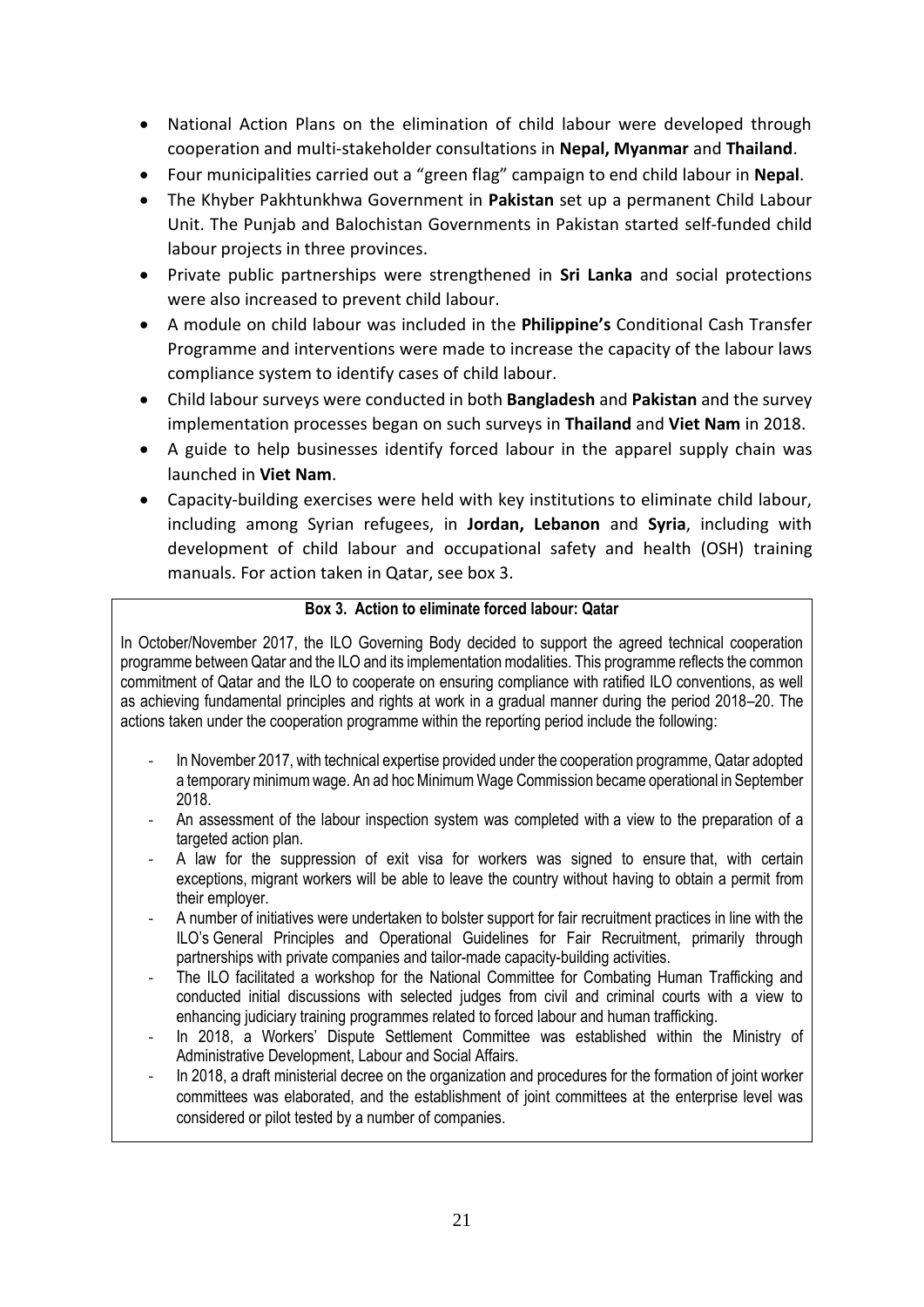#### 2.3.3 Equitable and transparent labour market governance and social dialogue

# *a. Strengthening social dialogue and tripartism (paragraph 12)*

Tripartism and social dialogue are integral components of the Decent Work Agenda of the ILO and essential channels for achieving it. The overriding challenge for countries in the Asia-Pacific region, and also in the Arab States, is to engineer effective social dialogue frameworks that are not just inclusive but also broad enough in scope to retain relevance in the rapidly changing world of work. In many countries in the regions, the near absence of bi-partite social dialogue and workplace grievance handling mechanisms continue to be the weak links in industrial relations which then lead to industrial disputes being piled up in the judiciary for resolution. Dispute resolution via judiciary promotes compliance with law but in the longer run, it is not an effective means to promote cultures of social dialogue and cooperation that could lead to mutually acceptable and more stable solutions to industrial relations.

While there cannot be a "one size fits all" approach to creating social dialogue systems across countries given the considerable diversity in institutional arrangements, legal landscapes, and practices of social dialogue, the underlying core principles that must guide their formulation, i.e. freedom of association and the right to collective bargaining, remain the same. Effective bipartite social dialogue reduces not just conflict but also promote safe workplaces and productive and innovative enterprises. A consultations culture can help develop greater trust and constructive industrial relations that can promote compliance and decent work for all. It is towards this end that the ILO has been working. A large number of countries reported results in the area of social dialogue and tripartism in the 2016–17 Programme and Budget reporting period, with most outcomes related to increasing capacities of workers' and employers' organizations to engage in dialogues and influence policy-making on relevant world of work issues.

Certain examples of interventions of capacity-building exercises are provided in box 4, while examples of social dialogue and industrial relations in practice during the period under review follow:

- In the **Philippines**, the ILO supported a review of collective bargaining policy both in research and social dialogue with a view to promote multi-employer collective bargaining. Using the 2015 ILO *Guidelines on just transition towards environmentally sustainable economies*, the ILO assisted workers organizations (through meetings and workshops) to come up with a comprehensive framework and proposals on Just Transition in the context of mine closures.
- The Union of **Myanmar** Federation of Chamber of Commerce and Industry (UMFCCI) developed structured detailed positions on labour laws under amendment – including labour organization law, minimum wage law, settlement of labour dispute law, occupational skills development law – and accordingly increased its participation in national labour and social policy dialogue.
- The **Viet Nam** Chamber of Commerce and Industry committed to tackling forced labour in the garment sector and worked to identify responses. This project was facilitated by the ILO's Better Work Viet Nam Programme and attracted international media attention. Likewise, the employers' organizations of **Nepal, Samoa** and **Sri Lanka** engaged in advocacy of its members' positions in policy debates.
- In **Indonesia**, a new trade union network in the palm oil sector of Indonesia (JAPBUSI) was formed in December 2018. The network, which now counts more than two million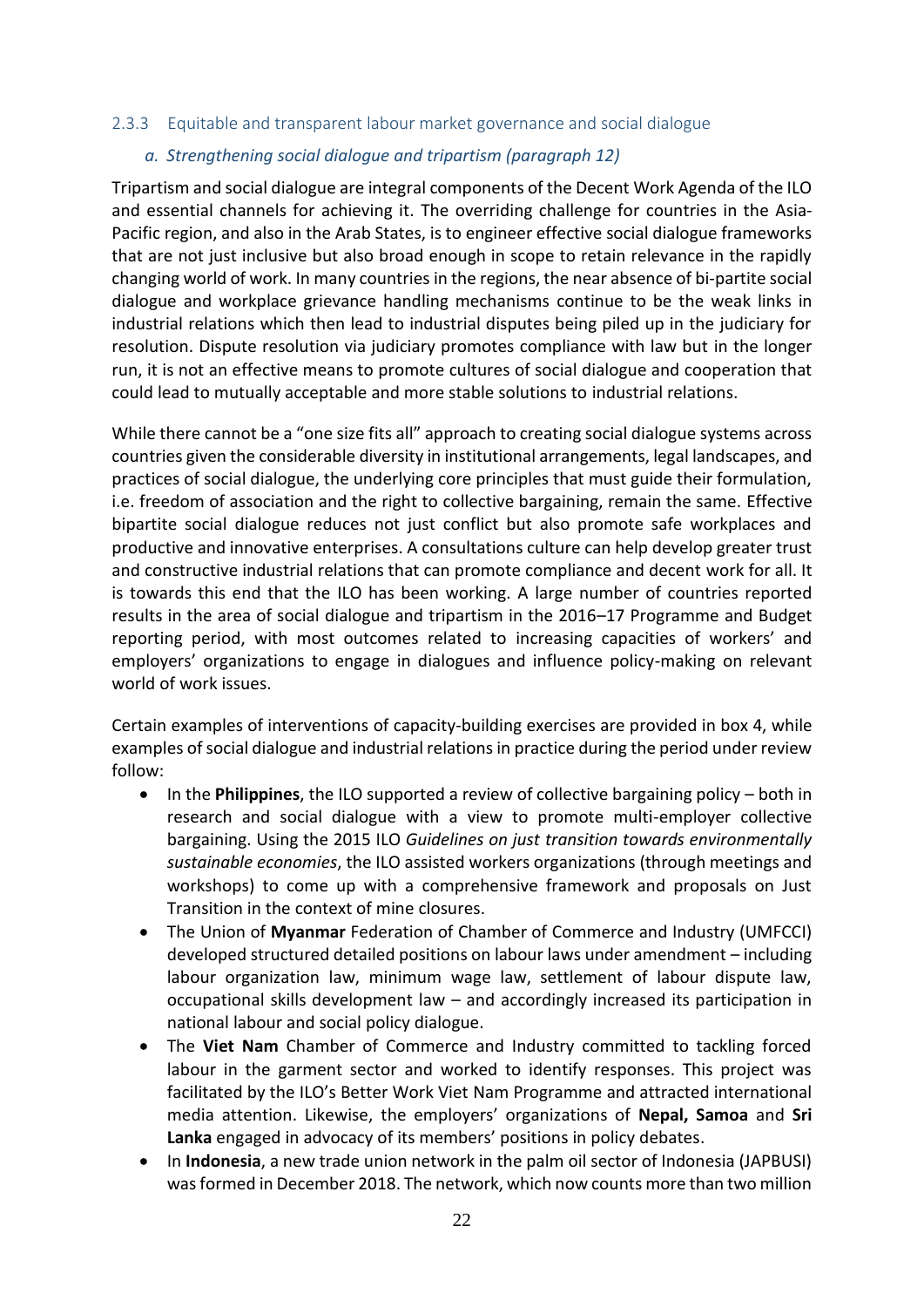members, has paved the way for the development of a national platform for bipartite dialogue in palm oil plantation sector.

 In **Bangladesh**, the National Coordination Committee for Workers Education and InstriALL Bangladesh-affiliated unions in the ready-made garments sector established a Workers' Resource Centre to provide capacity building and services to workers and unions on organizing, collective bargaining and labour disputes. It also engages in awareness and training activities on OSH to ensure safer workplaces for women.

### **Box 4. Strengthening capacity-building programmes for employers' and workers' organizations**

Numerous engagements have been supported with the direct aim of strengthening the capacity of workers' and employers' organizations to support their stakeholders to navigate through relevant world of work issues. The following are a sample of activities held over the period:<sup>20</sup>

- In August 2017, the ILO Bureau for Employers' Activities (ACT/EMP), the Country office for the **Philippines** (CO-Manila) and Employers' Confederation of the Philippines (ECOP) held a joint workshop to discuss the role of business and its organizations in building a resilient future in circumstances of frequent crises and disasters that mark the territory of Mindanao.
- The Employers' Federation in **Pakistan** elected new office bearers to its board and created strategies to reform the federation in January 2017. It held consultations with members and stakeholders to ascertain good practices regionally and internationally and set up a legal help desk service for its member companies.
- In June 2018, a workshop titled "Trade Union workshop on Just Transition Guidelines of ILO for Sustainable Economies and Societies for All: Trade union agenda and proposals for social dialogue in mining sector" was held in the **Philippines**.
- A sub-regional Conference on The Future of Work We Want: Workers' perspective in South Asia was held in **India** in April 2018 to build the capacity of trade unions to discuss future of work issues effectively with governments and employers' groups. A similar event was hosted for South-Eastern Asian countries in Thailand in July 2017.
- A consultation of **Indian** businesses and the European Union was held in Brussels in October 2018 with the aim to address the challenges faced by employers on issues of skills shortages and talent mobility. The consultation was supported by the International Organization of Employers (IOE) and the ILO's International Training Centre.
- Foundation of Economics and Statistics, training for trade unions, Siem Reap, May 2018. The course was designed to provide hands-on exposure to basic data management and analysis.
- With the technical support of the ILO/ACTEMP Myanmar project, the Union of **Myanmar** Federation of Chamber of Commerce and Industry (UMFCCI) established in 2016 an Employer Organization Department that is tasked to provide a suite of services for business members and affiliated associations on labour related matters. The services include trainings, advices and information, on site assistance in case of labour disputes and a labour audit. The service offer of UMFCCI has recently expanded in the area of OSH. The department is also in charge of following up the labour law reform process by collecting members' views, consolidating employers' positions and advocating for those in technical tripartite working groups.

One other means of revitalizing the institutions of social dialogue is through exchanging experiences and good practices. To this end, the ILO organized the Eighth Tripartite Regional Seminar on Industrial Relations in the ASEAN Region in November 2017 with the support of Japan's Ministry of Health, Labour and Welfare and the ASEAN Secretariat. Among the topics

1

<sup>&</sup>lt;sup>20</sup> The International Trade Union Confederation (ITUC) - Asia Pacific undertook a survey of trade union partners in member States in 2019 to get their views of activities undertaken and support received since the adoption of the Bali Declaration. The report is available on website: [https://www.ituc-](https://www.ituc-ap.org/highlights/lnpost?postid=47)

[ap.org/highlights/lnpost?postid=47.](https://www.ituc-ap.org/highlights/lnpost?postid=47) A similar exercise was organized by the ACTRAV Specialist of the ILO Regional Office for Asia and the Pacific. This "trade union implementation report" will be finalized and made available by the end of the year.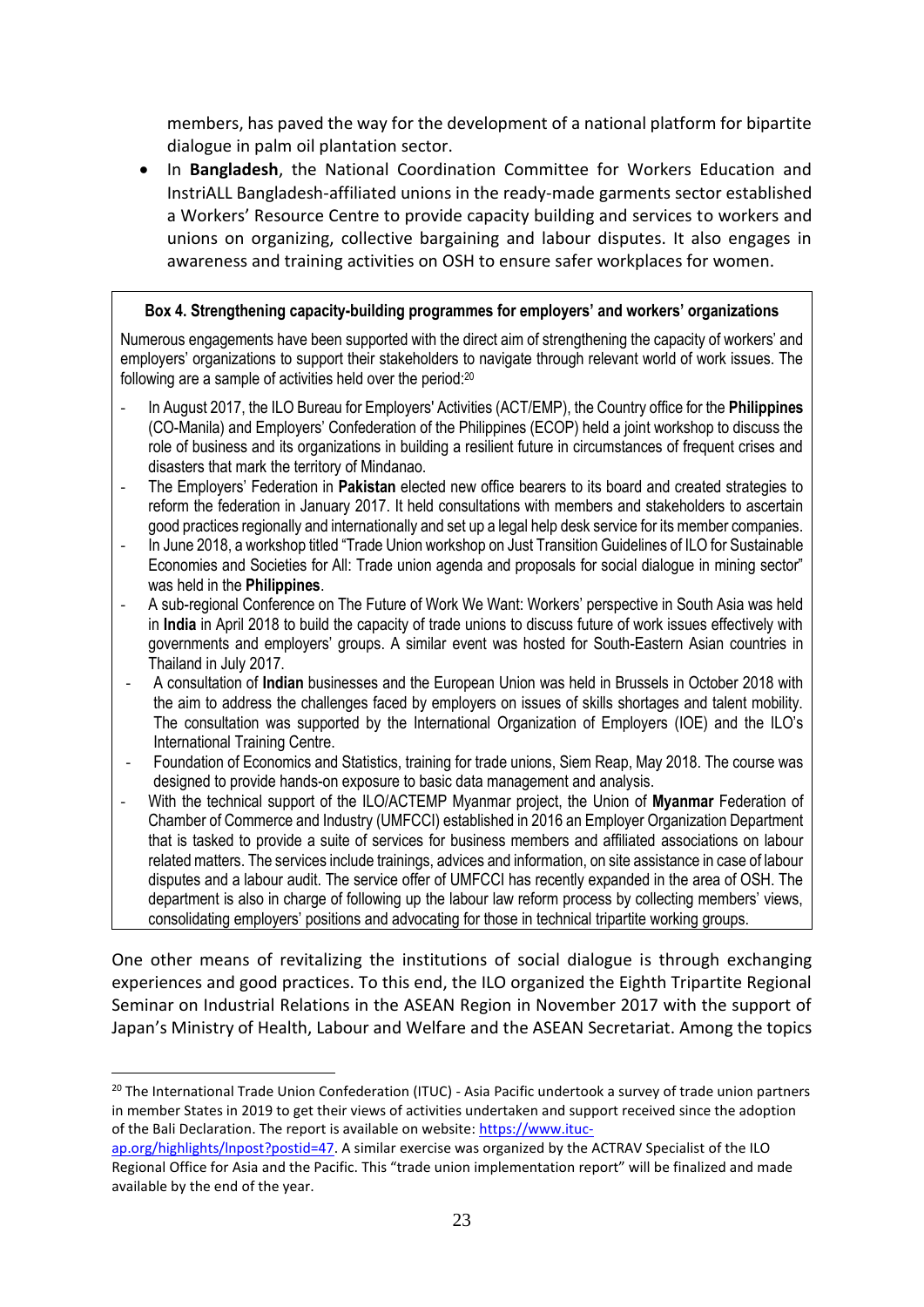on the agenda were non-standard forms of work and industrial relations in small and mediumsized enterprises. A national spin-off of the regional meeting took place in Indonesia, where a tripartite forum on industrial relations amidst changing forms of employment and industrial transformations was held in July 2018.

In the Arab States, the expansion of social dialogue and recognition of the rights to freedom of association and collective bargaining remain a major challenge, and social dialogue institutions play only a limited role in the governance of the labour market. Nevertheless, a number of initiatives are noteworthy in the period under review:

- In the **Occupied Palestinian Territory**, the Palestinian Authority established a Tripartite National Team for Labour Law Reform with ILO support, and it has identified labour law reform as a priority in its National Policy Agenda for 2017–22. The ILO continued to support the Palestinian General Federation of Trade Union in developing its structures and strengthening its capacities to provide improved services to its members.
- The General Federation of **Jordan** Trade Unions (GFJTU) and its affiliates in the numerous sectors enhanced their organizational capacity and representativeness among informal workers, including migrant workers and refugees, for more effective engagement in sectoral collective bargaining processes. As a result, in 2017, the GFJTU adopted a strategy on organizing construction workers using OSH as an entry point. In May 2017, the GFJTU also established a national committee on migrant workers and refugees, which subsequently signed a memorandum of understanding with the Ministry of Labour to support the formalization of employed Syrian refugees in Jordan, mainly in the construction sector.
- In **Lebanon**, the ILO has supported the General Confederation of Lebanese Workers (CGTL) and the Association of Lebanese Industrialists (ALI) to effectively participate in policy dialogue around social protection, social security law reform and the development of the decent work country program as well as developing their capacities to deal with workers' issues in the informal economy. In late 2017, Lebanon's Council of Ministers reactivated its Economic and Social Council and appointed 71 new members.
- A good example of progress in establishing a legal framework for the expansion of freedom of association is **Iraq** with its ratification of ILO Convention No. 87 in 2018.

# *b. Strengthening labour administration, including labour inspection and mechanisms to promote safe work (paragraph 13)*

Labour administration is the mechanism through which governments fulfil their responsibilities towards social issues. For effective application of labour standards, it is vital that each country maintain a viable and active labour administration system responsible for all aspects of national labour policy formulation and implementation. In Asia and the Pacific, the ILO continues to work with constituents to support the implementation of effective labour inspection systems. For the reporting period, the majority of interventions relate to institutional strengthening (reported in **China, Cook Islands, Fiji, India, Lao People's Democratic Republic, the Philippines, Sri Lanka** and **Viet Nam**; some examples below), followed by drafting and passing legislation (**Kiribati, Papua New Guinea, Myanmar,**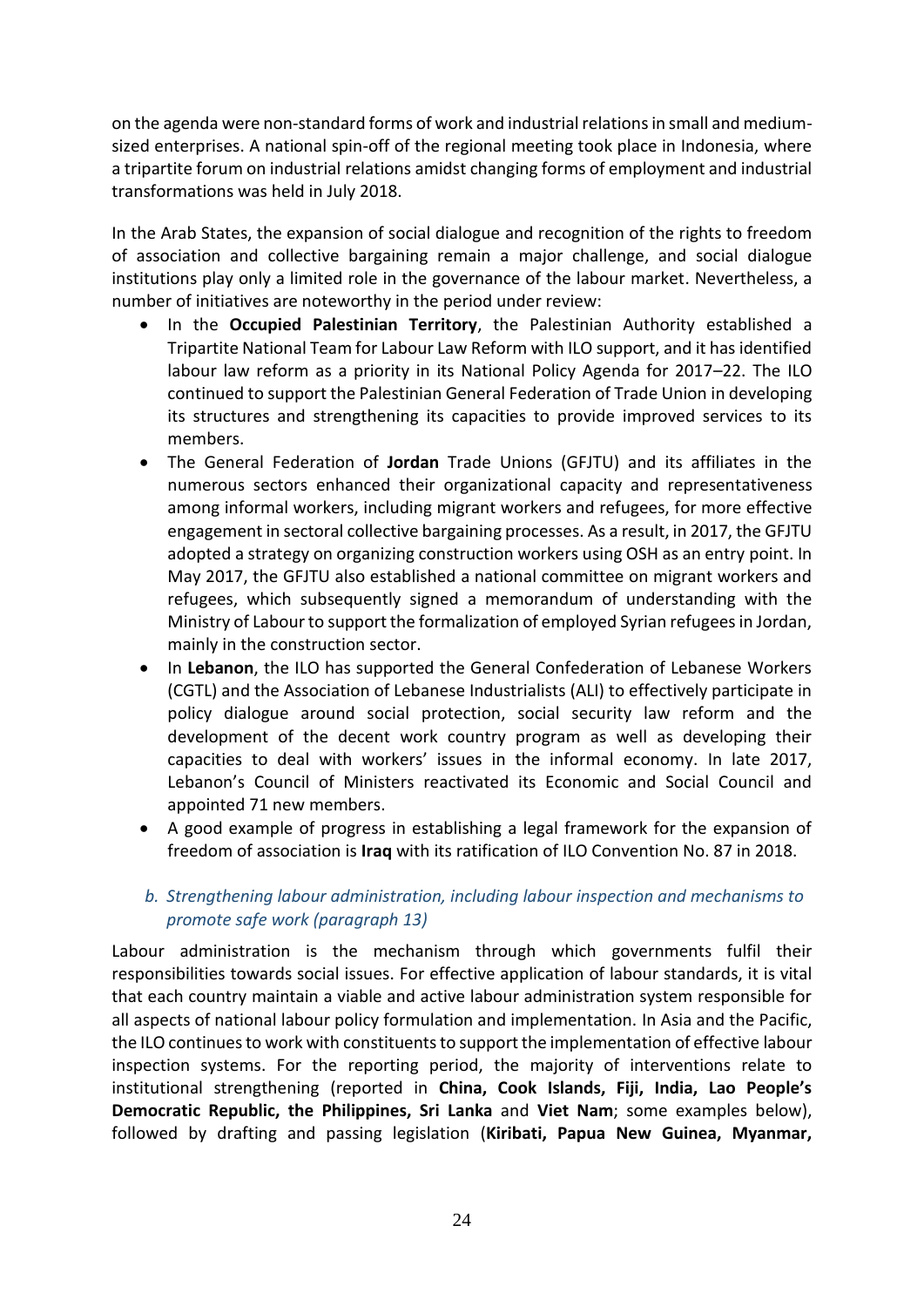**Pakistan, Samoa** and **Viet Nam**<sup>21</sup>) and work towards national and tripartite guidelines and action plans (**Lao People's Democratic Republic** and **Viet Nam**).

With technical support from the ILO, the Government of **Lao People's Democratic Republic**  developed in 2017 a national, gender responsive labour inspection plan, based on tripartite consultation, including a results-based management approach. Capacity building and implementation of the Ministerial Agreement and the national inspection plan is being carried out by the Laos Ministry of Labour and Social Welfare nationwide. Notable progress was achieved in rolling out labour law guidance training to factories and in implementing labour inspections in the garment sectors.

Through the Safeyouth@Work project in **Viet Nam**, knowledge and awareness of OSH hazards and risks which young workers face at work were raised in the development process of a Safeyouth@Work Action Plan, which now serves as a guide and catalyst for ILO tripartite partners, youth organizations and young people themselves. Additionally, in realization of the Action Plan, a series of communication activities were organized on the occasion of the ILO SafeDay 2018 and Vietnamese National Action Month, including a tripartite forum on OSH for young workers.

In **China**, efforts to ensure workplace compliance and promotion of OSH were scaled up in the period under review. For example, the ILO supported the Maritime Safety Administration of China to increase the capacity of about 72,000 maritime inspectors, employers and seafarers during the 2017–19 period, as follow up to the country's ratification of the Maritime Labour Convention, 2006 (MLC) in 2015. Also, the State Administration of Work Safety continued to make use of ILO SCORE methodology to increase the spread of labour inspection expertise, including e-inspection, to an increasing number of SMEs in a widening array of provinces. In 2016–17, provincial federations of the ACFTU in Liaoning, Hubei, Shanghai, and Guangdong adopted action plans to promote Ergonomic Checkpoints in SMEs.

In **Myanmar**, in February 2017, the Ministry of Labour, Immigration and Population (MOLIP) submitted a new OSH law to Parliament, incorporating technical comments from the ILO and the social partners. This law, once adopted, is expected to expand the mandate of the Ministry of Labour on labour and OSH inspection beyond the manufacturing factories to other sectors such as agriculture and construction.<sup>22</sup> **Cook Islands** and **Samoa** both ratified the Labour Inspection Convention, 1947 (No. 81) in 2018, while **China, Mongolia** and **the Philippines** continued to make progress in preparation for its future ratification.

**Bangladesh, Mongolia, Pakistan** and **the Philippines** enhanced their data sharing capabilities in relation to compliance with labour laws. In Mongolia, the General Agency for Specialised Inspection launched an online system for reporting on occupational accidents and acute poisoning. In the **Philippines**, there was increased cooperation between government

1

<sup>&</sup>lt;sup>21</sup> For instance, Viet Nam reported the issuing of government decrees in line with current OSH laws: decree on organization and operation of labour inspectorate, decree on safety inspection of equipment, OSH training and monitoring of occupational environment, decree on compulsory employment injury insurance, decree on detailing the implementation of articles of the Law on Occupational Safety and Health, decree on penalties for administrative violations against regulations on labour, social insurance and overseas manpower supply. In **Pakistan**, the Sindh Provincial Assembly passed the Occupational Safety and Health Bill 2017, extending the coverage of OSH legislation to all workplaces except mines in the province. The development of the Act was guided by the Occupational Safety and Health Convention 1981 (No. 155) and its Protocol.

<sup>&</sup>lt;sup>22</sup> The law was enacted in April 2019.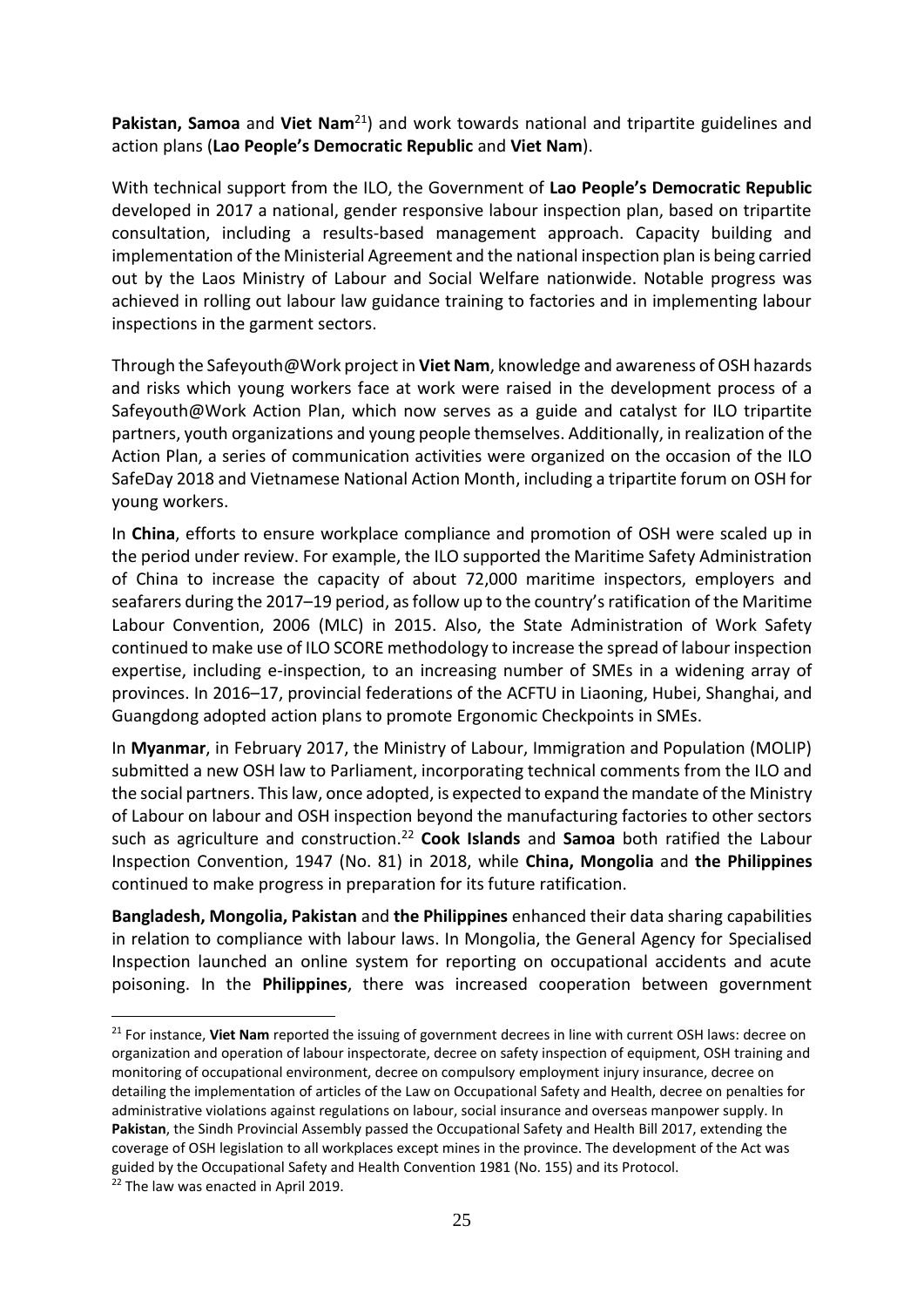departments on the promotion of compliance through a cloud-based inspection database. The government of Punjab in **Pakistan** established a Labour Inspection Management Information System providing real-time information on working conditions.

In **Jordan**, the ILO organized a tripartite workshop on the national OSH Strategy and contributed to the drafting process. At the factory level, the ILO, through the Better Work Jordan (BWJ) programme, delivered trainings on workplace communication for workers and managers. In August 2017, BWJ and the Social Security Corporation signed a Memorandum of Understanding (MoU) to promote enterprise compliance with labour law and social security law through strengthening OSH measures in the workplace. BWJ also signed a MoU with the Jordan Chamber of Industry in April 2017 to improve the economic performance of local enterprises by improving working conditions. In July 2017, the BWJ launched a "transparency portal" where the compliance status of Jordanian factories on selected critical issues is posted regularly.

In **Iraq**, the ILO built the capacities of Iraqi officials on the implementation of national labour policies and on the Promotional Framework for the OSH Convention (C187). A Labour Inspection assessment was conducted, and technical advice was provided on the recommendations of the assessment, action plan, and on updating the national OSH profile. In **Kuwait**, the ILO prepared an assessment of the OSH situation and conducted a training workshop on national programmes and systems on OSH, which was attended by representatives of the Public Authority of Manpower and the Human Rights Society. The ILO also supported the non-governmental organization, Hemaya, to produce awareness-raising materials on OSH and relevant international labour standards in five languages.

# <span id="page-27-0"></span>2.3.4 Enhancing compliance with international labour standards at a time of global integration

# *a. Promoting decent work in supply chains (paragraph 9)*

There is an increasing interest on the part of the donor community to encourage ILO member States to maximize the positive contributions of participation in global supply chains (GSCs) while mitigating negative aspects that could arise, for example, in exposure to vulnerabilities in global trade patterns and unequal application of labour standards. The ILO strives to ensure the achievement of decent work in such chains through building capacity for sound labour relations, ensuring recognition of the right to bargain collectively, and promoting broader social dialogue.

Due to the complexity of labour relations and the different actors involved in GSCs, the ILO helps to facilitate dialogue between countries in which suppliers to GSCs are located and major investor countries. One example is **Viet Nam**, where this dialogue is facilitated as part of the implementation of a Joint Action Plan (JAP). The JAP addresses: the marginalization of Vietnamese enterprises (especially SMEs) in the global electronics value chain; the shortage of relevant skills in the local labour market; the lack of effective vocational and training institutions; inadequate working conditions, especially in Vietnamese SMEs; and the need for increased policy coherence and inter-ministerial coordination.

Other action associated with GSCs link to progress on strengthening labour inspection and effective monitoring for compliance with OSH rules addressed already in section 2.3.3-b, especially in relation to the garments sector.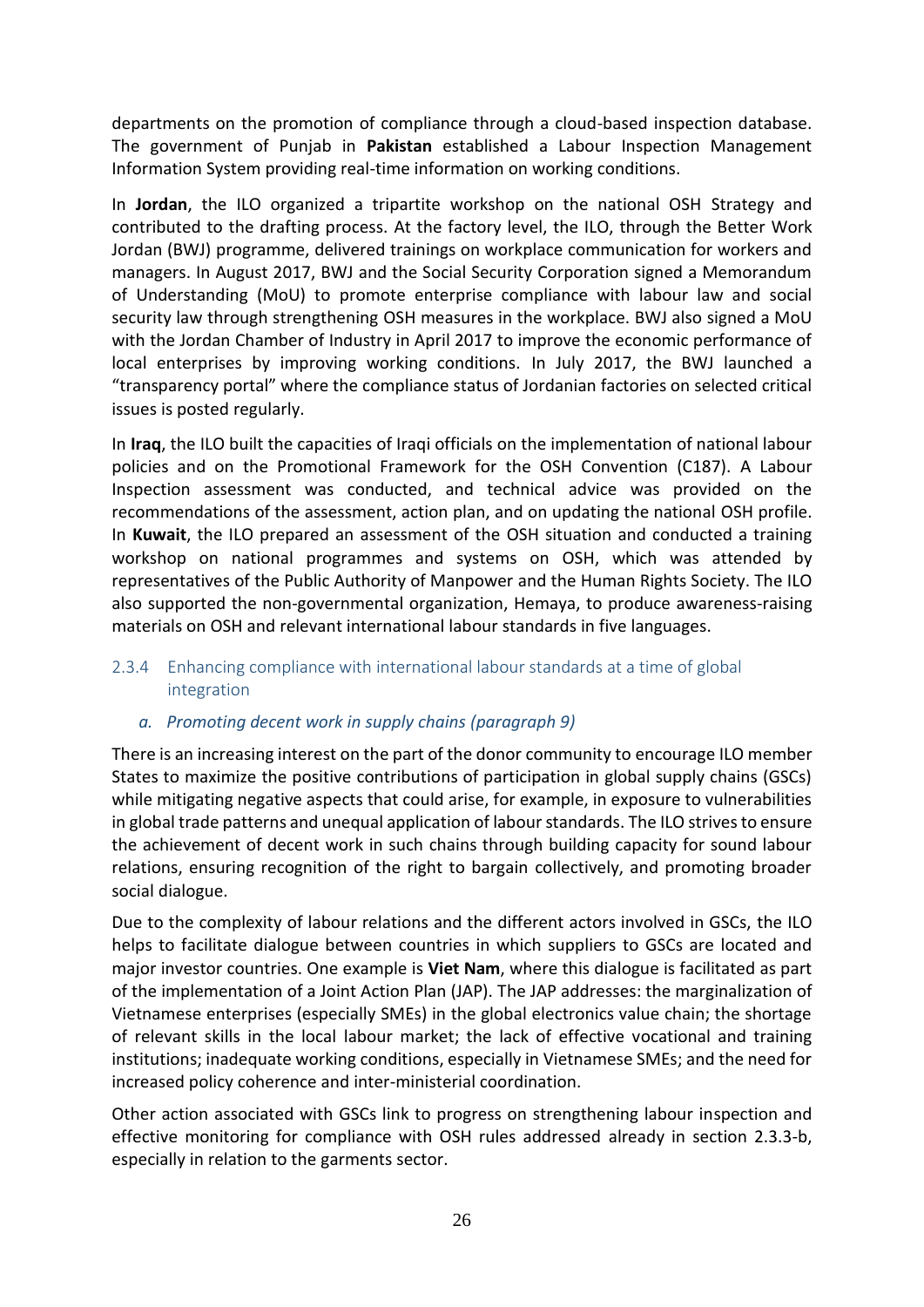Awareness raising of compliance and adherence to the vision of sustainable GSCs has been the focus of numerous national outcomes. For example:

- On 13 September 2018, the ILO and the Myanmar Centre for Responsible Business hosted a Responsible Business Seminar in Yangon, with focus on decent work issues. The seminar intended to provide **Myanmar** and foreign businesses with practical advice and facilitate dialogue on how to promote effective industrial relations and workplace dialogue as an essential part of responsible supply chains.
- A National Capacity Building Workshop on the Sustainable Global Supply Chains project was conducted in October 2018 in **Nepal** to build the capacity of trade unions and community/ membership based organizations to engage with workers in lower tiers of economy including the home workers and home-based workers.
- On 27–28 September 2018 in Hanoi, Viet Nam, the ILO and the ASEAN Secretariat conducted the 7th ASEAN Labour Inspection Conference on the theme "Strategic labour inspection for decent work including Global Supply Chains".

In Jordan, the collaboration agreement between the Ministry of Labour of **Jordan** and ILO Better Work Jordan was renewed and expanded to provide a framework for joint activities, training and the zero-tolerance protocol regarding working conditions. As of June 2017, 19 Labour inspectors have participated in BWJ-MOL joint factory visits, allowing them to learn first-hand from BWJ Enterprise Advisors.

# *b. Promoting fair migration (paragraph 8)*

Labour migration, along with GSCs, is a topic that attracts the attention of the donor community. With an increasing numbers of projects in place, the ILO continued to increase its role and strengthen its outreach in support of promoting fair migration in the two regions. As of December 2018, the ILO Regional Office for Asia and the Pacific had 20 current projects related to labour migration. Between the project teams, technical specialists and through partnerships with other UN organizations, ILO action to support constituents in taking forward the Bali Declaration action area on fair migration over the next few years remains strong.

The primary areas of action include implementation of fair recruitment principles and guidelines, protection to all migrant workers, supporting ASEAN Trade Union Congress (ATUC) and ASEAN Confederation of Employers (ACE) to adopt a joint statement for sustainable labour migration and protection of migrant workers in 2017, supporting development of joint minimum standards and mutual recognition approaches to skills and regional cooperation on migration governance and development of statistics.

Also in the Arab Region**,** a number of projects and initiatives were undertaken to promote fair migration principles. In Jordan, with support from the Government of the United Kingdom, and following ILO's contribution to the draft Anti-Trafficking Law, the Government developed the Anti-Trafficking Strategy and Action Plan 2017–20. In addition, following an agreement with the ILO to provide technical inputs, the Government piloted a revised sampling methodology and modified questionnaire in the labour force survey, which is conducted on a quarterly basis, to capture more detailed information on migrant workers and refugees and their working conditions, including in the informal economy.

Meanwhile in **Lebanon**, the founding committee of the Domestic Workers Union developed a plan of action for activities and services to offer to its members, including migrant workers.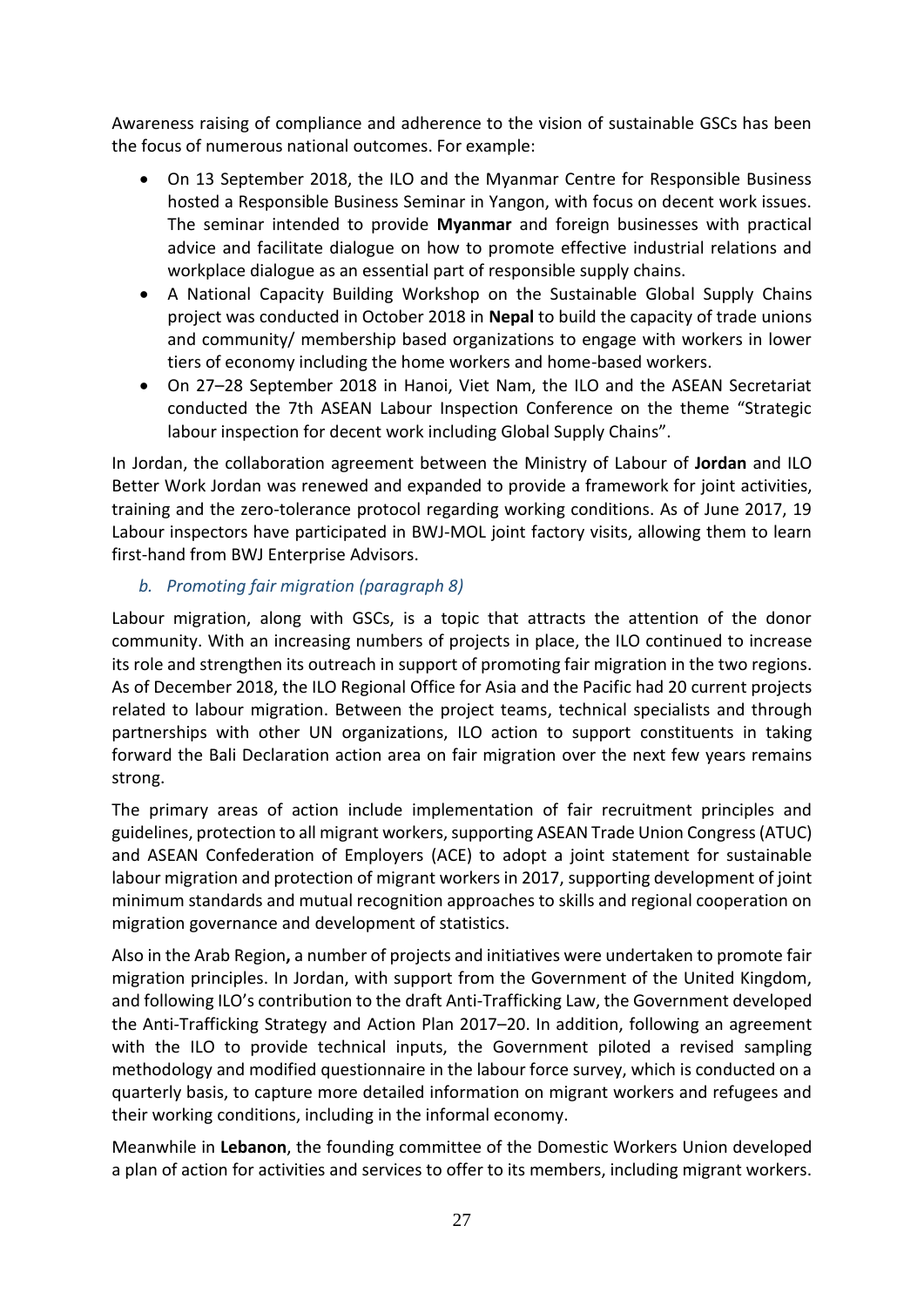The plan of action was adopted in March 2017 and aims to produce a clear, transparent and efficient operational structure, an increase in membership and services provided, as well as recognition by the government. Together with the Turin Centre, the ILO supported members of recruitment agencies in Lebanon (SORAL) to attend regional meetings on fair recruitment.

Following ILO assistance, the **United Arab Emirates** adopted a law on working conditions for domestic workers and took efforts to improve its dispute resolution case management system, while **Kuwait** introduced a law to establish a publicly co-owned company to improve the system of recruitment of domestic workers. Kuwait also introduced the first minimum wage for domestic workers in the Arab States. With support from the ILO, **Qatar** has also taken a number of measures to improve the protection of migrant workers, including the adoption of new laws concerning labour dispute resolution and domestic workers (see also box 2). Qatar also passed a law to abolish the exit permit for most foreign workers, and Bahrain has also recently launched pilot "Flexi Visas" for some categories of foreign workers, enabling them to change employers and enhancing their labour market mobility. **Saudi Arabia**  also introduced regulations to make it easier in some cases for migrant workers to transfer from one sponsor to another.

### <span id="page-29-0"></span>2.3.5 Effective knowledge management for the promotion of decent work

# *a. Improving labour market information and analysis*

Defining effective labour market strategies at the country level requires first and foremost the collection, dissemination and assessment of up-to-date and reliable labour market information, and in line with agreed international measurement standards. ILO statistical activities in support of member States focus on three main areas: (1) capacity building in labour statistics and decent work indicators, especially in support of the recent standards of the 19th and 20th International Conference of Labour Statisticians; (2) technical cooperation with, and technical assistance to national statistics offices for implementation of labour force surveys (LFS) or other data collection exercises, including building statistical systems for annual or sub-annual LFSs; and (3) support to the measurement of the ILO custodial SDGs indicators, in line with the most recent international standards.

Some highlights in the area of improved labour market information and analysis since December 2016 include:

- Completion of national LFS 2017 in **Lao People's Democratic Republic**, the first of its kind since 2010.
- Completion of national LFS 2017–18 in **Nepal**, the first of its kind since 2008.
- Regional Capacity Building Workshop of Asia-Pacific Countries on Work Statistics in Rural Areas, Bangkok, 11–15 September 2017 with ten countries.
- In 2018, **China** published for the first time its survey-based urban unemployment statistical data, which followed a number of training sessions organized by the ILO.

A number of countries in the Asia-Pacific region have started to establish country-specific indicator frameworks, inspired by the global SDGs indicator framework, which will be used as basis for national statistical programming. The ILO has provided support to developing these frameworks in a number of countries in the region, with regional training on indicators (for example, the regional training on *SDG Indicators: Measuring decent work in the context of the SDGs*, Chiba, 19–22 November 2018 (15 countries), organized in collaboration with UN Statistical Institute for Asia and the Pacific (SIAP) and also more directly at the national level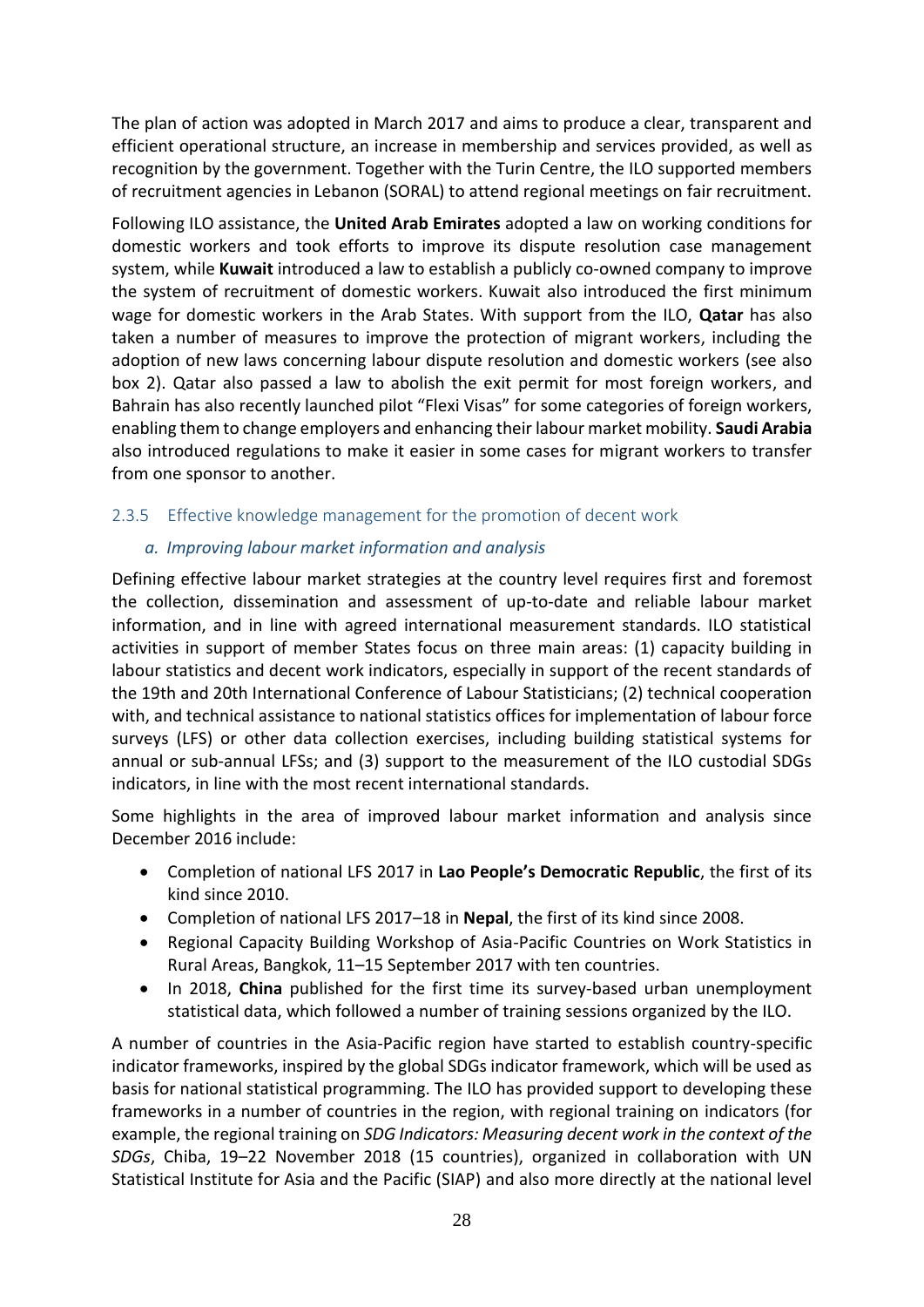(for example, in Mongolia, where over the course of 2018, the ILO supported the national statistics office's effort to compile in one document all available data on decent work and SDG-related statistical and legal indicators, with the aim to identify gaps and amend the future LFS to better capture decent work indicators for reporting on the SDGs).<sup>23</sup>

In the Arab States, the ILO has contributed to improving labour market information and analysis by supporting and conducting several endeavours:

- In **Lebanon**, in order to provide much-needed socio-economic indicators and statistical data on the labour force and living conditions, the ILO, in partnership with the national Central Administration of Statistics (CAS), conducted the Labour Force and Households Living Conditions Survey (LFHLCS), which will provide an evidence base for decision makers and donors to design appropriate policies and target needed interventions.
- In **Iraq**, the ILO carried out a rapid needs assessment for the Central Statistics Office on labour and child labour statistic and an assessment of Labour Inspection and OSH in 2017. In addition, the ILO supported the launch of a LFS, which will provide Iraq with reliable labour market data to address immediate needs for livelihoods and emergency employment, as well as medium-to-longer term requirements of addressing the structural labour market challenges and decent work deficits in the country.
- In **Jordan**, the ILO provided technical support to the Department of Statistics to develop the questionnaire and the statistical tools of the Employment and Unemployment Survey in order to better capture migrant and refugee populations.
- In **Yemen**, the ILO assisted the constituents in the assessment of damage and needs resulting from armed operations, with a focus on the situation of the labour market, vocational training institutions and SMEs in Sana'a City and its suburbs.
- *b. Data-driven and evidence-based research*

1

The production and dissemination of timely policy-oriented research is an important component of ILO action in advocating for decent work and for advising member States at the national, regional and global levels. Some of the most relevant research pieces that emerged over the past two years, beyond those mentioned in other sections of this update, include the following:

- *Asia-Pacific Employment and Social Outlook 2018: Advancing decent work for sustainable development* (Bangkok, ILO, 2018)*.* The report pulls together the most recent statistics to take stock of developments in labour markets across the most populous region of the world. The report argues that the 2030 Agenda offers an important opportunity to refocus attention on decent work as an accelerator of inclusive growth, but a significant amount of work remains to translate commitments to positive achievements towards SDG 8. The APESO report will be published as a regular series on a semi-annual basis.
- India Wage Report: Wage policies for decent work and inclusive growth (ILO, 2018).
- *Labour migration in Asia: Increasing the development impact of migration through finance and technology* (Manila, ADBI, OECD and ILO, 2018).

<sup>23</sup> The report was finalized in 2019. See ILO: *Accelerating the 2030 Sustainable Development Goals through decent work: SDG monitoring and country profile for Mongolia* (Ulaanbaatar, 2019).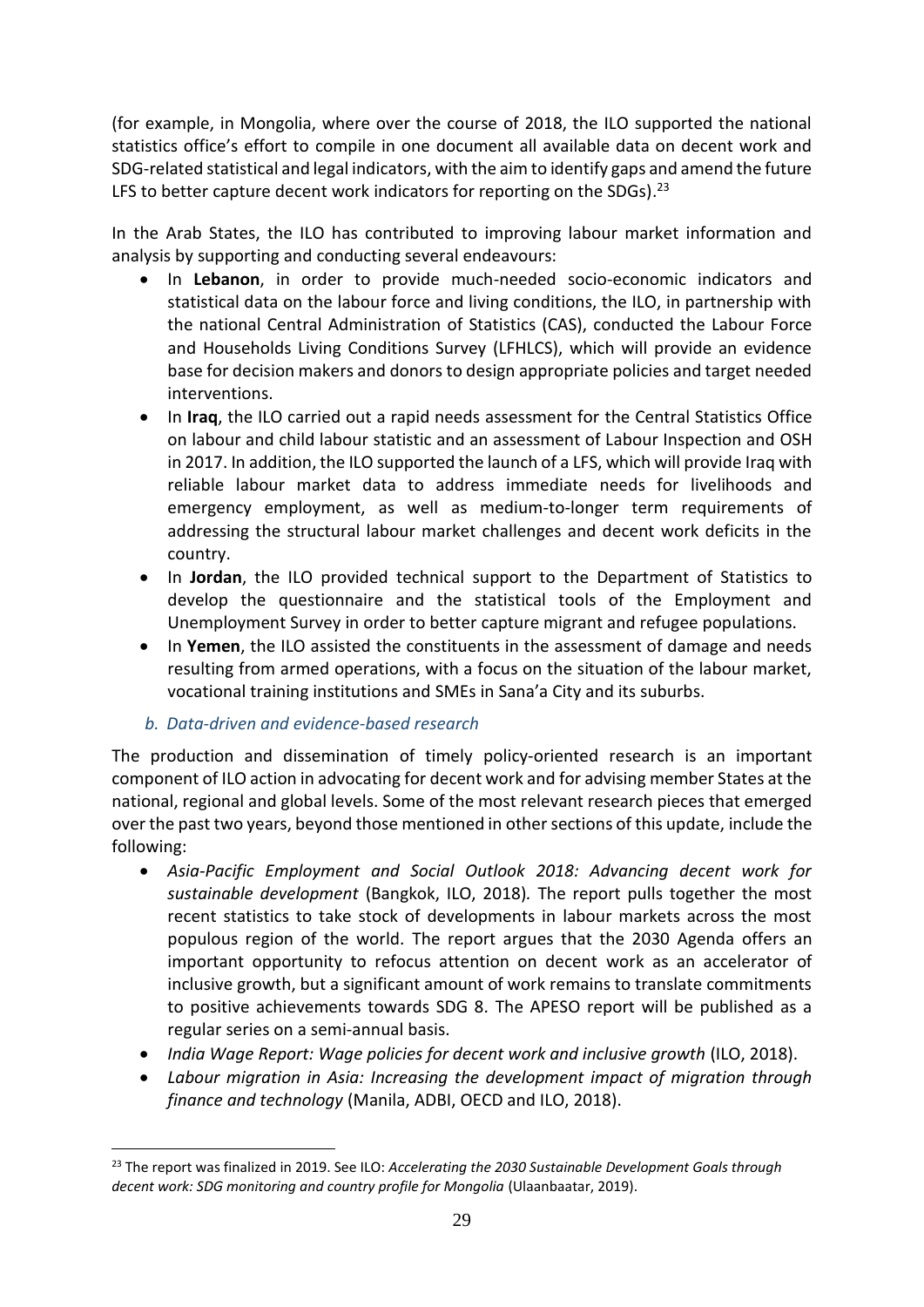- *Game changers: Women and the future of work in Asia and the Pacific* (Bangkok, ILO, 2018).
- *Ageing and social protection in Asia and the Pacific* (Bangkok, ILO, 2017).

In **Syria**, the ILO supported a UN interagency study on *Gender barriers, social and cultural factors affecting women and youth accessibility to and employability in the labour market*.

# <span id="page-31-0"></span>2.4 Partnerships

The ILO operates a wide range of programmes and projects in partnership other UN organizations, regional organizations, international financial organizations and the private sector. The overall purpose of this development cooperation is to support implementation of the decent work agenda in each country. This section highlights some interesting developments over the period under review.

ILO participation within national UN strategic frameworks were highlighted in section 2.2.1. This section thus concentrates on partnerships with other organizations, and with the private sector. First, in the Asia-Pacific region, the ASEAN Secretariat and ASEAN member States with ILO support have been tackling common challenges in many critical areas in the world of work. The ILO-ASEAN Work Programme 2016–2020 includes joint work items on the following themes: green jobs promotion, labour inspection, business and human rights, social protection, skills development, gender mainstreaming, OSH and migration. Joint actions were made in areas, with a small sample listed here:

- 11th ASEAN Forum on Migrant Labour, 29-30 October 2018, Singapore: "Digitalization to Promote Decent Work for Migrant Workers in ASEAN";
- ASEAN Forum on Green Job Promotion, 14–15 September 2017, Bangkok, Thailand;
- Workshop on Sustaining Financing Mechanism for Social Insurance: Sustainability of Pension Systems in ASEAN, 21–22 September 2017, Ho Chi Minh City, Viet Nam;
- ASEAN-OSHNET Workshop for the Improvement of OSH Scorecard and Information System, 27–28 September 2017, Bangkok, Thailand;
- 7th ASEAN Labour Inspection Conference, 27–28 September 2018, Ho Chi Minh City, Viet Nam: "Strategic Labour Inspection for Decent Work Including in Global Supply Chains".

Another key partner for the ILO is Alliance 8.7, a global partnership to eradicate forced labour, modern slavery, human trafficking and child labour with a focus on four areas: to accelerate timelines, better coordinate research and knowledge sharing, drive innovation and increase and leverage resources. In August and September 2016, the SDG Alliance 8.7 organized subregional consultation workshops on achieving SDG Target 8.7 in Bhutan and in Bangkok, Thailand. An Alliance 8.7 workshop also took place in Nadi, Fiji in October 2017, and more recently in June 2018, a technical consultation on Alliance 8.7 was held in Nepal. The aim was to strengthen commitments and engage in discussions centred on making it operational in Nepal.

The volume of development cooperation (DC) in the Regional Office for Asia and the Pacific (ROAP) has been steadily increasing since 2016. The number of individual project has decreased while the volume of DC funds have increased, indicating a trend towards fewer projects but with larger resource allocation (figure 1).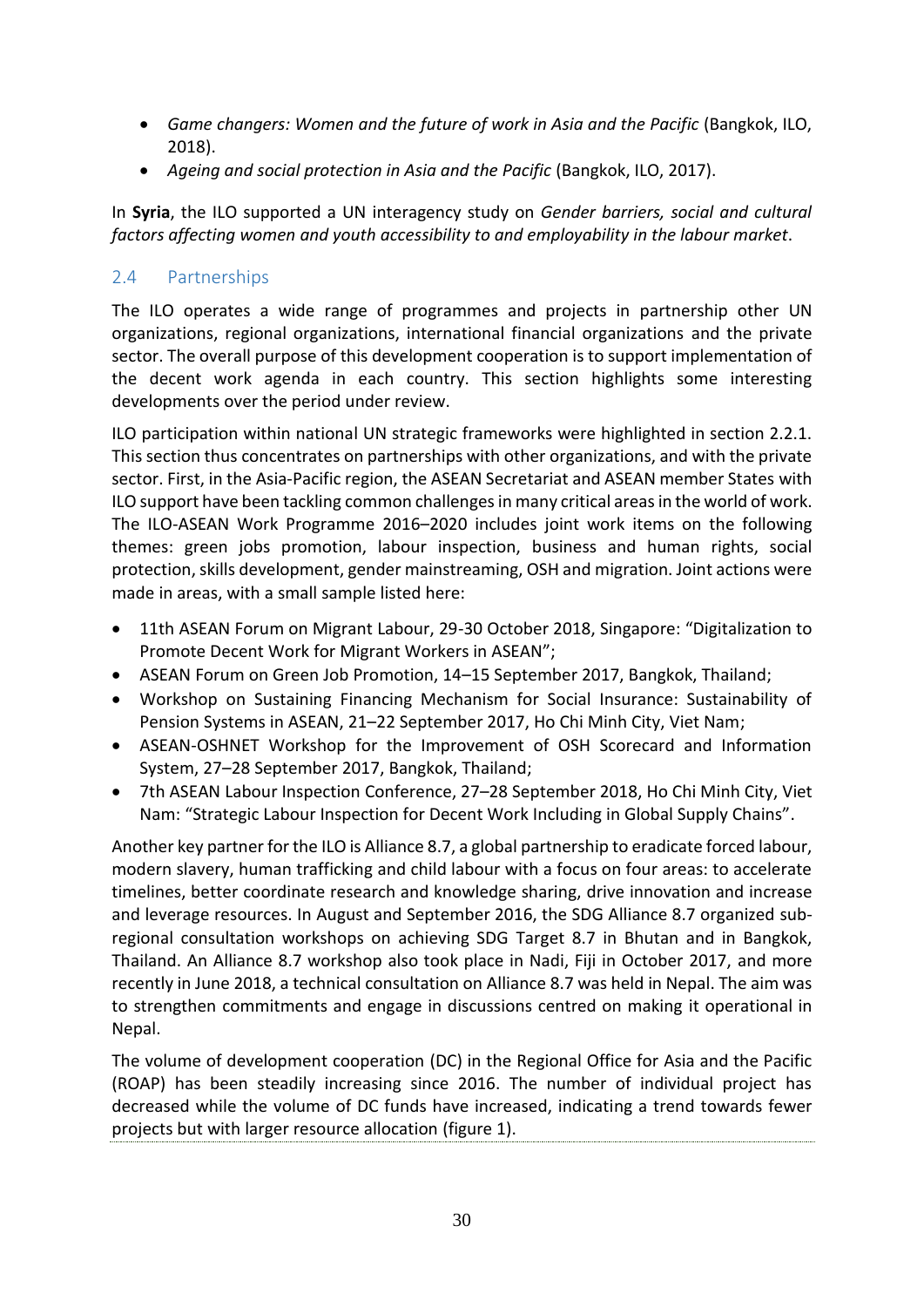

#### **Figure 1. Budgetary sources, ROAP, 2016–19**

Extra-budgetary resources are essential in financing the decent work agenda, and efforts are made to diversify ROAP's funding base. As table 3 shows, the share of funds mobilized from private/ non-state actors as well as the UN increased from a combined total of 7 per cent of the total budget in 2016 to 14.8 per cent of the total budget in 2018 (with the increase continuing in 2019).

| <b>Row Labels</b><br>÷t                      | 2016    | 2017    | 2018    | 2019    |  |
|----------------------------------------------|---------|---------|---------|---------|--|
| <b>E</b> Core voluntary funds (RBSA)         | 4.10%   | 3.71%   | 1.85%   | 5.11%   |  |
| <b>EDirect Trust Funds</b>                   | 1.10%   | 0.93%   | 0.66%   | 0.59%   |  |
| <b>⊞International Financial Institutions</b> | 8.04%   | 3.61%   | 3.08%   | 1.10%   |  |
| <b>E Multi-Bilateral Donors</b>              | 72.62%  | 72.70%  | 66.89%  | 56.24%  |  |
| E Other Inter-Governmental Organizati        | 7.09%   | 9.65%   | 12.67%  | 16.66%  |  |
| <b>⊞Private / Non-State Actors</b>           | 3.72%   | 7.31%   | 10.71%  | 12.46%  |  |
| <b>⊞United Nations</b>                       | 3.33%   | 2.09%   | 4.13%   | 7.84%   |  |
| <b>Grand Total</b>                           | 100.00% | 100.00% | 100.00% | 100.00% |  |

**Table 3. Extra-budgetary resources by source, ROAP, 2016–19**

<u>.</u>

By 2017, the dominance of DC funds linked to Outcome 1 (more and better jobs) as a share of total DC funds was finished, with Outcome 7 (labour inspection) taking the largest share for a short period (figure 2). The 2016–18 period also saw the continuing decline of funds accruing to Outcome 8 (protecting workers from unacceptable forms of work – notably forced and child labour), Outcome 4 (sustainable enterprises) and Outcome 10 (strong workers' and employers' representatives).<sup>24</sup> On the increase were Outcomes 9 (fair migration) and Outcome 5 (rural economy), while the remaining outcomes have more or less steady over the 2016–18 period.

<sup>&</sup>lt;sup>24</sup> According to the ILO Development Cooperation Dashboard, the budget allocated to Outcome 10 decreased significantly from USD\$1 million to nearly USD\$485,000 between 2016 and 2017 before increasing again to USD\$785,000 in 2018.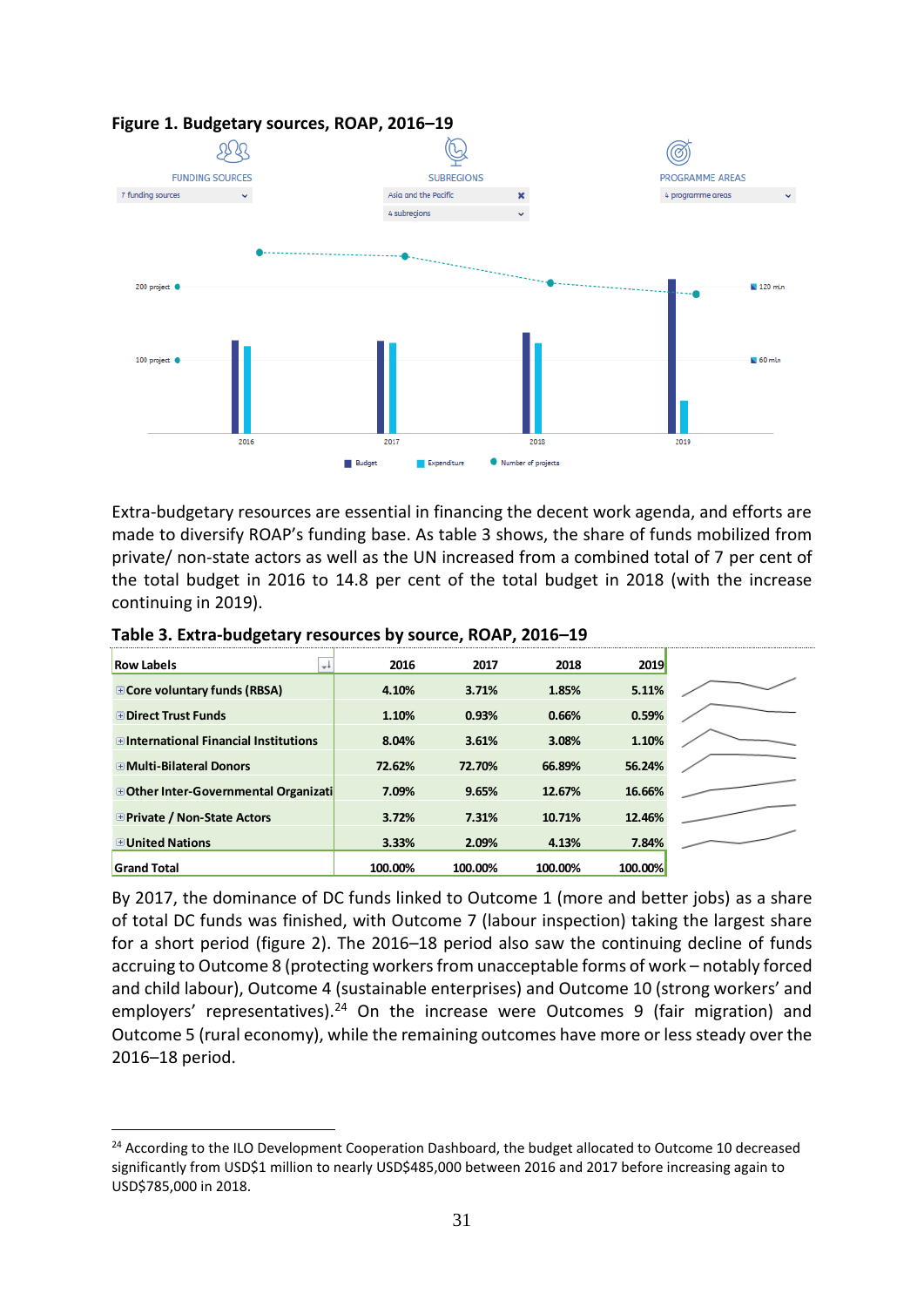

#### **Figure 2. Share of DC funds by outcome (per cent), ROAP, 2015–19**

# <span id="page-33-0"></span>3. Moving forward

This report is issued already well into the second half of the Bali Declaration coverage period, which allows for a clear identification of what factor are already influencing the progress on priority areas and providing hints as to what will be the likely influences through 2020. The factors influencing the Bali Declaration and its delivery going forward are summarized here:

#### - **Decent Work Country Programmes**

There is a new momentum in the development of DWCPs. More countries are expected to finalize DWCPs in the 2019–20 period. Efforts will be made to strengthen tripartite governance of DWCP, including ownership in the design, implementation, monitoring and reporting. The national dialogues on the future of work revealed a heightened sense of awareness among member States to the challenges, and a need for policies and programmes to stay on track on their objectives of inclusive economic growth. In this context, and in light of the Centenary Declaration (see below), the Office will support constituents to integrate the objective of a just transition to a future of work in the existing DWCPs and those in formulation. In doing so, the Office will continue to build the capacity of social partners to play an influential role in United Nations Sustainable Development Cooperation Framework, with which the DWCPs align.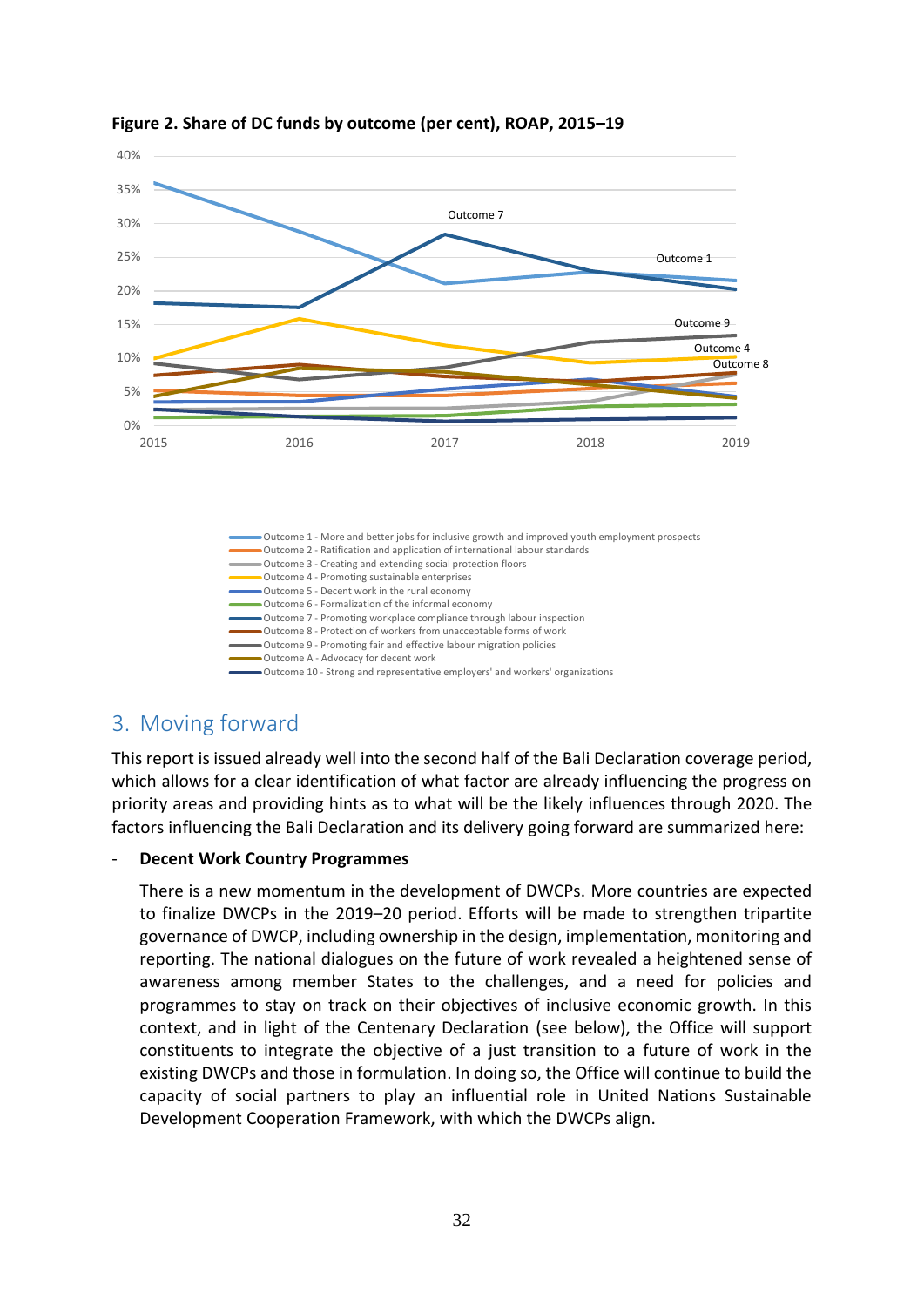#### - **The ILO centenary and the human-centred agenda for the future of work**

In response to the challenges associated with the future of work, and to mark 100 years since the ILO's founding, a Centenary Declaration for the Future of Work was adopted in 2019 at the 108th session of the International Labour Conference. The Declaration calls for a "human-centred agenda for the future of work" that focuses on increasing investment in people's capabilities, increasing investment in the institutions of work and increasing investment in decent and sustainable work. There is considerable overlap between the priority areas agreed in the Centenary Declaration and the Bali Declaration. The mapping will need to be made in the final Bali Declaration implementation report, especially as the ILO Programme and Budget 2020–21 will be the first to operationalize the Centenary Declaration through a streamlined set of agreed outcomes that correspond to the Declaration. The challenge will be to highlight the nexus of the numerous strategic visions captured in the Centenary Declaration, the Bali Declaration and the 2030 Agenda and the expectation for the their operationalization in the DWCPs that occasionally predate them.

### - **Responding to issues of critical importance**

The 2016–17 policy outcome on fair and effective labour migration policies has enabled the ILO to position itself centrally in the global policy debate on migration, which has gathered increased momentum with the preparations for a UN global compact for safe, orderly and regular migration, which was adopted in 2018. Linked to this is the increased interest on the part of many Asian countries and donors to support fair migration, which has been reflected in both the Asia-Pacific and Arab States regions in the increased amount of DC resources allocated to delivery on the outcome. Likewise, global supply chains has attracted a good share of DC funding since the APRM, thus increasing the ILO's capacity to support countries on compliance of labour standards and labour inspection. Responding to future of work issues, including climate change and governance of digital technologies, is also likely to increase in importance as an area of critical importance. Going forward, the ILO will continue to enhance capacity of the constituents to meet many of these critical issues as part of their national development agenda.

#### - **2030 Agenda for Sustainable Development**

The 2030 Agenda gives decent work a central place as a goal and as an instrument of sustainable development, such that the ILO has an unparalleled opportunity to take a leadership role in its promotion. As noted in section 2.2.1, all DWCPs drafted in the reporting period link ILO country outcomes to SDG targets. In numerous cases, the ILO has been designated a leading role as implementation partners in national SDG planning frameworks, especially on SDG 8. The final implementation report will identify the ILO's role in national SDG-related policy-making, including capacity-building of constituents to engage in SDG national voluntary reporting.

Evidence to date reveals that insufficient progress is being made towards achievement of the SDGs. This, coupled with the significant changes necessary to attain Goal 8 and other decent work-related Goals of the SDGs, effectively means that the achievement of results in countries requires – even more than before – the commitment and contributions of many actors, first and foremost the constituents themselves.